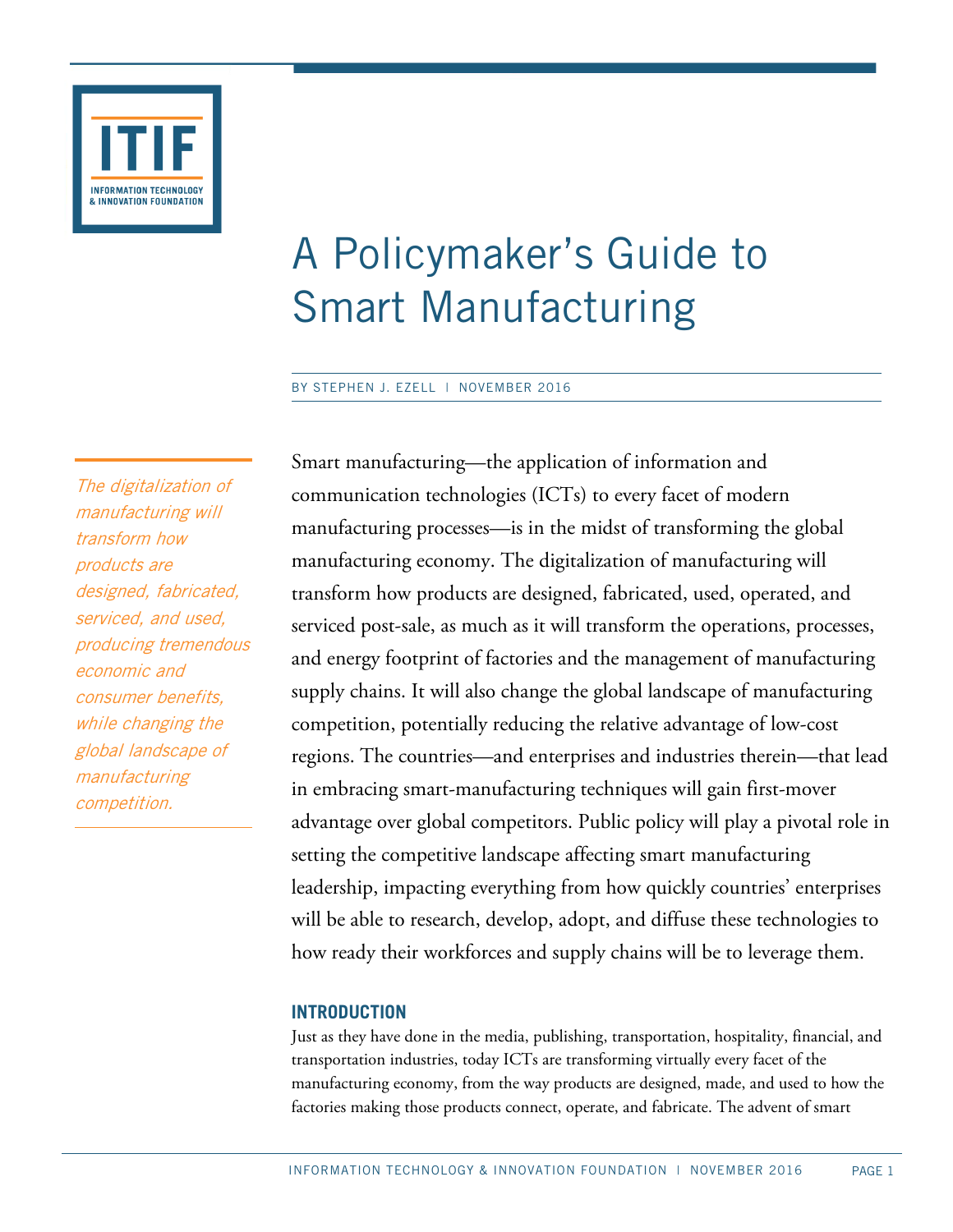manufacturing heralds a future where products are designed and produced more quickly, safely, efficiently, and inexpensively; more energy efficiently; and more customized to an individual customer's needs and demands. Moreover, as manufacturing digitalization enables increasing automation and mass customization (as opposed to mass production of largely indistinct units)—a phenomenon described as "a lot size of one"—as well as production closer to the end-user, it promises to change the economics of modern manufacturing, reducing the relative competitive advantage of low-wage nations that traditionally competed primarily via low labor costs, and thus increasing the ability of higher-wage nations to gain market share in global manufacturing industries.

This report begins by explaining the evolution of smart manufacturing, by placing smart manufacturing in the context of advanced manufacturing, and by describing how smart manufacturing touches every step of modern manufacturing value chains and production processes. It then documents the myriad benefits of smart manufacturing before reviewing the policies that leading nations are implementing to achieve smart manufacturing leadership. Finally, the report reviews the policies the United States should consider implementing to support its manufacturing sector in general, and its smart manufacturing capabilities in particular. The report makes the following policy recommendations:

Congress should:

- Enact legislation to expand federal resources for training and adoption of smart manufacturing technologies by U.S. small- to medium-size (SME) manufacturers, similar to the smart manufacturing provisions of the Senate-passed version of The Energy Policy Modernization Act of 2016 (S. 2012), which would articulate a formal definition of smart manufacturing and direct the Department of Energy's Industrial Assessment Centers program to work more closely with SME manufacturers to help them learn about and adopt smart manufacturing technologies.
- Allocate funding to build out Manufacturing USA (formerly known as the National Network for Manufacturing Innovation) from the current 9 to the envisioned 45 institutes.
- Provide a stronger tax incentive for investment in machinery and equipment, such as by enacting an investment tax credit (ITC) of 35 percent on all capital expenditures made above 75 percent of a base amount.
- As an alternative option to the above, allow firms to expense, for tax purposes, the entire cost of equipment and software in the first year, instead of having to depreciate the cost over a number of years.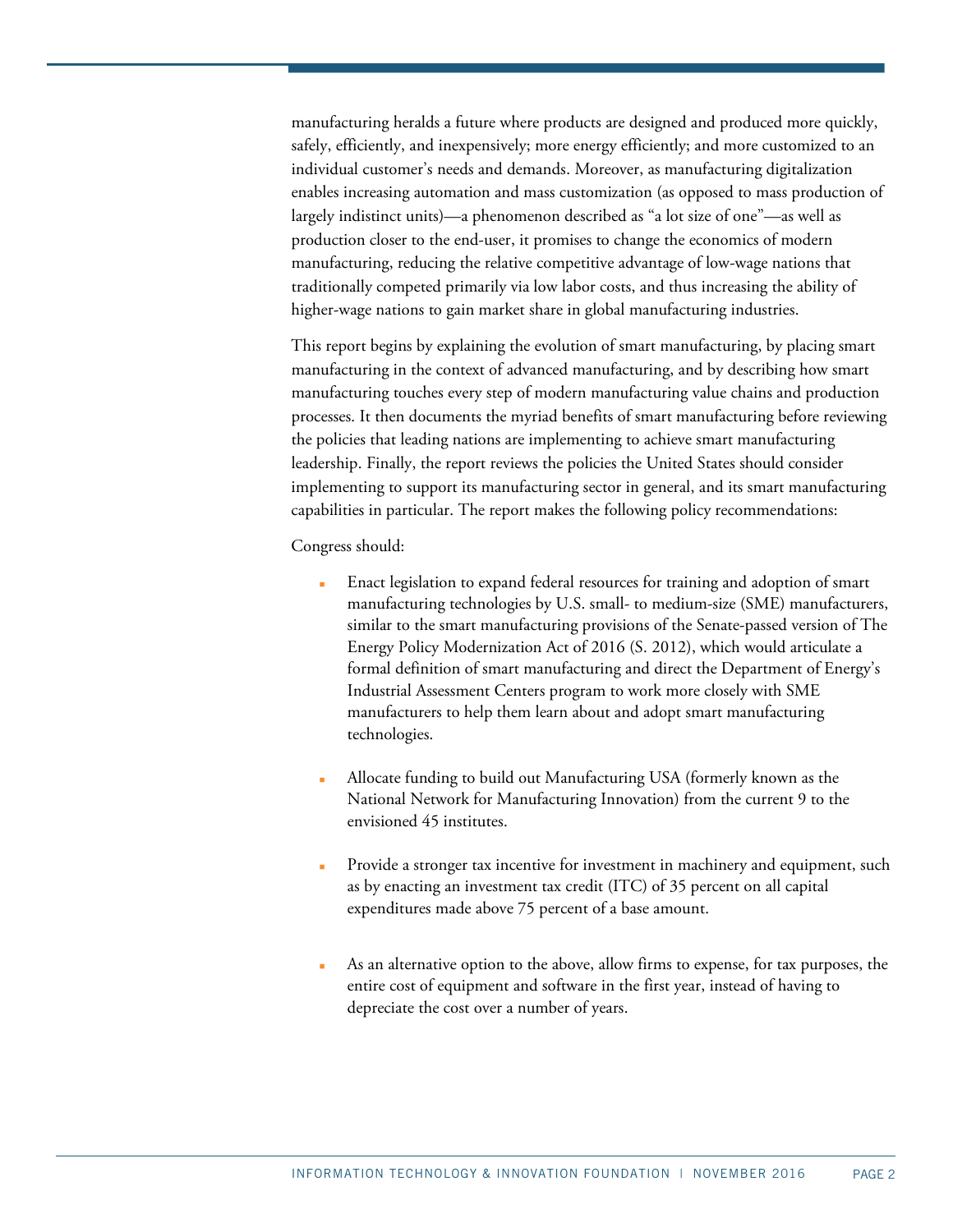- Support the Small Business R&D Act, which would require the Small Business Administration and the Internal Revenue Service to expand knowledge sharing and training on R&D tax-credit instruments and provide a report to Congress on their progress.
- Adjust the required Manufacturing Extension Partnership (MEP) cost-share ratio from 2:1 (nonfederal to federal) to 1:1.
- Increase credentialing for the manufacturing workforce by providing funding to expand the development and use of standards-based, nationally portable, industryrecognized certifications designed for specific manufacturing sectors.
- Boost support for vocational-education programs at community colleges, in part by increasing funding for Perkins vocational education and training programs.
- Reform the Workforce Investment Act system to allow more funds now going to Workforce Investment Boards to instead go to industry-led regional skills alliances.
- Pass the Manufacturing Universities Act, which would authorize and appropriate funds to create a core of at least 20 universities that brand themselves as leading manufacturing universities.
- Pass the National Fab Lab Network Act of 2015, which would create a federal charter for a nonprofit organization called "The National Fab Lab Network."
- Fund a pilot program that would integrate the maker movement and makerspaces into high schools.
- Provide sufficient funding for R&D into key underlying technological challenges relevant to the Internet of Things, such as developing standards, improving cybersecurity, and reducing power consumption.
- Fund the National Strategic Computing Initiative (NSCI) and related federal high-performance computing initiatives at a level of at least \$325 million per year over the next five years.
- Recognize that trade agreements such as the Transpacific Partnership Agreement (TPP) and Trade in Services Agreement (TiSA) contain vital provisions that preclude partner nations from introducing barriers to cross-border data flows that could significantly impede the potential of smart manufacturing.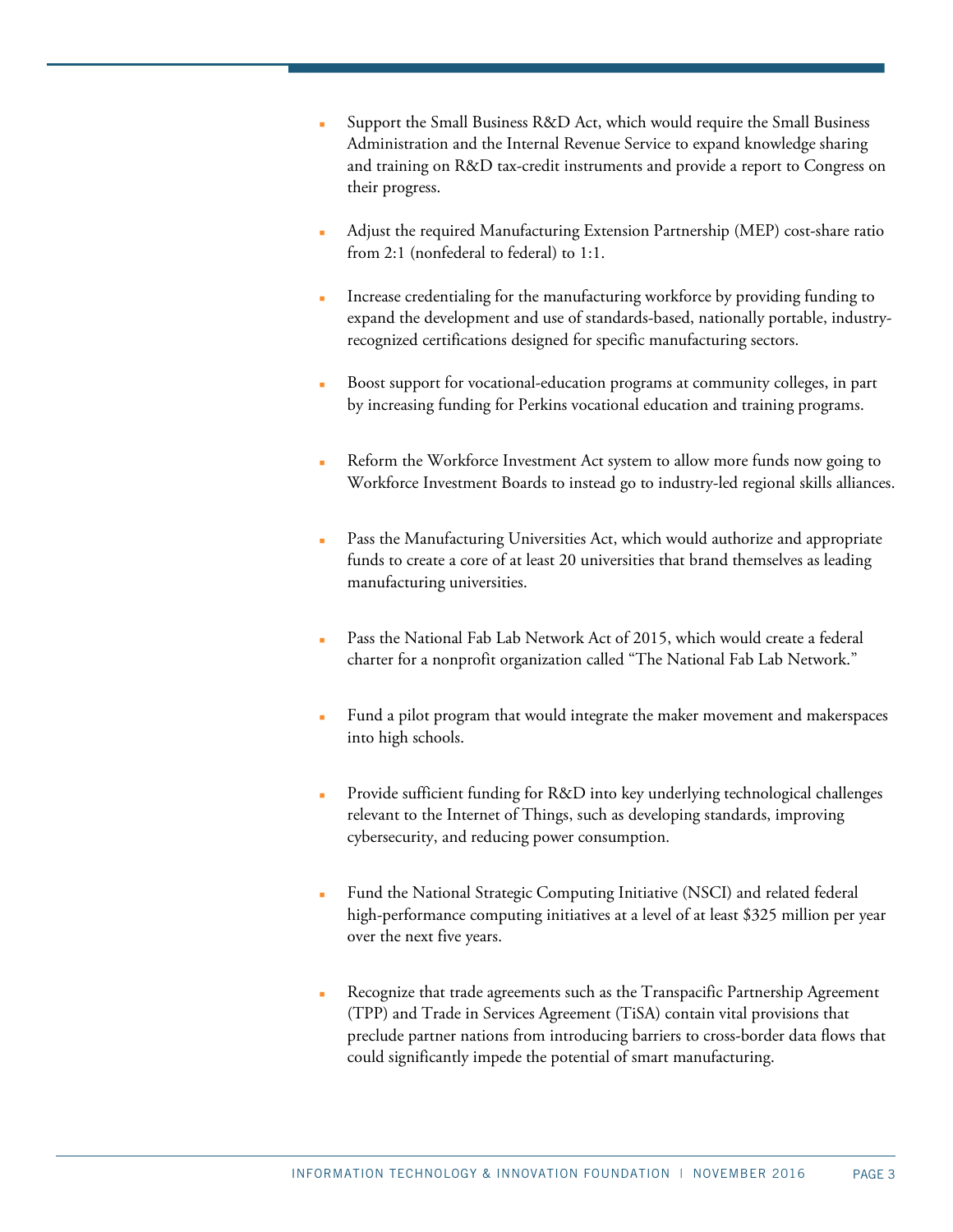The next administration, or its agencies and departments therein, should:

- Continue the practice of articulating a national manufacturing strategy.
- Ensure that MEP centers are collaborating with and embedded within all Institutes of Manufacturing Innovation to identify emerging manufacturing process technologies and help rapidly diffuse them to SME manufacturers.
- Direct the National Institute of Standards and Technology (NIST) to continue mapping the landscape of smart manufacturing standards and leverage its convening power to facilitate industry's voluntary development and adoption of interoperable data-communication standards, as well as standards and best practices addressing cybersecurity and privacy issues.
- Negotiate (and enforce) trade agreements that preclude partner nations from imposing barriers to cross-border data flows.

#### **WHY SMART MANUFACTURING NOW?**

Several dominant manufacturing paradigms have evolved over time, with some regions being first movers and others laggards.<sup>[1](#page-34-0)</sup> For most of human history, "manufacturing" entailed artisanal fabrication (i.e., individually skilled bronze or iron workers), a paradigm that prevailed through to the Middle Ages (approximately 700 AD), when it gave way to a craft-guild production system that was still specialized in its trade, but now evolved from the individual- to the guild-production level. This system was usurped by the so-called First Industrial Revolution, beginning at the end of the 18th century in Great Britain, which saw the introduction of water- and steam-powered mechanical production facilities (e.g., the cotton gin and textile loom) and the increased use of iron-based products.

Almost a century later, in the late 19th century, the introduction of electricity-powered mass production based on the division of labor, increased use of steel-based products and machines, and assembly-line concepts (i.e., Henry Ford and mass automobile production) heralded the so-called Second Industrial Revolution.<sup>[2](#page-34-1)</sup> A third transformation occurred in the postwar era, when discrete goods manufacturers began to introduce automation technologies (a term coined in 1945 to describe single-purpose machines designed to produce one specific part or conduct one specific process) as well as automated, continuous-flow systems. (Continuous-flow innovations date back to 1939, when Standard Oil of New Jersey created the first fluid crackers used in industry.) [3](#page-34-2) In these plants, raw material flowed continuously in one end and out as product at the other end. As these systems were introduced and improved in many industries over the decades following World War II, manufacturing productivity increased significantly. However, these systems were anything but flexible and, as they matured, the work could often be performed by lower-skilled labor, far from final consumer markets. At the same time, the emergence of science-based industries, including electronics and chemicals, meant that an increasing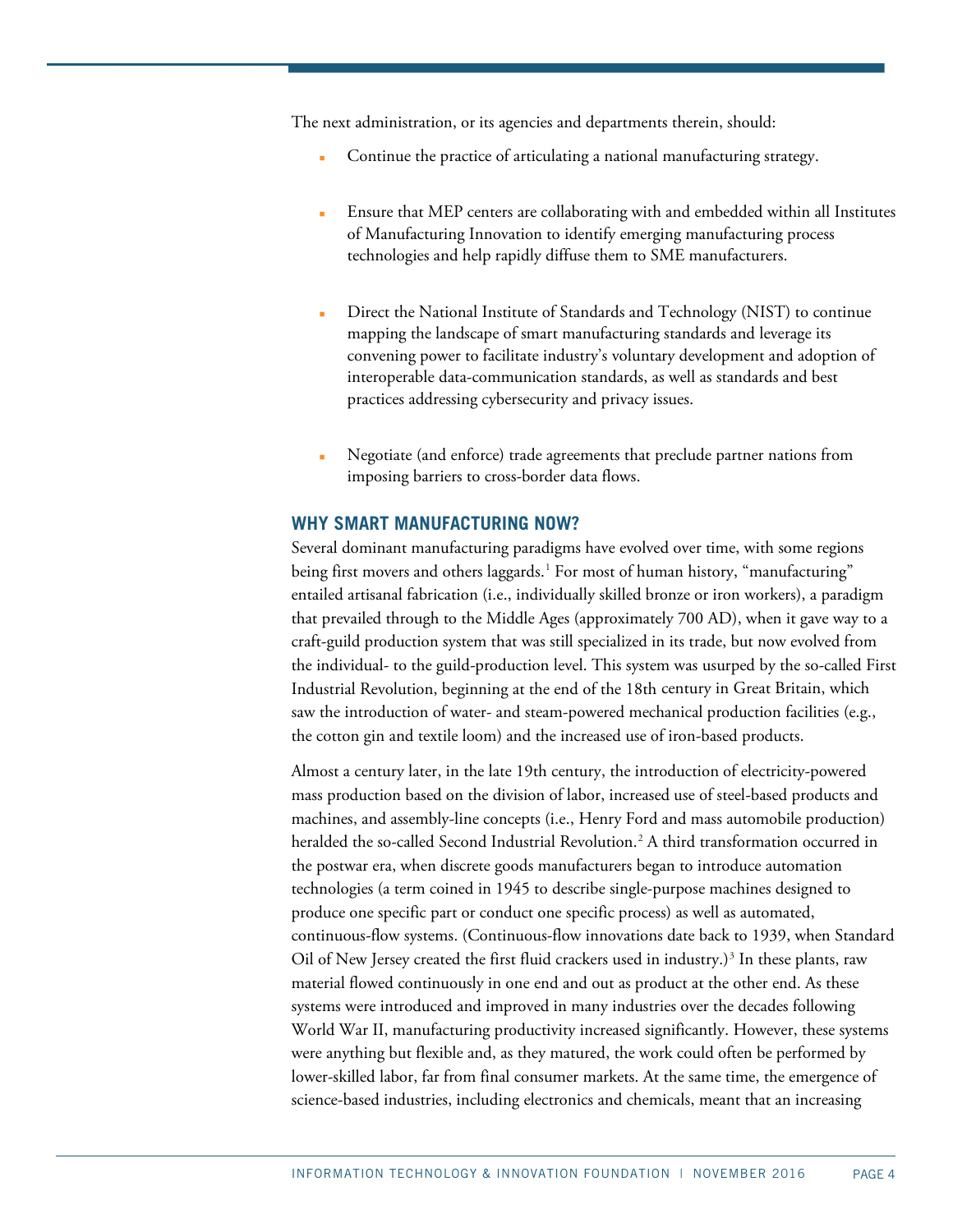number of products became more sophisticated. It is important to note, however, that most commentators ignore this third transformation, lumping it together with the transformation at the end of the 1890s. As a result, many refer to today's transformation as the "fourth industrial revolution" or "Industry 4.0." (This report will refer to today's transformation as the fifth wave.)

The fourth transformation occurred in the 1980s and 1990s, when the first digitalelectronic systems were developed, empowering ICT-enabled systems (e.g., computer-aided design and manufacturing, robotics, etc.) to further automate manufacturing, adding some flexibility but mostly enabling the better coordination of dispersed supply chains, thereby enabling the global distribution of many kinds of production.

Emerging today is a fifth wave—an era of "smart manufacturing" that integrates advanceddigital technologies more completely into production systems. These technologies include wireless communication technologies, the Internet of Things, cloud computing, easily (re)programmable robots, machine intelligence, and other next-generation digital technologies to create a direct, real-time interface between the virtual and physical world. [4](#page-34-3)

On the advanced manufacturing floor of today, automated, intelligent equipment and systems leverage sensor data (often communicated via wireless technologies) to control flows of materials, products, and information, thus taking to the next level production processes by transforming them into modular, flexible systems that increase efficiency, enable innovation, and conserve resources. This fifth wave further includes the use of digital design technologies that facilitate design optimization not just of products themselves but also the production processes on the factory floor itself as well as the use of data analytics from products to improve their design and performance on an ongoing basis. As Robert Hardt, president and CEO of Siemens Canada, [explains,](https://www.siemens.ca/web/portal/en/NewsEvents/Siemens-Canada-News/Pages/Isitworthourwhiletoinvestinmanufacturing.aspx) smart manufacturing entails nothing less than "the availability of all relevant information in real time, through interconnection of all instances of value creation, and the capacity to derive from this data an optimal value creation flow at any point in time."[5](#page-34-4)

As Box 1 elucidates, this era of smart manufacturing arises from the advent and maturity of a number of foundational digital technologies that enable the real-time creation, storage, communication, and analysis of data in a "digital thread" that spans across individual production machines, entire production processes, whole factories and broader enterprises, entire industrial supply chains, and the manufactured products themselves.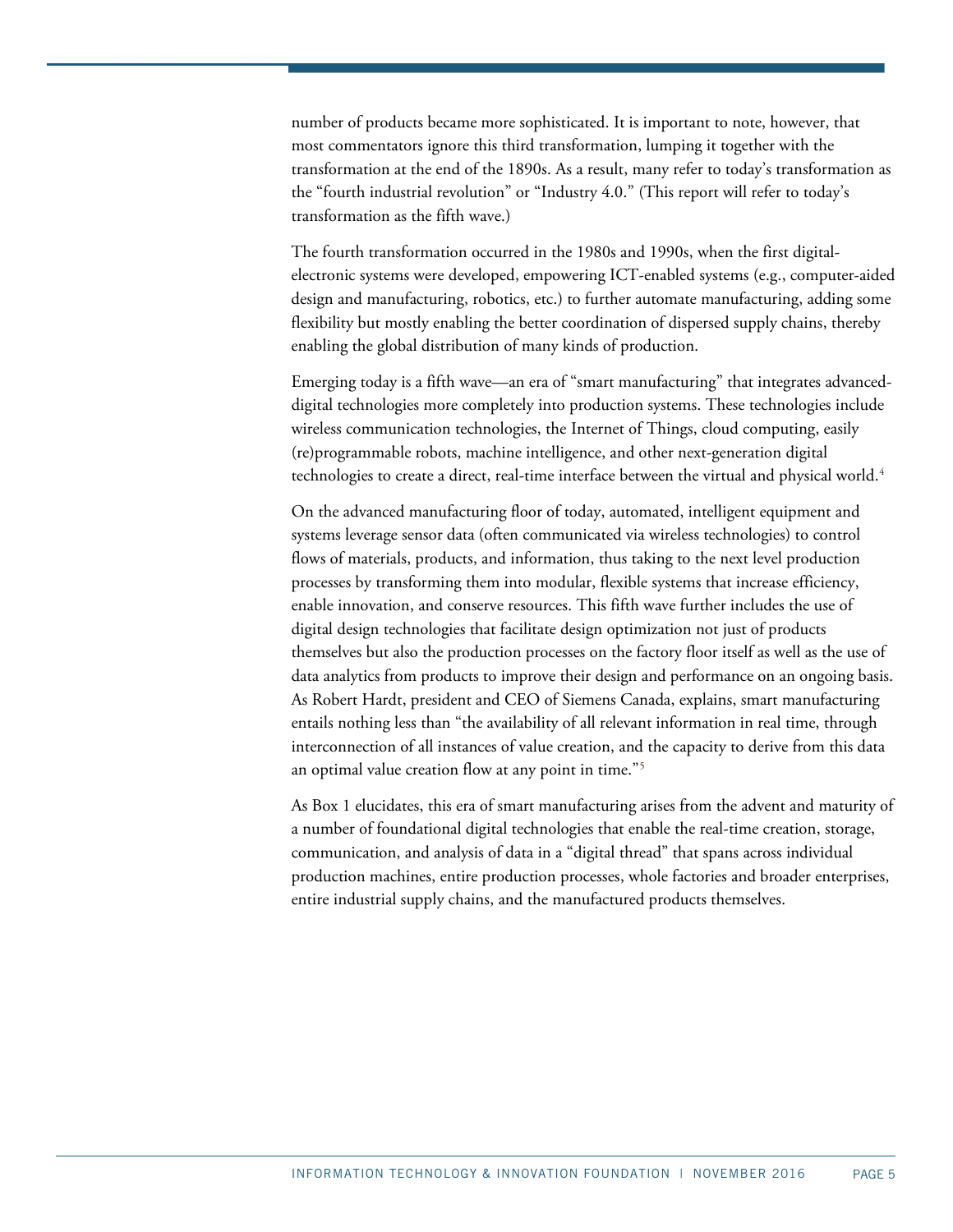## **BOX 1: KEY TECHNOLOGIES ENABLING SMART MANUFACTURING**

**Sensor Technologies**: Sensors embedded within devices, machines, and products themselves measure everything from output, consumption, wear, and capacity to salient operating conditions such as temperature, humidity, and electrical flow. Sensors play a key role in creating the information streams upon which smart manufacturing techniques rely. Over the past 10 years, the cost of sensor technologies has declined a hundredfold, while the number of sensors shipped globally increased more than fivefold in the three full years from 2012 to 2014, with global sensor shipments increasing from 4.2 billion in 2012 to 23.6 billion in 2014.

**Wireless Connectivity:** Smart manufacturing requires wireless connectivity to join the wide variety of sensors, actuators, and robotics to analytics or control platforms. A wide variety of solutions have stepped in to fill this role, some based on unlicensed spectrum, others offered by mobile operators using licensed spectrum. Operators are looking to 5G and stopgap technologies such as narrowband Internet of Things to enable a massive influx of Internet of Things' devices. In the unlicensed sphere, a number of open and proprietary standards have proliferated. Perhaps most notably, the Internet of Things-focused flavor of Wi-Fi, 802.11ah, will offer connectivity designed for long battery life and wide areas in the 900 MHz band. This combination of sensors and connectivity enables what is known as the Internet of Things, which refers to the technology to connect a broad scope of "things," such as machines, products, and infrastructures, to the Internet through sensors and communication devices. The term Industrial Internet of Things describes its application in an industrial context.

**Data Analytics:** The ability to effectively analyze the massive amounts of data generated by individual plants, entire factories, whole supply chains, and the manufactured products themselves is vital for the vision of smart manufacturing to be realized. Accordingly, data now stands on par with people, technology, and capital as core assets of an enterprise.

**Generative Design:** A design technique that mimics nature's evolutionary approach to design, in which designers or engineers input design goals into generative design software, along with parameters such as materials, manufacturing methods, and cost constraints, and the software algorithmically explores all possible permutations of a design solution.

**Computer-Aided Design (CAD):** Refers to the use of computer systems to aid in the creation, modification, analysis, or optimization of designs of parts, final products, and even entire production systems or factory environments.

**Advanced Robotics:** The next generation of industrial robots that are far cheaper and which are reprogrammable and thus not dedicated to a single specific task and as such are much more flexible and versatile. New industrial robots can mimic human movements and arms can even be physically manipulated by workers to show robots how to execute certain tasks.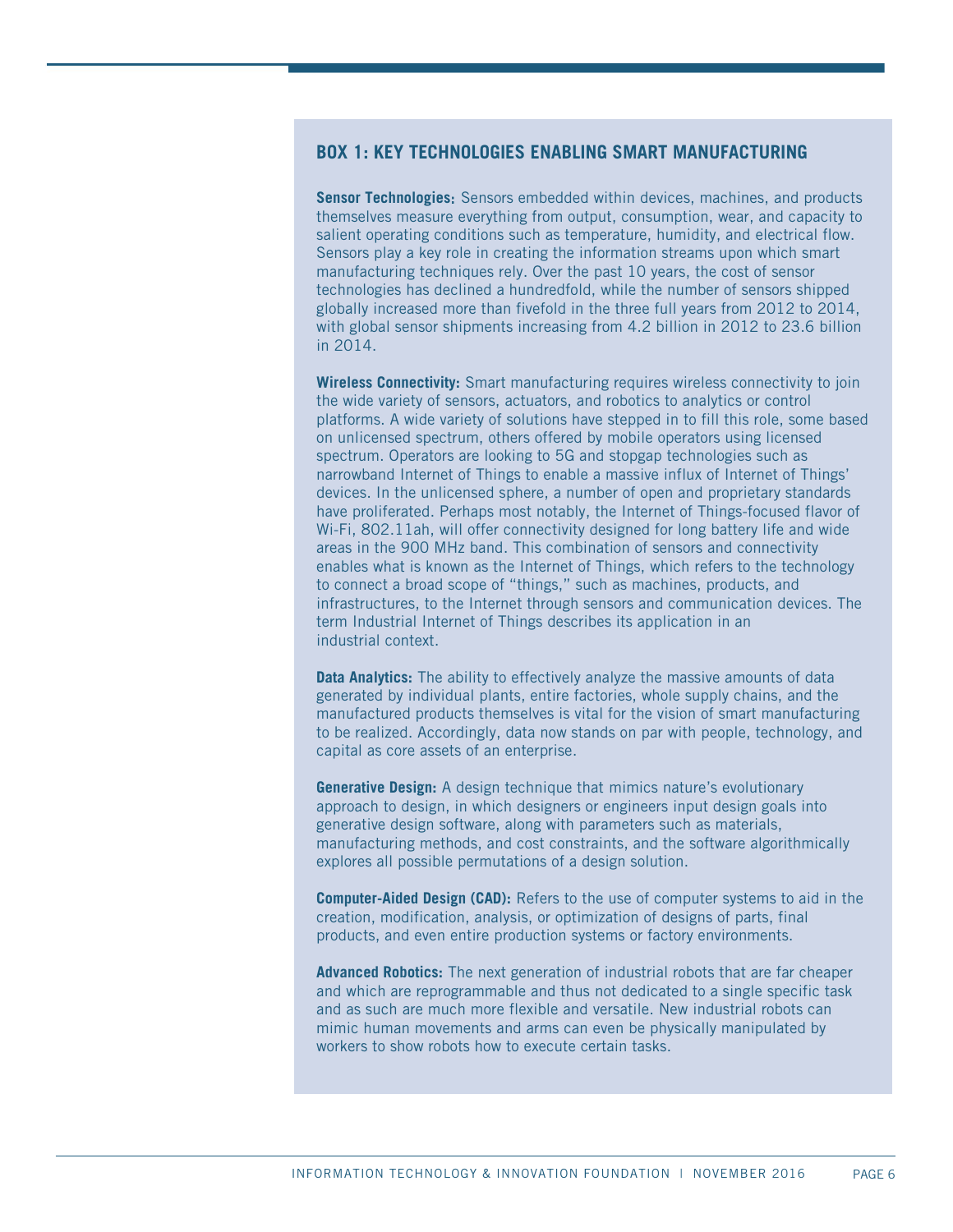## **SMART MANUFACTURING IN CONTEXT AND IN SPECIFIC APPLICATION**

This section first articulates the broad distinction between advanced manufacturing and smart manufacturing and then describes how smart manufacturing can transform each step of manufacturing production.

#### **The Relationship Between Advanced Manufacturing and Smart Manufacturing**

There is considerable confusion over the various terms used to describe current technological changes in manufacturing.<sup>[6](#page-34-5)</sup> Some use the term "advanced manufacturing" as interchangeable with the term "smart manufacturing." For example, the official definition of advanced manufacturing—"Advanced manufacturing technology is defined as computer-controlled or micro-electronics-based equipment used in the design, manufacture or handling of a product"—offered by the Organisation for Economic Cooperation and Development (OECD) is more or less synonymous with smart manufacturing. [7](#page-34-6) Others use the term to describe certain manufacturing industries that make advanced-technology products.

The President's Council of Advisors on Science and Technology (PCAST) defines advanced manufacturing as "A family of activities that (a) depend on the use and coordination of information, automation, computation, software, sensing, and networking, and/or (b) make use of cutting edge materials and emerging capabilities enabled by the physical and biological sciences; for example, nanotechnology, chemistry, and biology. It involves both new ways to manufacture existing products, and the manufacture of new products emerging from new advanced technologies.["8](#page-34-7) In essence, then, advanced manufacturing refers to two things: the production of advanced products and the adoption of advanced, ICT-based production processes. Smart manufacturing considers mainly the latter.

Indeed, smart manufacturing specifically refers to the application of information technology to every facet of modern manufacturing production process—from the way products are designed, manufactured, and consumed; to how the individual machines and equipment involved in a production process are connected and orchestrated on the factory floor; to how an intermediate product moves through entire production supply chains toward final assembly. Smart manufacturing is really about all the different ways information technologies can be applied throughout the manufacturing process to improve productivity, to save costs, to reduce energy consumption, and to deliver innovative and custom-tailored products to purchasers. In an effort to provide definitional clarity, legislation introduced in the  $114<sup>th</sup>$  Congress proposed a useful formal definition of smart manufacturing as part of the North American Energy Security and Infrastructure Act of  $2016$  (S. 2012).<sup>[9](#page-34-8)</sup> The legislation defines smart manufacturing as:

Advanced technologies in information, automation, monitoring, computation, sensing, modeling, and networking that (A) digitally (i) simulate manufacturing production lines; (ii) operate computer-controlled manufacturing equipment; (iii) monitor and communicate production line status; and (iv) manage and optimize

Smart manufacturing refers to the application of information technology to every facet of modern manufacturing production process.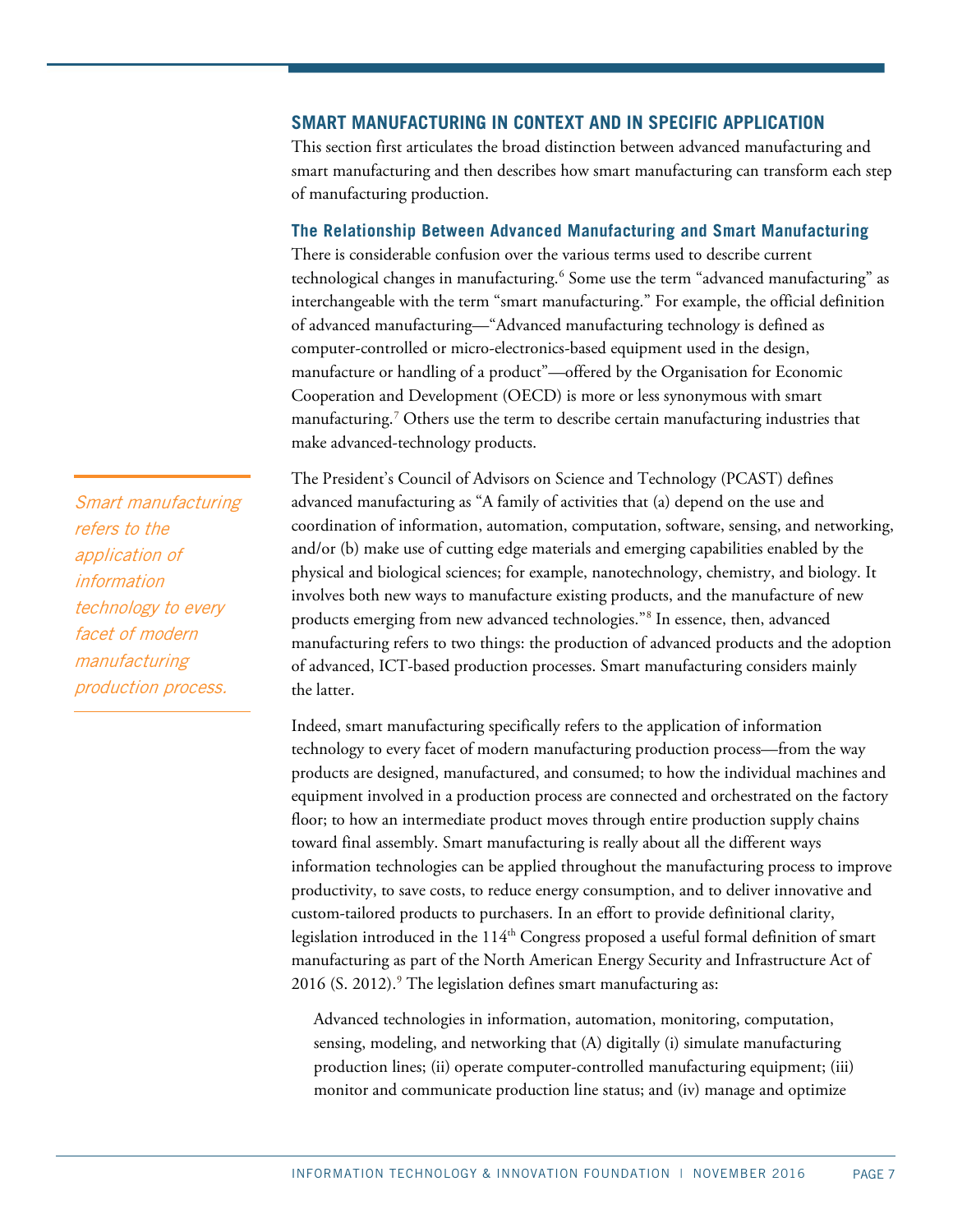energy productivity and cost throughout production; (B) model, simulate, and optimize the energy efficiency of a factory building; (C) monitor and optimize building energy performance; (D) model, simulate, and optimize the design of energy efficient and sustainable products, including the use of digital prototyping and additive manufacturing to enhance product design; (E) connect manufactured products in networks to monitor and optimize the performance of the networks, including automated network operations; and (F) digitally connect the supply chain network.[10](#page-34-9)

Nevertheless, many people think manufacturing is only about "atoms"—i.e., about manipulating physical materials to produce physical goods. And it is that, but it is also about "bits"— information about where parts are, how effectively machines are performing, how to control machines, and how to envision what products should look like and function. In other words, the manufacturing challenge has always been an atom challenge and an information challenge. (In fact, manufacturers should strive to move bits instead of atoms as much as possible, and to a point as close to the final customer as possible.) But it is only now with the emergence of this current wave of ICTs (software, data analytics, ubiquitous wireless for information transmission, sensing, etc.) that manufacturing can begin to fully solve the information challenge. In this sense, ICT is transforming manufacturing, just as before it has other, more pure information-processing functions (e.g., travel agents, finance, accounting, etc.).

In essence, smart manufacturing is about manufacturing "with intelligence" at each step along the "Design—Make—Use" continuum. As Diego Tamburini, senior design and manufacturing industry strategist at Autodesk, argues, one can imagine an inefficiently designed, gas-guzzling, environmentally unfriendly vehicle that itself is manufactured with the most efficient production processes ever conceived.<sup>[11](#page-34-10)</sup> Yet that alone doesn't constitute "smart manufacturing": Smart manufacturing must include the continuum of products being designed optimally (and with their energy-efficient use and operation in mind), production systems operating efficiently, and products being used intelligently and sustainably, all the way through their end-of-life.

Tim Shinbara, vice president for manufacturing technology at the Association for Manufacturing Technology (AMT), explains that policymakers should envision four levels, or layers, of smart manufacturing. At the first layer lie the intelligent machines themselves, the individual production equipment doing the work of forming, cutting, forging, and stamping products that integrate into the Industrial Internet of Things by being equipped with sensors that create information streams. At the second level, a "digital thread" consolidates information streams from those individual machines across the factory floor (and indeed across the entire enterprise-wide production system) by linking multiple "process chains" together. This represents a consolidated, ICT-enabled view of each of the individual process chains that constitute an enterprise's holistic manufacturing production system. At the third level lies applying data analytics to this broad "manufacturing intelligence" to optimize processes and to iteratively design intelligent products. At the

The manufacturing challenge has always been both an atom challenge and an information challenge.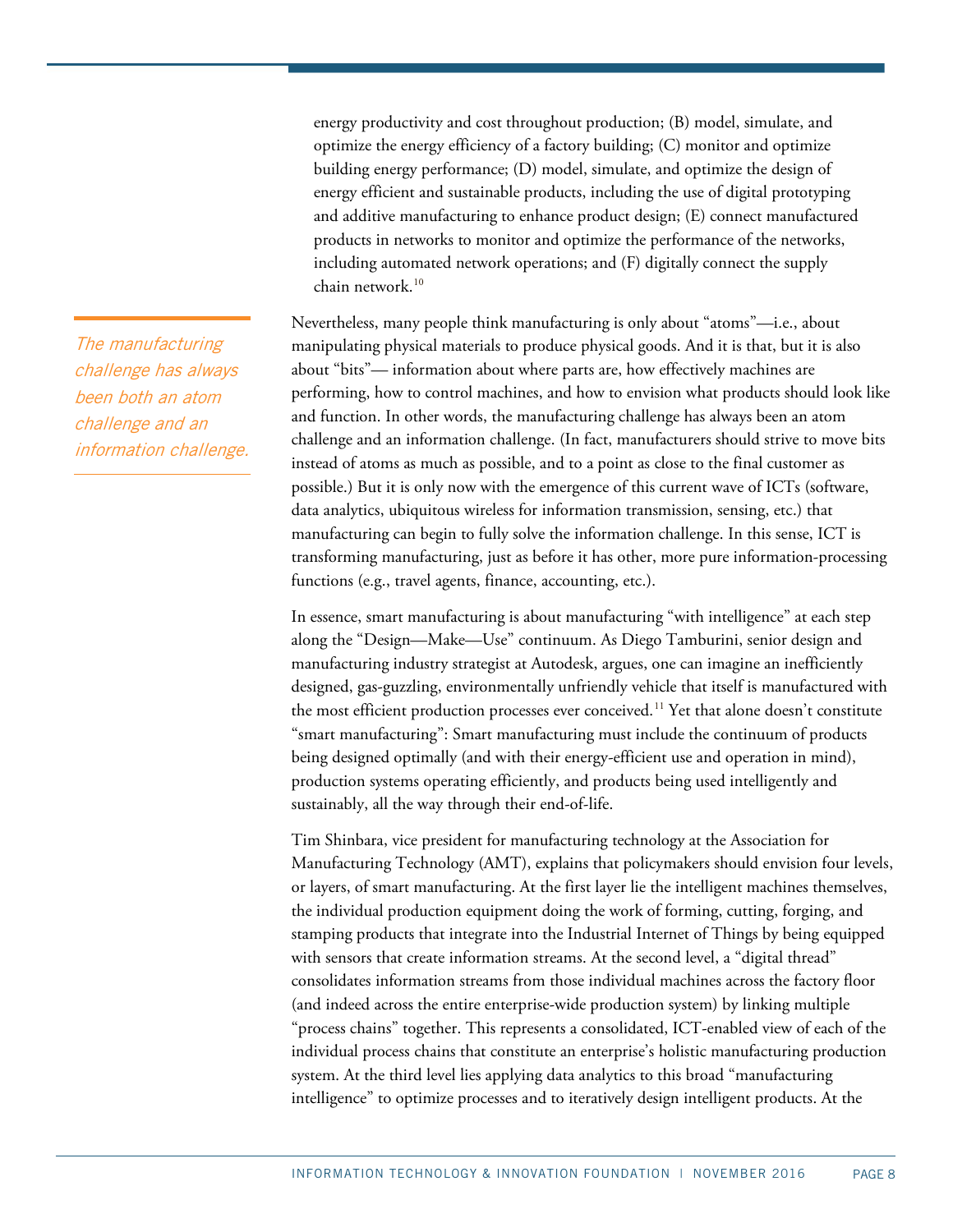fourth level are smart CEOs, or smart C-suite executives, who are empowered to make optimized, real-time decisions on production levels, production location, production options, etc., based on the corporate intelligence created by the smart manufacturing enterprise.<sup>[12](#page-34-11)</sup>

But while that's the full vision, it perhaps puts the cart before the horse, so the following section details the application of "smart" at each step of the modern manufacturing system.

#### **"Smart" at Each Step of the Modern Manufacturing System**

As noted, digital technologies will transform virtually every facet of modern manufacturing, from the design of manufactured goods, to the management and execution of production processes and factory operations, to the integration of industry supply chains, to how products are used by customers once they leave the factory floor. In fact, one study estimates that manufacturers are now allocating an average of 8.1 percent of their R&D budgets to developing digital tools for these purposes. [13](#page-34-12) The following sections analyze the application of information technologies at each stage of the manufacturing process.

#### Digitally Enabled Product Design

Computer-aided design (CAD) and computer-aided engineering (CAE) modeling and simulation technologies, increasingly enabled by faster computing, including highperformance computing (HPC) systems, have transformed how products get designed.[14](#page-34-13) Computer-aided design involves creating computer models defined by geometrical parameters, whereas computer-aided manufacturing (CAM) uses geometrical design data to control automated machinery.<sup>[15](#page-34-14)</sup> The functionality of CAD, CAE, and CAM systems has grown significantly in recent years, and they have become much cheaper, more powerful, more accessible, and easier to use.

For instance, digital simulations allow aircraft developers to improve the design and to simulate the functional operation of many critical aircraft components—such as wing and fuselage design—before a physical prototype is ever tested in a wind tunnel. Indeed, computational modeling allows aerospace designers to tackle "computational fluid dynamics multiphysics problems at scale in a virtualized environment."[16](#page-35-0) Such application of digital-design techniques has contributed to a 50 percent reduction in the amount of wind-tunnel testing needed for a new aircraft's development.<sup>[17](#page-35-1)</sup> Likewise, General Electric (GE) leverages HPC-powered modeling and simulation tools to "remove design cycles from jet engine component technology, doing full modeling of individual components of an engine: compressors, combustors, turbines, rotating elements, etc."<sup>[18](#page-35-2)</sup> GE estimates its use of digital-design tools has reduced new jet-engine development timelines by at least half a year and notes that each 1 percent reduction in fuel consumption it's able to achieve from its engines saves airlines approximately \$2 billion per year.<sup>[19](#page-35-3)</sup> Likewise, Goodyear's use of CAD tools in designing its Assurance tire enabled it to reduce the product-design timeframe for new tires from three years to less than one year and to decrease tire-building and testing costs from 40 to 15 percent of the company's R&D budget. $^{20}$  $^{20}$  $^{20}$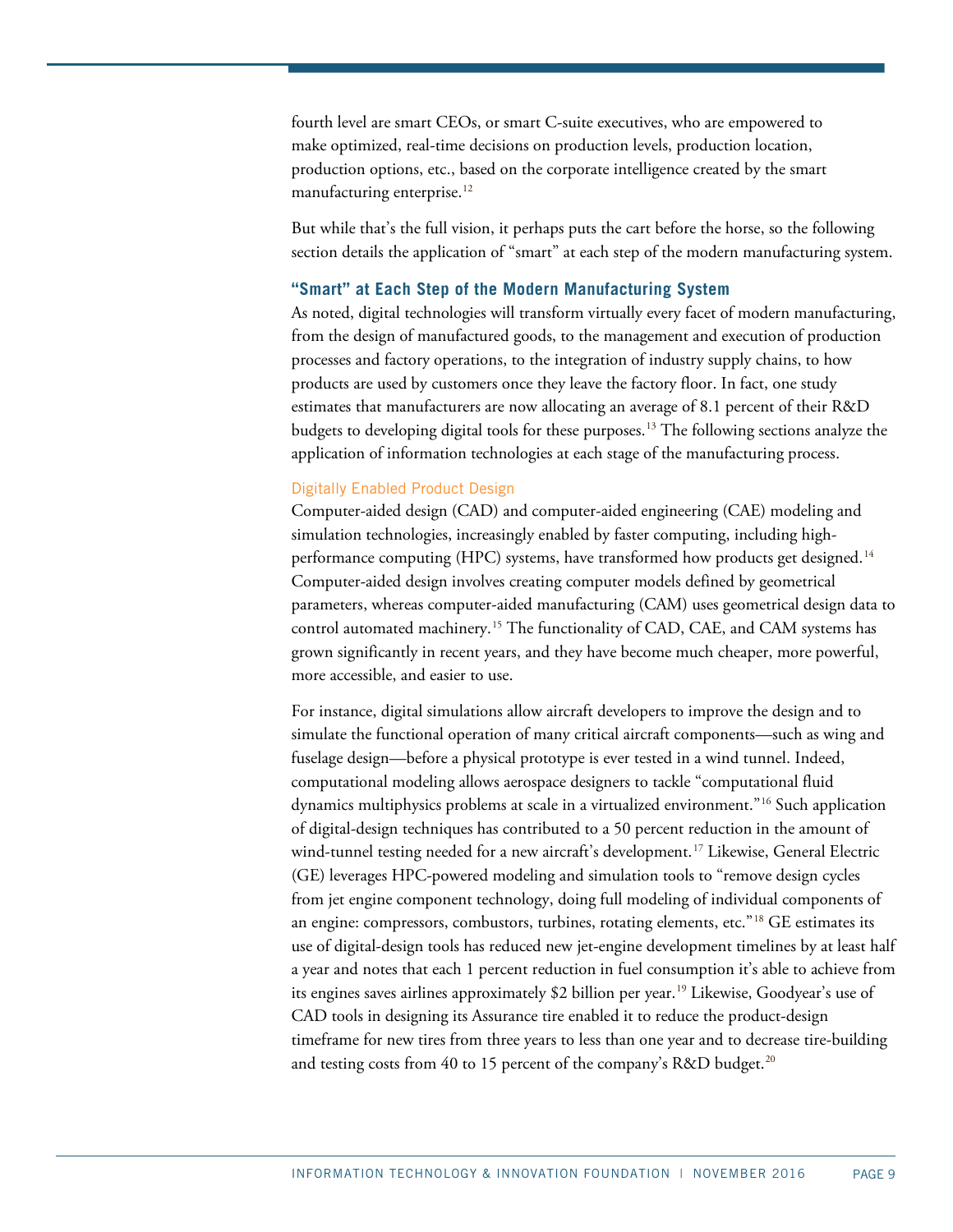SME manufacturers also benefit from digitally enabled product-development tools. SMEs benefit because these tools (and the computing power to support them) are increasingly available in the cloud (eliminating the need for in-house ICT infrastructure to support them) and on a subscription basis (reducing the up-front, expensive perpetual licensing model of the past). For example, Zipp Speed Weaponry, a small, Indiana-based specialty manufacturer of performance-biking gear such as wheels and tires (and which is the only remaining U.S. manufacturer of advanced high-performance cycling components), leveraged HPC-enabled design software to conceive of innovative racing tires for bicycles.<sup>[21](#page-35-5)</sup> Zipp used HPC-enabled virtual simulations to better understand computational fluid dynamics problems and to resolve turbulence challenges it was unable to solve with traditional wind-tunnel experiments, allowing Zipp to jump ahead of the global competition in its unique market niche.<sup>[22](#page-35-6)</sup> The aerodynamic Firecast wheels Zipp introduced in 2010 based on this knowledge enabled it to double global product category revenues in just two years and to support 120 new manufacturing jobs in Indiana.<sup>[23](#page-35-7)</sup>

But such examples of impressive results from digital modeling and simulation tools represent just the beginning. Today, computer-based generative-design tools allow product designers to conceive of products with shapes, structures, and material attributes never before imaginable. The generative-design technique allows designers to tell the software what product and shape they want, what the design constraints are, and what structural and material attributes are needed; and the computer will return designs that are more efficient, optimized, strong, lightweight, and durable than designers could have foreseen.

For example, Autodesk's computer-aided design software has been effective for decades, but the company is now developing and fielding an even more data-driven approach, with an [algorithmically derived](http://www.fastcodesign.com/3029756/why-algorithms-are-the-next-star-designers) initiative that allows designers to generate designs based on a list of material and performance requirements that can then be additively manufactured (e.g., 3D printed) with a high degree of precision.[24](#page-35-8) Figure 1 shows a generatively designed aircraft bulwark, the so-called bionic partition, created through a pioneering combination of generative design, 3D printing, and advanced materials that is almost 50 percent lighter (while being far stronger) than current aircraft bulwark partition designs. [25](#page-35-9) Incorporating such bionic partitions throughout an entire Airbus A320 could remove up to 1,100 pounds of weight per airplane. And because each 2.2-pound reduction in weight can cut fuel consumption by 233 pounds per year, the partitions could cut each airplane's  $CO<sub>2</sub>$ emissions by 166 metrics tons per year. If applied across an airline's entire fleet of A320s, this new design approach could save up to  $465,000$  metric tons of  $CO<sub>2</sub>$  emissions per year, the equivalent of taking  $96,000$  passenger cars off the road for one year.<sup>[26](#page-35-10)</sup>

The development of generative-design tools, coupled with new production technologies such as additive manufacturing, broadens the landscape of imagination for designers and manufacturers alike. As *The Wall Street Journal's* John Koten explains, "Designers and engineers at General Electric have begun looking at ancient objects and prehistoric bird skeletons, and delving anew into topology, for inspiration on new forms of design. Their thinking: Centuries of making things under the constraints of old methods may have

The development of generative-design tools, coupled with new production technologies, such as additive manufacturing, broadens the landscape of imagination for designers and manufacturers alike.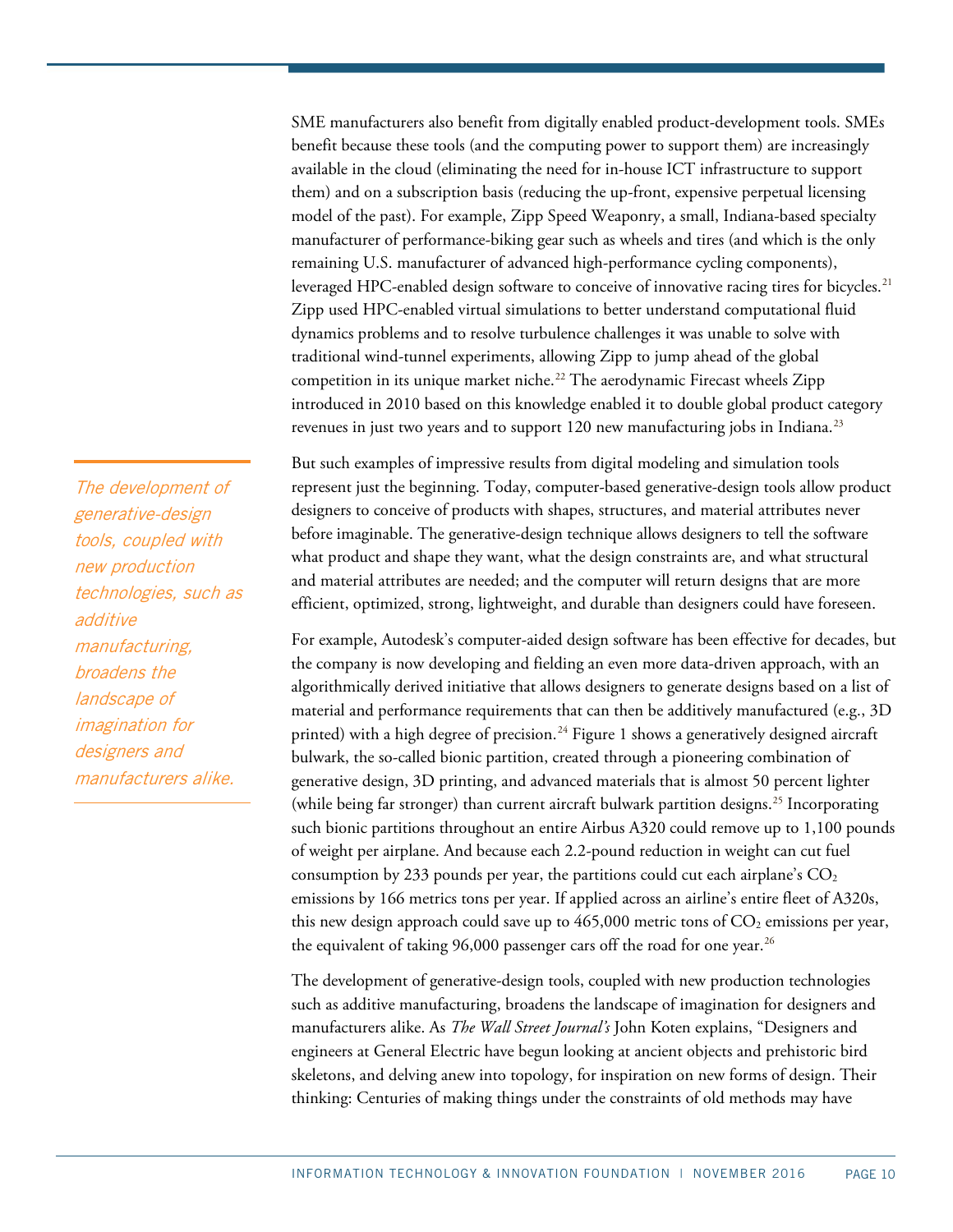caused their predecessors to discard innovative structures simply because there was no practical way to produce them through milling or casting."[27](#page-35-11)



**Figure 1: Aircraft Bulwark Conceptualized Via Generative Design Techniques[28](#page-35-12)**

Put simply, information technology-enabled designed tools are transforming how products are designed, in the process speeding product-development timelines, saving money, delivering superior products to customers, and even becoming a source of competitive advantage for manufacturers. But more than just facilitating their design, information technologies are also increasingly vital to the fabrication and production of the products themselves, as the following section explains.

#### Additive Manufacturing (3D Printing)

Information technologies have long played a role in directing production processes and systems on the plant floor, whether it was for computer numerically controlled machines (CNCs) or the first industrial robots. But the growing capabilities of information technology in this fifth wave have unlocked new forms, not just of digitally enabled design, but also digitally enabled production.

In particular, it's digitalization that truly unlocks the potential of additive manufacturing, or 3D printing. In additive manufacturing, successive layers of material are built up to synthesize a three-dimensional solid object composed in a digital file, with each layer a thinly sliced horizontal cross-section of the eventual object. [29](#page-35-13) Heretofore, most manufacturing processes were subtractive, that is, they started with a block of sheet metal or aluminum and were milled or stamped into desired shapes; in contrast, additive manufacturing is built up layer-by-layer, enabling fundamentally new shapes and even mechanical linkages that simply can't be achieved through traditional subtractive manufacturing techniques.

Additive manufacturing has many applications for improving speed, efficiency, reducing errors, and eliminating waste on the manufacturing line. For example, in traditional subtractive manufacturing, approximately 60 to 70 percent of an aluminum block ends up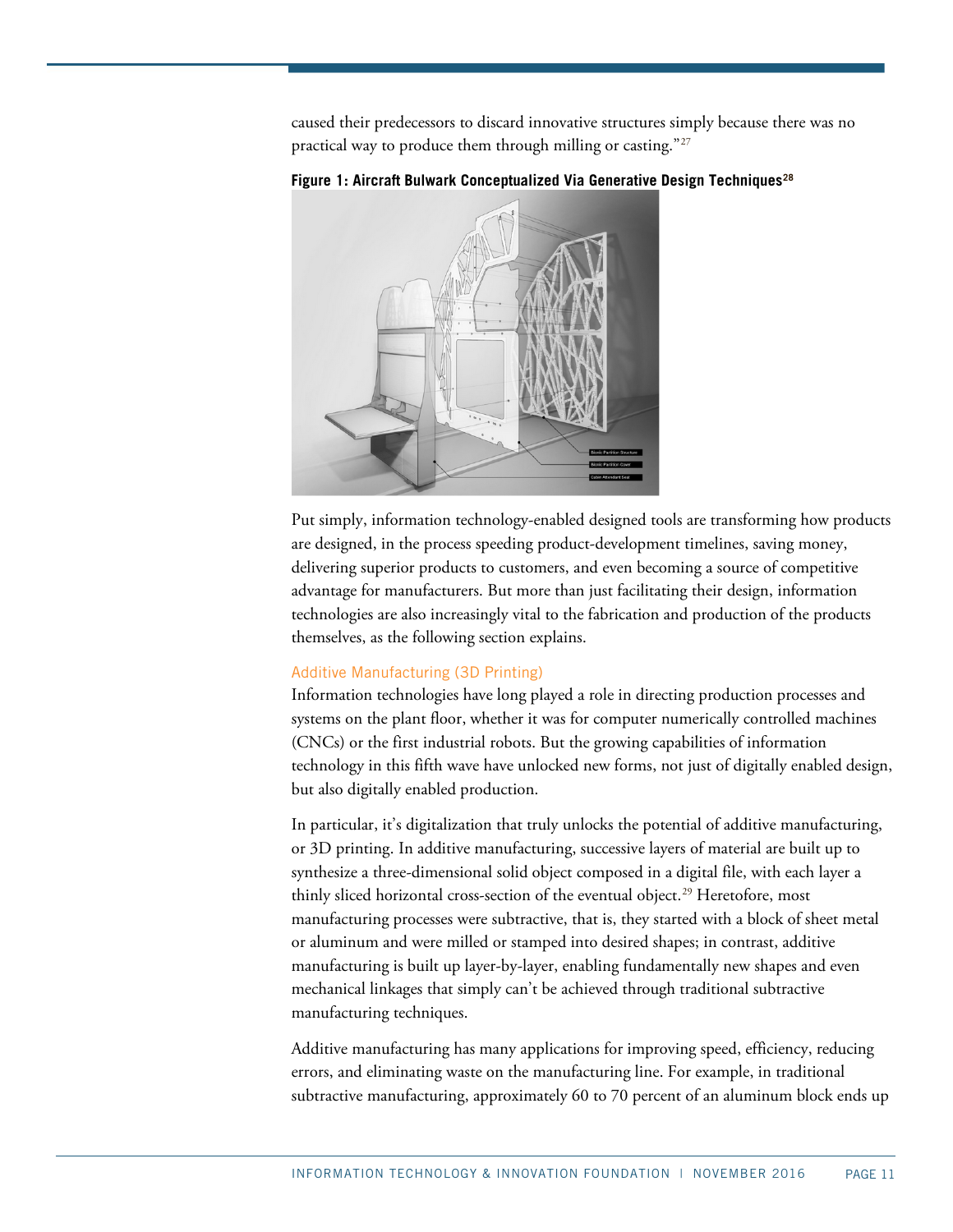as scrap metal, depending on the complexity and shape needed.<sup>[30](#page-35-14)</sup> Additive manufacturing allows for significantly more efficient use of materials, and a dramatic reduction in waste, producing the attendant environmental benefits. Moreover, additive manufacturing, when perfected, could drastically reduce the number of components, steps, and potential for errors in a typical manufacturing process, producing much higher levels of productivity. For these reasons, the worldwide 3D-printing industry is now expected to grow from \$3.1 billion in revenue in 2013 to \$12.8 billion by 2018, and exceed \$21 billion in revenue by 2020.<sup>[31](#page-35-15)</sup> Additive manufacturing is poised to impact the full range of commercial and consumer products, touching everything from shoes and prosthetics to satellites and pharmaceutical drugs.

For instance, both Nike and Under Armour are exploring how additive manufacturing can revolutionize how they manufacture footwear, ultimately allowing shoemakers to customize a sneaker to each athlete's foot.<sup>[32](#page-35-16)</sup> For instance, Under Armour's Architect, a performance training shoe, is the first with a 3D-printed midsole designed to help athletes stay stable during strength training. For its part, Nike bills its Flyknit shoe as "the world's first massproduced consumer product made using additive manufacturing."[33](#page-36-0) The technique allows the tongue, sole, and upper portion of the shoe to be manufactured separately and then stitched together, with proprietary software instructing the 3D printer to switch materials to add strength or flexibility as needed. This enables Nike to produce a shoe with just a few parts instead of dozens, producing up to 80 percent less waste.<sup>[34](#page-36-1)</sup>

The application of additive-manufacturing techniques to personalized products is just beginning. Siemens uses additive manufacturing to create in-the-ear hearing aids individually adapted to the wearer's auditory canal.<sup>[35](#page-36-2)</sup> The prosthetics industry has been revolutionized by 3D-printed limbs tailored to patients' specific structural needs and design desires. Autodesk and the University of Toronto have teamed up to experiment with different ways of scanning limbs and creating customized 3D-prosthetic models for use in Uganda and other war-torn regions.<sup>[36](#page-36-3)</sup> Previously, the process of securing a prosthetic limb could take anywhere from weeks to months, but new 3D-scanning and body-modeling technologies enable patients to 3D-scan their limbs and have prosthetics quickly molded specifically for them using 3D printers, making for a more-natural fit and appearance.<sup>[37](#page-36-4)</sup>

In the industrial realm, until recently, additive manufacturing was used mainly for product prototyping. For example, Ford uses 3D printing to make prototypes of a number of auto parts, including cylinder heads, brake rotors, shift knobs, and bents.[38](#page-36-5) While additive manufacturing will continue to play a vital role in product prototyping, today it's also increasingly being used for production runs of final products. For instance, in 2014 GE Aviation announced plans to begin mass production of its LEAP 3D-printed jet-engine fuel nozzles. GE estimates that LEAP's intricate, fuel-efficient design, which can only be manufactured by 3D printing, will produce nozzles that cut fuel costs and carbon emissions by 15 percent.<sup>[39](#page-36-6)</sup> GE Aviation has invested \$50 million in a 300,000-square-foot facility and expects to produce  $40,000$  $40,000$  3D-printed nozzles by 2019.<sup>40</sup> But that's just the beginning, Siemens expects that another "area of application [of additive manufacturing] is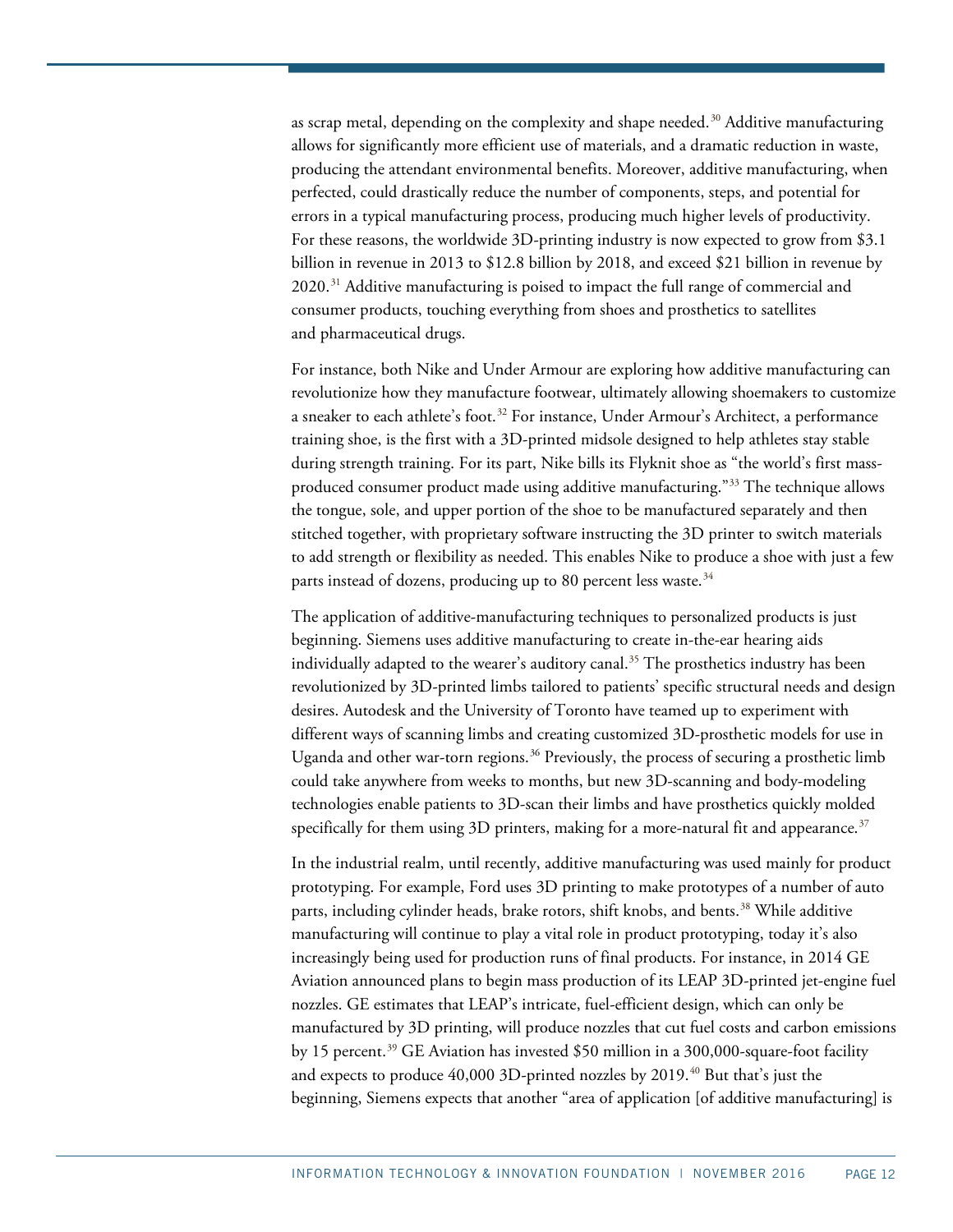that of turbine blades, in which ventilation ducts could be integrated for cooling."<sup>[41](#page-36-8)</sup> This could significantly improve the performance and life of aircraft engines. And in airplane manufacturing, Boeing has replaced machining with 3D printing for over 20,000 units of 300 distinct parts.<sup>[42](#page-36-9)</sup>

Generative designs expressed through additive manufacturing make a powerful combination, affording designers and engineers new engineering freedom to craft lightweight structures, products with complex internal geometries at lower cost, and even in situ moving assemblies. For example, traditional manufacturing of a centrifuge washing machine rotor requires 32 parts, but using additive manufacturing, the same device can be constructed using just three parts, enabling small batches and customization. For its part, Lockheed Martin has significantly reduced its satellites' weight by 3D-printing lightweight parts and components and intends to "expand the process in the future to complex parts and maybe even full satellites."<sup>[43](#page-36-10)</sup> Further, by helping create spare parts to support just-intime (JIT) manufacturing and "on-demand equipment at the edge," 3D printing will also help eliminate outages and the need to maintain large spare-parts inventories. Moreover, additive-manufacturing's capabilities will steadily increase as its costs decrease in coming years. In fact, over the 10-year period from 2013 to 2023, Siemens estimates that the cost of additive manufacturing will decline 50 percent, even as the speed of 3D printing machines increases by over 400 percent.<sup>[44](#page-36-11)</sup>

Beyond industrial applications, 3D printing will become an increasingly democratized technology. Tamburini notes that "personal computing" will be joined by a new phenomenon of "personal manufacturing," with inexpensive 3D printers increasingly available at home or at "makerspaces," such as TechShop, which are spreading across the country[.45](#page-36-12) Ultimately, 3D printing will enable an era of "direct digital manufacturing," enabling users to literally press "print" to make parts and final products from 3D models, taking users from instant concept to creation, while enabling tool-less production and dramatically reducing inventory and waste in production. Direct digital manufacturing will also enable distributed and custom manufacturing (custom manufacturing refers to "batch" quality in quantities of one), meaning it becomes possible to manufacture parts anywhere and much closer to the customer or in remote (e.g., space or battlefield) locations.<sup>[46](#page-36-13)</sup>

However, notwithstanding the growing importance of additive manufacturing in industrial settings, it's important to also recognize its limitations. 3D printing works best when producing complex, high-value, low-volume, highly customizable products. In the nearterm, additive manufacturing will likely supplement, not replace, conventional industrialproduction methods. For products with long production runs (e.g., 10,000 office chairs, 50,000 cell-phone cases, etc.), additive manufacturing likely will not be used because of time and cost issues. As a NIST report, *Costs and Cost Effectiveness of Additive Manufacturing,* has shown, for items with production runs of more than several thousand units, the cost of additive production doesn't make economic sense at this time.<sup>[47](#page-36-14)</sup> In addition, additive production times are often longer than for traditional production. However, a completely new manufacturing process called "hybrid manufacturing" is

Ultimately, 3D printing will enable an era of "direct digital manufacturing," enabling users to literally press "print" to make parts and final products from 3D models.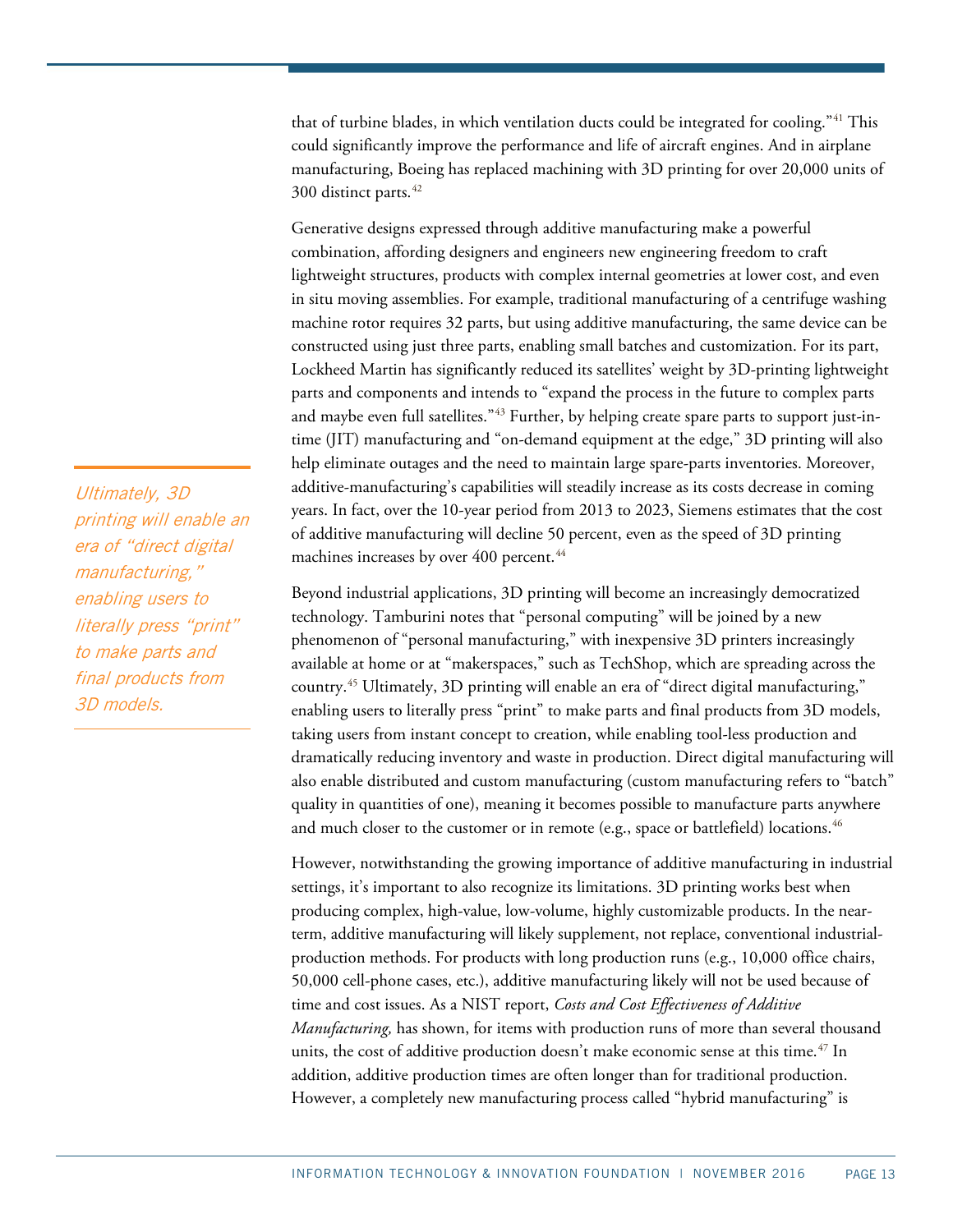currently emerging. Hybrid manufacturing combines additive and subtractive technologies (increasingly in the same device), providing a manufacturing process combining the best of the additive and subtractive worlds: the ability to print complex shapes without wasting material provided by 3D printing, with the precision and surface finish of subtractive.

#### Digitally Empowered Factory Operations

Smart manufacturing is poised to provide manufacturers with a comprehensive view of what's occurring at every single point in the production system across multiple process chains and arm them accordingly with the intelligence to make real-time adjustments to optimize manufacturing processes. This includes real-time knowledge of the operational status of individual production machines and equipment and their operational environment, insight into the efficiency of production lines and work cells, and the ability to quickly reprogram or reconfigure robots and other production equipment, thus increasing manufacturers' agility and flexibility to deliver customized production runs. But much of this starts by making production equipment smart and connected through both sensors and the Internet of Things.

The McKinsey Global Institute (MGI) expects the application of the Internet of Things in the manufacturing context alone—in other words, using sensors to bring intelligence to each piece of production equipment on the factory floor to collectively optimize their use—will increase manufacturing productivity from 10 to 25 percent, with the potential to create as much as \$1.8 trillion in new value per year across the world's factories by  $2025.^{48}$  $2025.^{48}$  $2025.^{48}$ Again, examples of how smart manufacturing applications—largely enabled by the Industrial Internet of Things—optimize factory operations are widespread across a wide variety of manufacturing sectors. For manufacturers, these applications produce a range of benefits: improving productivity while saving costs, reducing defects while improving quality, reducing unplanned downtime by predicting failure before it happens, reducing inventory, and minimizing waste while enhancing environmental sustainability.

For instance, smart manufacturing is transforming production processes across the automotive industry. General Motors leverages sensors to monitor humidity conditions while vehicles are being painted; if the environmental conditions are unfavorable, the vehicle or part can be moved elsewhere in the facility or the ventilation systems adjusted as necessary.[49](#page-36-16) Likewise, Harley Davidson tracks fan speeds in its motorcycle painting areas and can algorithmically adjust the fans based on environmental fluctuations.<sup>[50](#page-36-17)</sup> For its part, Ford has placed sensors on virtually every piece of production equipment at its River Rouge facility outside Detroit. One benefit for Ford has been that downstream machines can detect if work pieces they receive from an upstream machine deviate in even the minutest dimension from specifications, thereby indicating possible problems in upstream machines that can be immediately identified and fixed.<sup>[51](#page-36-18)</sup>

Digitally empowered manufacturing processes have also transformed defense contracting. At Lockheed Martin, next-generation digital-manufacturing technologies have redefined the company's production cycle, bringing together what Lockheed calls its "digital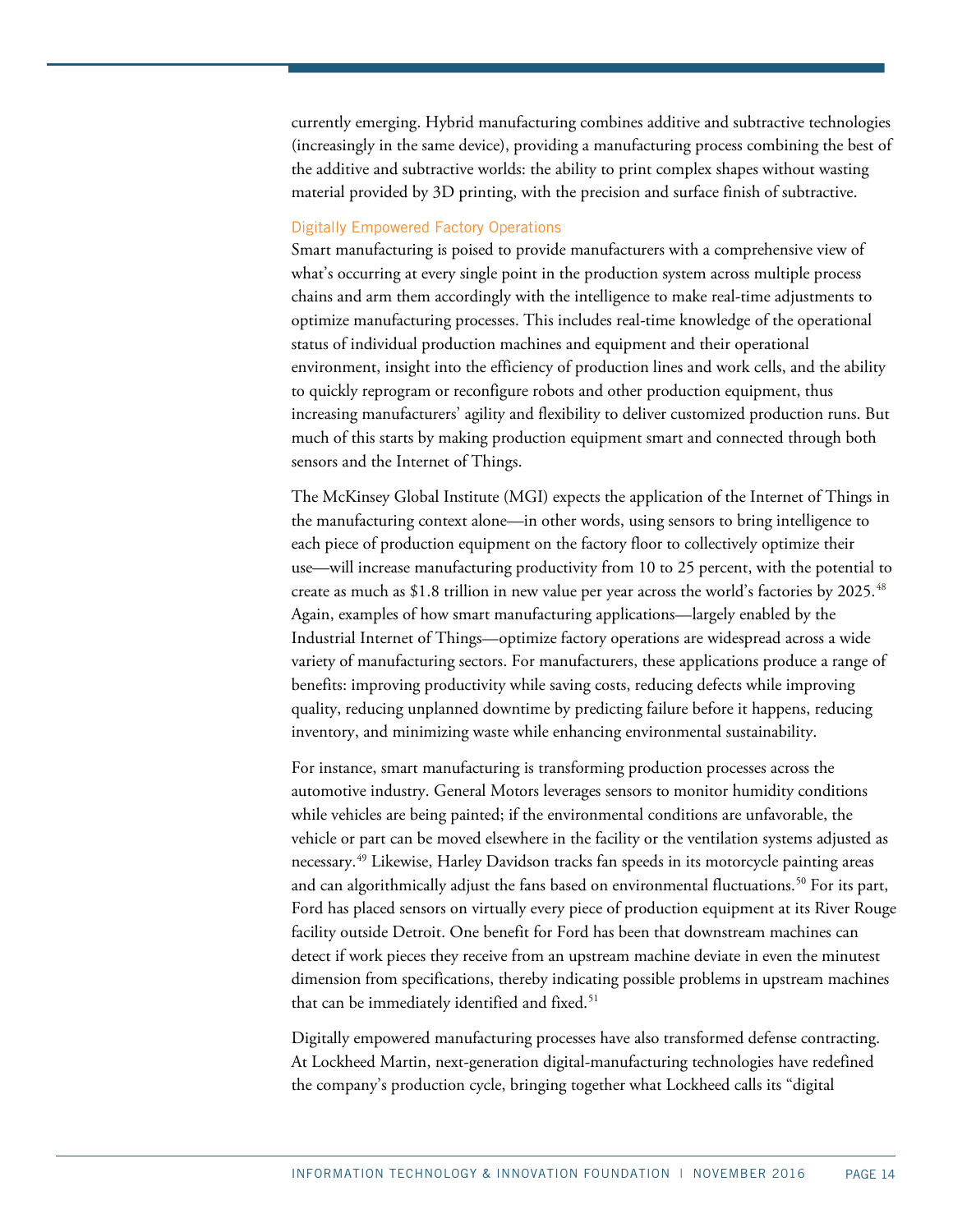tapestry": a seamless digital environment driven by an integrated model-based engineering (MBE) software that keeps the digital data underlying a range of products intact from conceptualization to realization.<sup>[52](#page-36-19)</sup> In other words, Lockheed Martin can move digital information defining the part or product (e.g., the design definition file) from its design software to the downstream production machines actually fabricating parts and final products. For its part, Raytheon uses similar tools to keep track of virtually every activity in its production process. For instance, Raytheon famously keeps track of how many times a screw has been turned within each of its factories, something of great significance when the company is producing sensitive equipment such as missiles with extremely specific fault tolerances.<sup>[53](#page-36-20)</sup>

Life sciences and ICT hardware manufacturers leverage smart manufacturing technologies to predict problems and cuts costs. Intel uses predictive modeling on data to anticipate failures, prioritize inspections, and cut monitoring costs at its chip-manufacturing plants. With so many potential variables to track, no longer should "too little information" be an excuse for waste and loss in the factory environment.<sup>[54](#page-37-0)</sup> Merck improved one of its vaccines by conducting 15 billion calculations to determine which environmental and process factors influenced the quality of the final product.<sup>[55](#page-37-1)</sup>

As several of the previous examples suggest, one of the most significant applications of smart manufacturing, both on the factory floor and in support of products deployed in the field, lies in the area of predictive and preventative maintenance and repair. This allows manufacturers to monitor the status of production equipment in real time and ideally prevent faults from occurring or else detect them immediately once they occur. Essentially, smart manufacturing transforms the maintenance model from one of repair and replace to predict and prevent.<sup>[56](#page-37-2)</sup> MGI estimates that the use of predictive maintenance techniques will reduce factory equipment maintenance costs by up to 40 percent, while reducing equipment downtime by up to 50 percent, and reducing capital-equipment investment costs (to replace defective equipment) by up to 5 percent. As MGI explains, "once machines are interconnected and managed by IoT [Internet of Things] sensors and actuators, it is possible to improve asset utilization significantly by using auto-sensing equipment to eliminate many of the human and machine errors that reduce productivity."[57](#page-37-3) For its part, the U.S. Department of Energy's Pacific Northwest National Laboratory estimates that predictive asset maintenance can save up to 12 percent in scheduled repair costs, reduce overall maintenance costs by up to 30 percent, and result in up to 70 percent fewer machine breakdowns.<sup>[58](#page-37-4)</sup>

GE's Brilliant Factories initiative—which seeks to combine lean operational excellence capabilities with digital capabilities at its more than 500 plants globally—provides a compelling example. By using these digital technologies, GE's Appliances Park factory in Lexington, Kentucky, reduced by half the number of dishwashers and washing machines with production defects.<sup>59</sup> Manufacturers are increasingly integrating predictivemaintenance data into their enterprise resource planning (ERP) systems to improve workflow scheduling, thus optimizing repair schedules and minimizing machine

One of the most significant applications of smart manufacturing, both on the factory floor and in support of products deployed in the field, lies in the area of predictive and preventative maintenance and repair.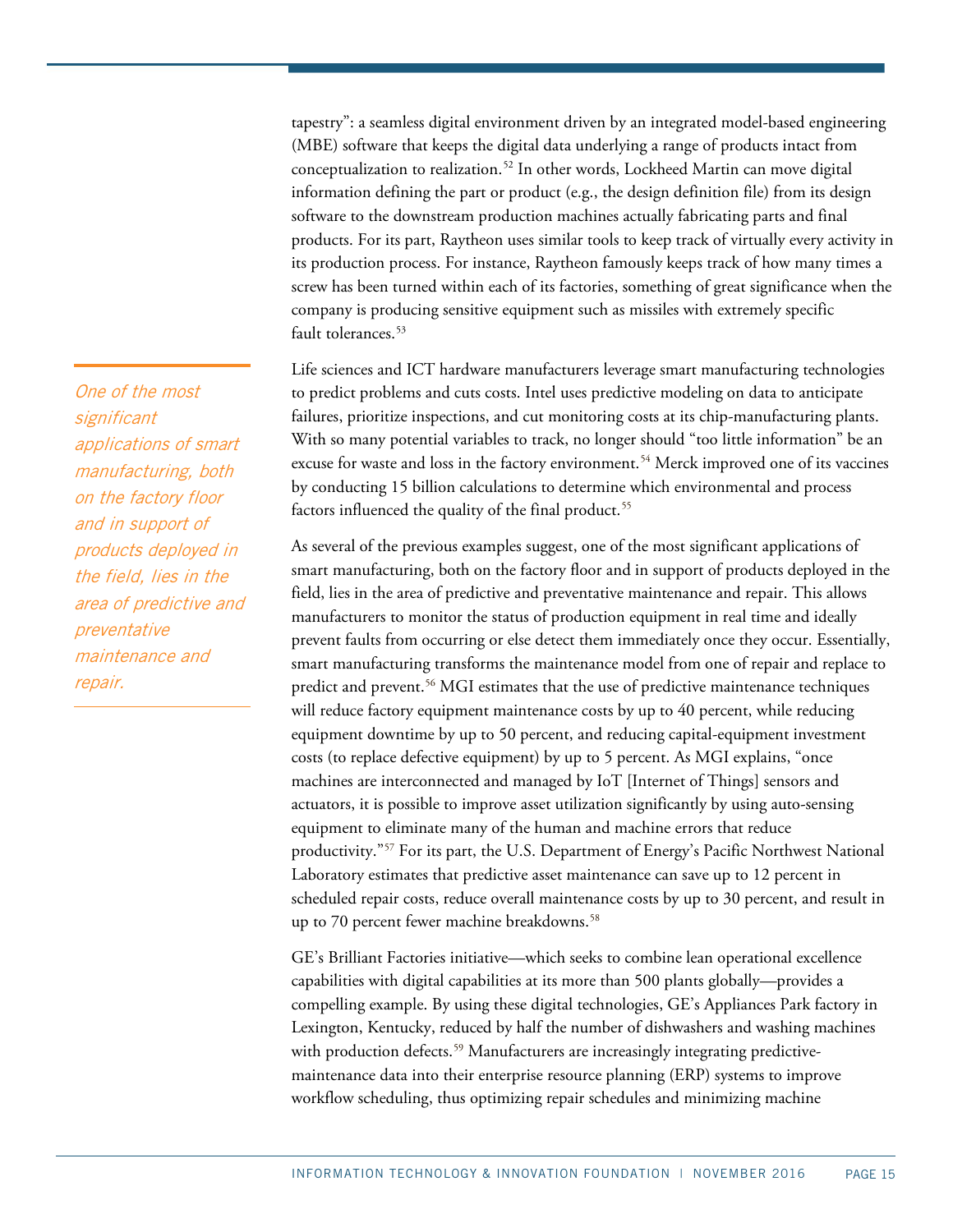downtime. For instance, Taleris, which supports airline and cargo-carrier operations, uses this technology to predict aircraft-maintenance faults and thus minimize flight delays. $60$ Likewise, Germany's ThyssenKrupp AG leverages networked equipment sensors to identify and predict maintenance issues, which reduces unscheduled downtime and helps avoid unnecessary repair trips.<sup>[61](#page-37-7)</sup> Documenting the extent to which U.S. manufacturers are deploying smarter machines to reduce production faults, a December 2013 survey by the American Society for Quality found that 82 percent of U.S. manufacturers have already begun investing in smarter machines and systems, with 49 percent reporting fewer product defects.<sup>[62](#page-37-8)</sup>

Smart manufacturing will also help enhance inventory-optimization techniques and streamline and optimize both shop-floor processes and order fulfillment. For instance, warehouses equipped with robots can handle four times as many orders as unautomated warehouses.<sup>[63](#page-37-9)</sup> In another example, Wurth USA, an auto-parts supplier, developed an "iBins" system that leverages intelligent camera technology to monitor the fill level of supply boxes and wirelessly transmit the data to an inventory-management system that automatically reorders supplies as needed. McKinsey estimates that these types of inventory-optimization measures can save 20 to 50 percent of factory-inventory carrying costs.<sup>[64](#page-37-10)</sup>

Further, by leveraging the information produced from each device and production system on the factory floor, the Internet of Things can be applied to smart manufacturing to optimize production processes by reassigning tasks and redefining work flows. In other words, modern software and IT systems are helping optimally design the layout of factories themselves. For example, by equipping workers with badges, tags, and other sensors, companies can track activities, tasks, and interactions to better understand how each function operates. MGI estimates that the benefits from such organizational redesign on the factory floor could be worth as much as \$50 billion annually.<sup>[65](#page-37-11)</sup> Further, Internet of Things-enabled sensing technologies can be applied to alert or to halt equipment or individuals if they come too close to one another, which could reduce worker injuries in factory environments by 10 to 25 percent, generating savings of as much as \$225 billion per year globally by 2025.<sup>[66](#page-37-12)</sup>

Finally, smart manufacturing techniques allow designers to rethink the traditional, location-fixed factory floor, and even to make the "factory floor" itself mobile. For instance, Pfizer is currently developing portable manufacturing platforms, allowing it to efficiently produce vaccines for children in countries where they are needed most.<sup>[67](#page-37-13)</sup> These portable manufacturing platforms represent small-scale, modular, flexible versions of Pfizer's larger manufacturing facilities. Smart manufacturing tools allow Pfizer to develop control strategies for those technology systems so the company can effectively deploy the modules throughout the world.<sup>68</sup>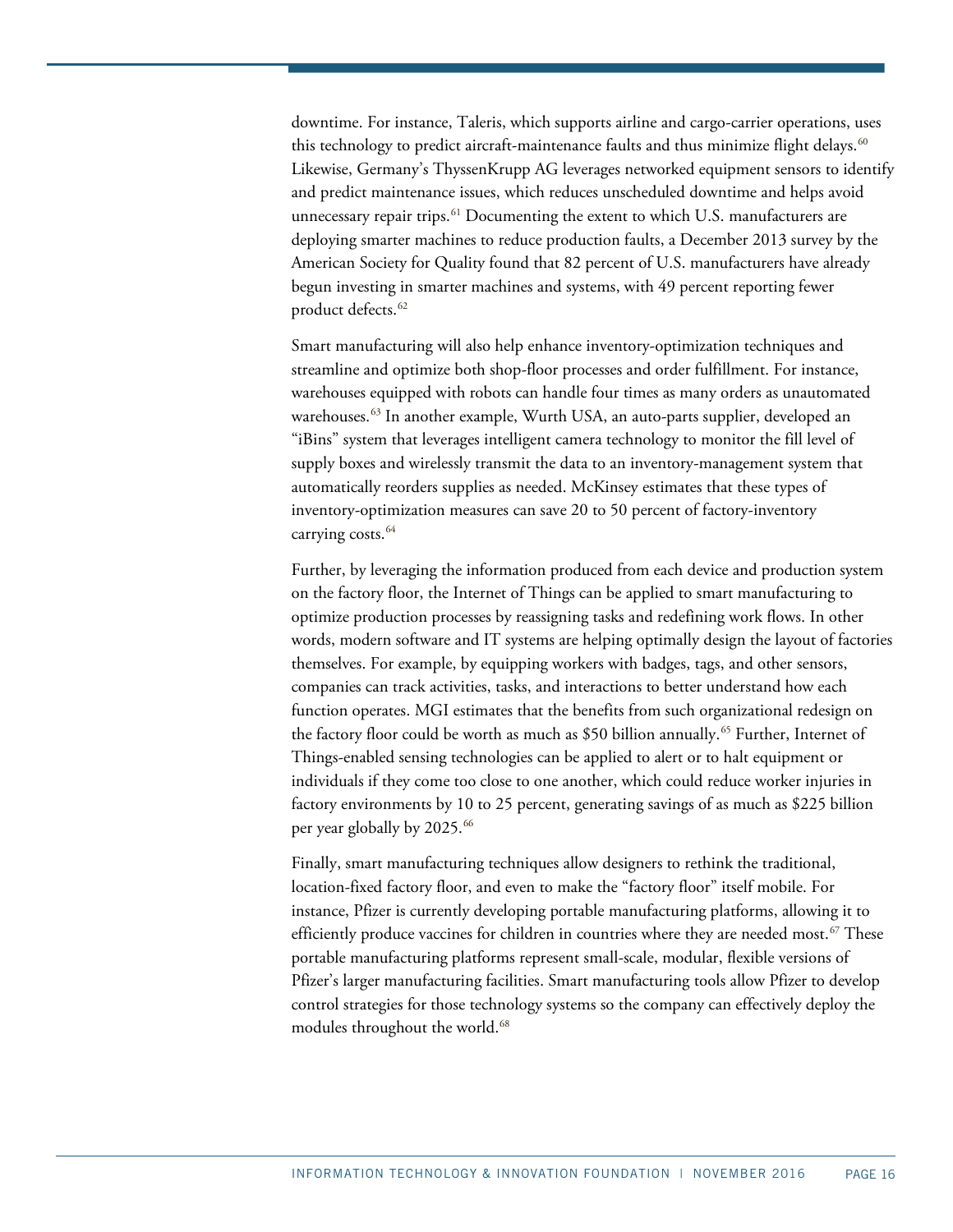#### Digitally Linked Supply-Chain Management

Smart manufacturing will also dramatically improve companies' ability to manage their supply chains and, more broadly, to enable SMEs to integrate more seamlessly into their industrial value chains. This matters because the interconnected nature of industrial supply chains makes them hotbeds for risk, and more information can mean the difference between a recall and a successful shipment.<sup>[69](#page-37-15)</sup> Again, virtually all manufacturing sectors are being impacted.

In the automotive sector, Toyota reduces the time and cost of recalls by knowing exactly which machine produced each component of each vehicle, enabling it to track and isolate the defective part (or defective equipment that produced it) much more rapidly. In Germany, automotive manufacturers such as BMW have set a goal of knowing the realtime status of all the major production equipment at each company that produces key components for each of its vehicles. Germany's automotive manufacturers don't want to receive a call from a supplier informing them a brake pad or engine-part delivery will be late, throwing the entire production cycle off schedule; they want to know in real time of any problems upstream so they can immediately evaluate how production schedules will be affected.

For its part, GE Oil and Gas uses a cloud-based supply-chain data platform to manage its materials, equipment, and services. The real-time system, now deployed on five continents, was created to contend with the high cost of downtime at oil fields and the need to offer increased levels of customization for clients.<sup>[70](#page-37-16)</sup> Likewise, HP integrates network analysis into its supply-chain monitoring, leveraging data-visualization tools that have reduced the time required to complete supply-chain optimization projects by up to 50 percent.<sup>[71](#page-37-17)</sup>

#### Smart Products Beyond the Factory Floor

Until recently, manufacturers had few ways to track the performance of their products once they left the loading dock. Some companies would survey consumers about product performance. Others relied on information related to warranty-based returns or replacement. But, overall, once a product left a manufacturer's hands, it entered the world of the unknown. As a result, manufacturers' ability to improve both the quality and functionality of their products was decreased.

But smart manufacturing now enables products themselves to convey information about how they are consumed and serviced, data that can be fed back into the design process to improve future versions of the product. It can even enable some products to be used as platforms for future product innovation. In essence, products are evolving into intelligent, connected devices, which are increasingly embedded within broader systems.<sup>[72](#page-37-18)</sup> That's why companies are increasingly "selling products as a bundled package of services."

This all starts with smart products, which share three key components: 1) Physical components (e.g., mechanical and electrical parts); 2) smart components (e.g., sensors, microprocessors, data storage, embedded operating systems, and often a digital user interface); and 3) connectivity components (e.g., wireless connectivity provided by

Of U.S. manufacturers, 82 percent have already begun investing in smarter machines and systems, with 49 percent reporting fewer product defects.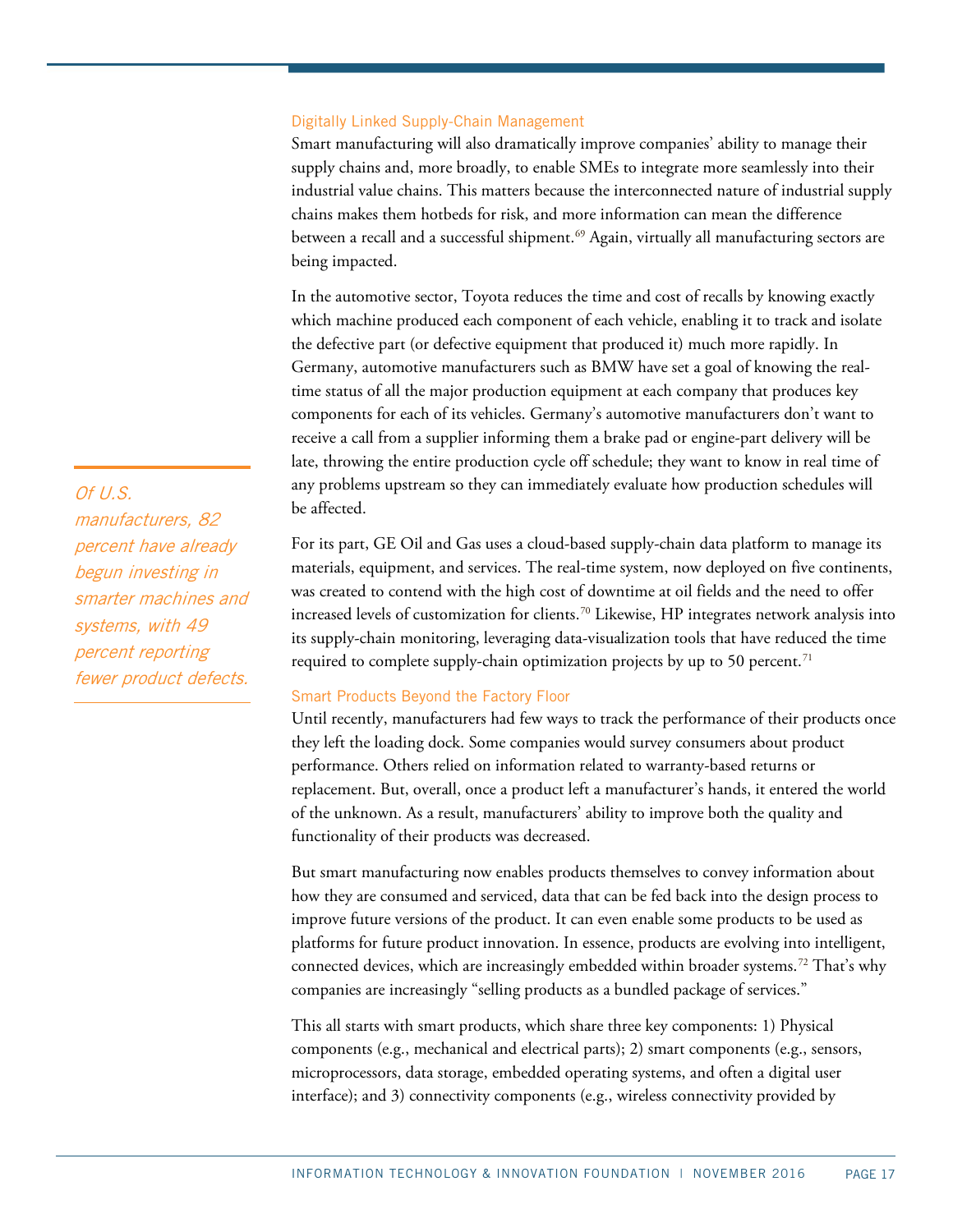antennae or internal modems).<sup>[73](#page-37-19)</sup> For companies, the advent of smart products means that the mindset of those who design products will have to shift from designing an individual product to designing a product that operates within systems, which also means that the domain of product development will increasingly shift from mechanical engineering to interdisciplinary systems engineering, with a heavy focus on the information-systems component.<sup>[74](#page-37-20)</sup> In summary, information technology changes the nature of products by enabling mass customization, low-cost variability, evergreen design, and the potential for the product itself to become a platform for commerce (that is, a platform for recurring, services-based revenue streams).<sup>[75](#page-37-21)</sup>

To start with, the software in smart, connected products can dramatically decrease the cost of variability, or customization, across a product suite. For instance, heavy-equipment manufacturer John Deere previously manufactured multiple versions of engines with different horsepower levels for its tractors, harvesters, and gins, but it can now use software to alter the horsepower level of a single, standard engine.<sup>[76](#page-37-22)</sup> Likewise, smart products enable "evergreen design," or the continuous upgrading or updating of existing products, often through "over-the-air" updates to software operating or controlling the device. For instance, Tesla has installed autopilot software in its cars whose functionality the company can upgrade remotely. In another instance, in 2013, batteries in two Tesla Model S cars were punctured and caught fire after drivers struck metal objects in the roadway. Tesla realized the chassis on some of its vehicles was too close to the ground, and was able to send an over-the-air software update to all Model S vehicles that raised their suspension under certain conditions, significantly reducing the chances of further punctures.<sup>77</sup>

Smart products also enable remote operation. For instance, ABB Robotics' industrial robots can be remotely monitored and adjusted by end users.<sup>[78](#page-37-24)</sup> The Chilean firm Codelco, the world's largest copper miner, operates mining and excavation equipment that runs 100 percent autonomously. From a centralized control room in the Chilean capital, Santiago, technicians control excavation equipment at mining facilities throughout the world, from South America to Australia. Further, the company has recently started using robotic machinery to inspect equipment prior to its scheduled maintenance, which Codelco expects to reduce service time and minimize device management oversight.<sup>[79](#page-38-0)</sup>

In many industries, the advent of smart products has changed the business model of the manufacturing enterprise, as an increasing number of companies embrace "servification" that is, selling products as services—whether on a leased or monthly subscription basis. Across a range of industrial products, including jet engines, copiers, printers, and HVAC (heating, ventilation, and air conditioning) systems, companies no longer sell individual products, but rather increasingly sell products as integrated services. For example, GE's medical devices division no longer sells individual radiological equipment (e.g., MRI or Xray machines) to hospitals; rather, it sells radiological services, where GE takes over management of a hospital's (or a larger health maintenance organization's) entire suite of radiological assets, installing the devices with remote-monitoring capabilities that allow GE to know if they are operating and functioning properly and to diagnose and detect various

Information technology changes the nature of products by enabling mass customization, lowcost variability, evergreen design, and the potential for the product itself to become a platform for commerce.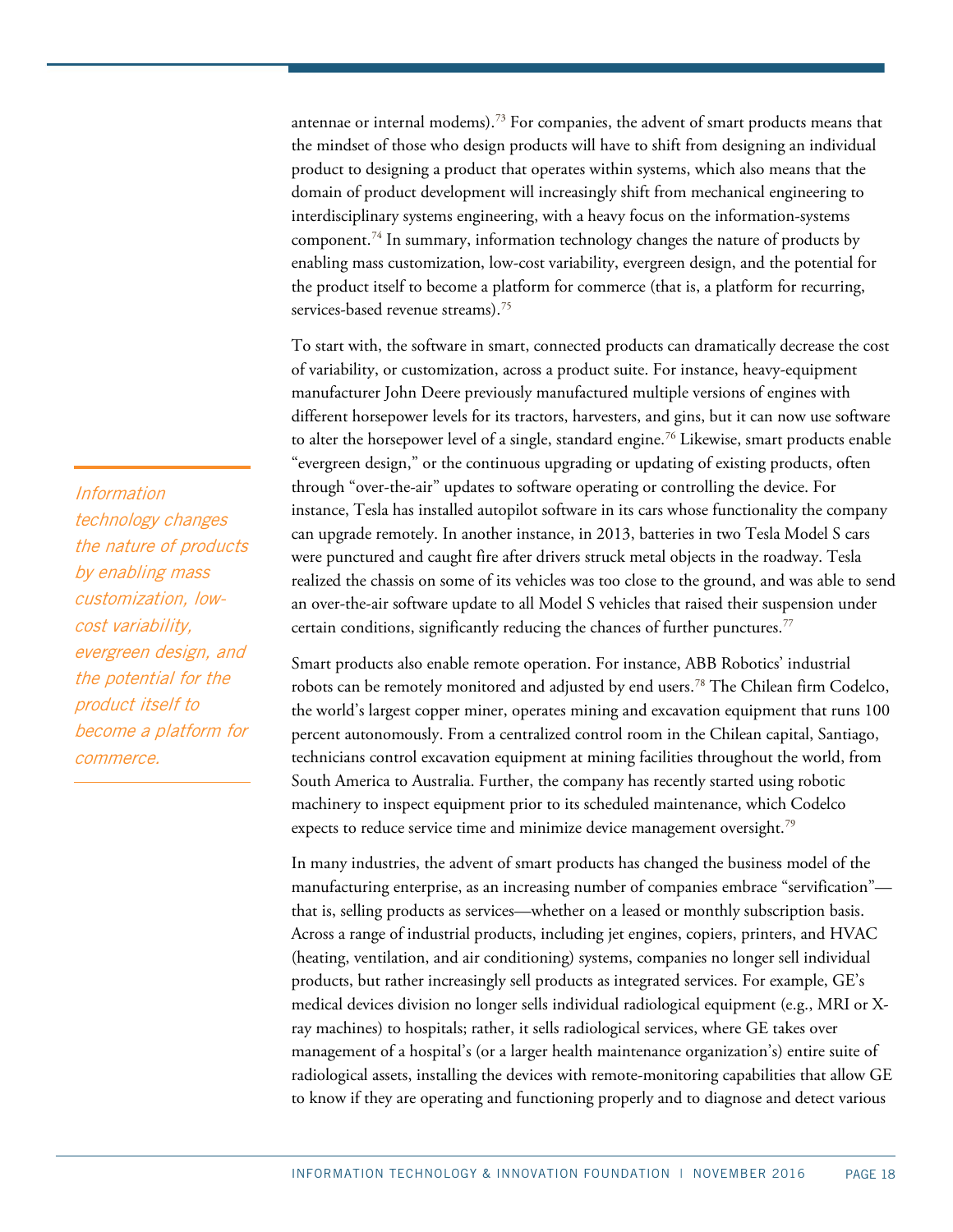failure modes in advance.<sup>[80](#page-38-1)</sup> In essence, GE owns and maintains the machines and charges customers a fee for their use of the radiological equipment instead of them having to purchasing it themselves.

Likewise, jet-engine manufacturers no longer "sell" the engine to airlines (or aircraft-leasing companies). Rather, Rolls Royce sells "power by the hour" and GE Aviation Engines sells "guaranteed thrust," removing depreciating capital assets from airline customers' balance sheets. Customers pay only for the thrust they consume, and transfer the risk of nonperformance to the leasor, so that the provider of the engine service bears the cost if an engine failure means the plane cannot fly. For jet-engine manufacturers, when they take over an airline-fleet contract, this means the airline is no longer concerned with which companies' engines power the aircraft, permitting the jet-engine leasor to, over time, surreptitiously replace any competitors' jet engines in an airline's fleet with their own. It's a subtle way to increase penetration without having to make subsequent sales to the airline's chief financial officer.

The data stream produced by engines and airplanes also changes the service and support offerings that jet-engine manufacturers can provide. Engines produce tremendous amounts of information. A single Boeing 737 engine produces 20 terabytes of data every hour in flight.<sup>[81](#page-38-2)</sup> Therefore, an eight-hour flight from New York to London on an aircraft with two engines can generate 320 terabytes of data.<sup>[82](#page-38-3)</sup> GE Aviation Engines tracks the exact conditions—temperature, humidity, altitude, particulates in the air (e.g., dust)—of each mile flown by its engines. Accordingly, when GE puts together its engine maintenance and service bid for airlines such as Emirates, Lufthansa*,* Southwest, or United its offer is based on knowledge of the historical use and experience of each engine in the contract. Likewise, Rolls Royce leverages the Internet of Things to collect data on real-time jet aircraft engine usage, which minimizes Rolls Royce's operations costs while increasing engine operating life and allowing the company to introduce new services such as "zero-based disruption." Analysts estimate that Rolls Royce's "Power by the Hour" business model, combined with real-time engine monitoring, produced \$400 to \$600 million in savings in 2014 and will generate revenue increases greater than \$1 billion annually moving forward.<sup>[83](#page-38-4)</sup>

Boeing uses the data stream created by modern aircraft to detect and diagnose potential problems mid-flight. The airplane relays any identified problems to airline-maintenance personnel waiting at the next airport using a web portal, "MyBoeingFleet.com.["84](#page-38-5) These crews, located around the world, can then be ready with the appropriate parts to make any necessary repairs as soon as the airplane touches down. Intelligent analysis like this provides airline operators with proactive maintenance planning, helping to spot trends, eliminate inefficiencies, save money, and reduce wait times.<sup>[85](#page-38-6)</sup> Boeing's technology, enabled by the seamless, cross-border integration of data from all over the world, allows airlines to improve their products, so passengers avoid more delayed flights, less reliable trips, higher costs, and potentially more accidents.<sup>[86](#page-38-7)</sup>

Products have evolved into intelligent, connected devices, which are increasingly embedded in broader systems that are sold as bundled services.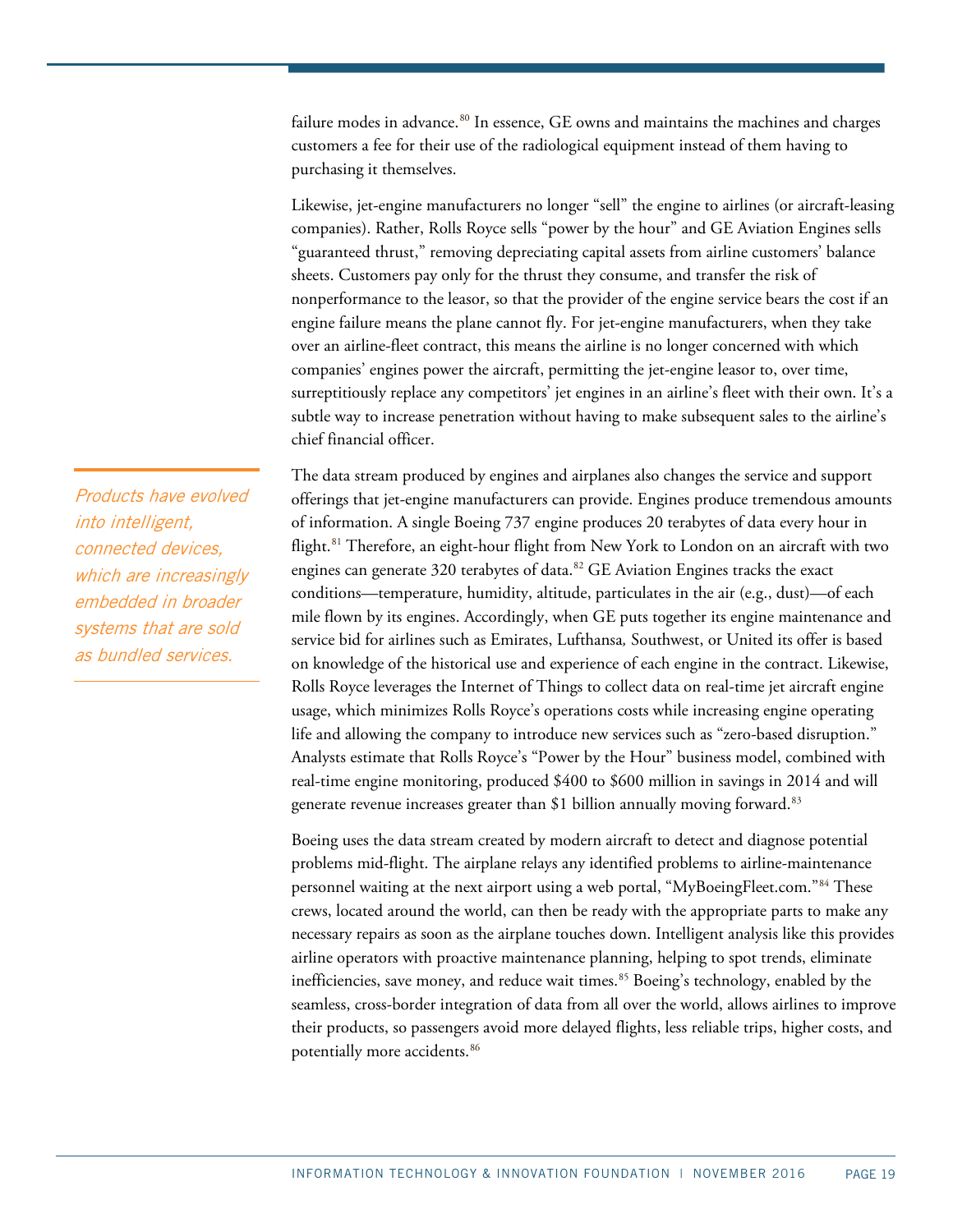Xerox provides another compelling example of a product company that successfully "servicized" its business model. Xerox transformed its core copier and printer business from a product to a service by introducing an offering called Managed Print Services, through which Xerox owns and oversees all of a customer's copiers and printers, and charges them by pages printed.<sup>[87](#page-38-8)</sup> To achieve this, however, Xerox had to add sensors to all of its copiers and printers—on the photoreceptor drum, feeder output tray, and toner cartridges—to enable accurate accounting.<sup>[88](#page-38-9)</sup> Xerox's customers have benefitted, since the service turns a fixed cost into a variable (more controllable) cost, with customers such as Proctor and Gamble finding that they have reduced paper use by 40 percent and cut company costs by 25 percent.<sup>[89](#page-38-10)</sup>

Scania AB, a leading Swedish manufacturer of commercial vehicles, has likewise increasingly transitioned to a services-based business model focused on fleet management services including logistics, repair, and other services. In fact, Scania now generates onesixth of its revenues through new services enabled by the wireless communication built into its vehicles. [90](#page-38-11) Examples abound from scores of other industries, but the core insight is that smart manufacturing and smart products go hand in hand.

# **AGGREGATING THE BENEFITS OF SMART MANUFACTURING**

The application of smart manufacturing techniques generates significant productivity benefits at the enterprise and establishment level (establishments being the multiple operating units [e.g., R&D and production facilities] of enterprises) as well as the industry and supply-chain level, and collectively these benefits aggregate to produce economy-wide benefits at the national level.

Evidence from several manufacturers that have made significant investments in smartmanufacturing technologies and principles demonstrates significant benefit. For example, a leading U.S. automaker estimates it has saved \$2 billion over the past five years (2011- 2015) by developing a robust Internet of Things and data-analytics capability.<sup>[91](#page-38-12)</sup> And even a 1 percent increase in maintenance efficiency in the aviation sector could save the industry approximately \$2 billion annually.<sup>[92](#page-38-13)</sup> Again, it's IT-enabled systems that are delivering these efficiencies, explaining why Brynjolfsson, Hitt, and Kim find that output and productivity in firms that adopt data-driven decision-making are 5 to 6 percent higher than expected given those firms' other investments in ICT.<sup>[93](#page-38-14)</sup>

However, considering just the plant (e.g., factory) level, the Smart Manufacturing Leadership Coalition (SMLC) estimates that the demand-driven, efficient use of resources and supplies in highly optimized plants leveraging smart manufacturing techniques will lead to a:

- 10 percent improvement in overall operating efficiency,
- 25 percent improvement in energy efficiency,
- 25 percent reduction in consumer packaging,
- 25 percent reduction in safety accidents,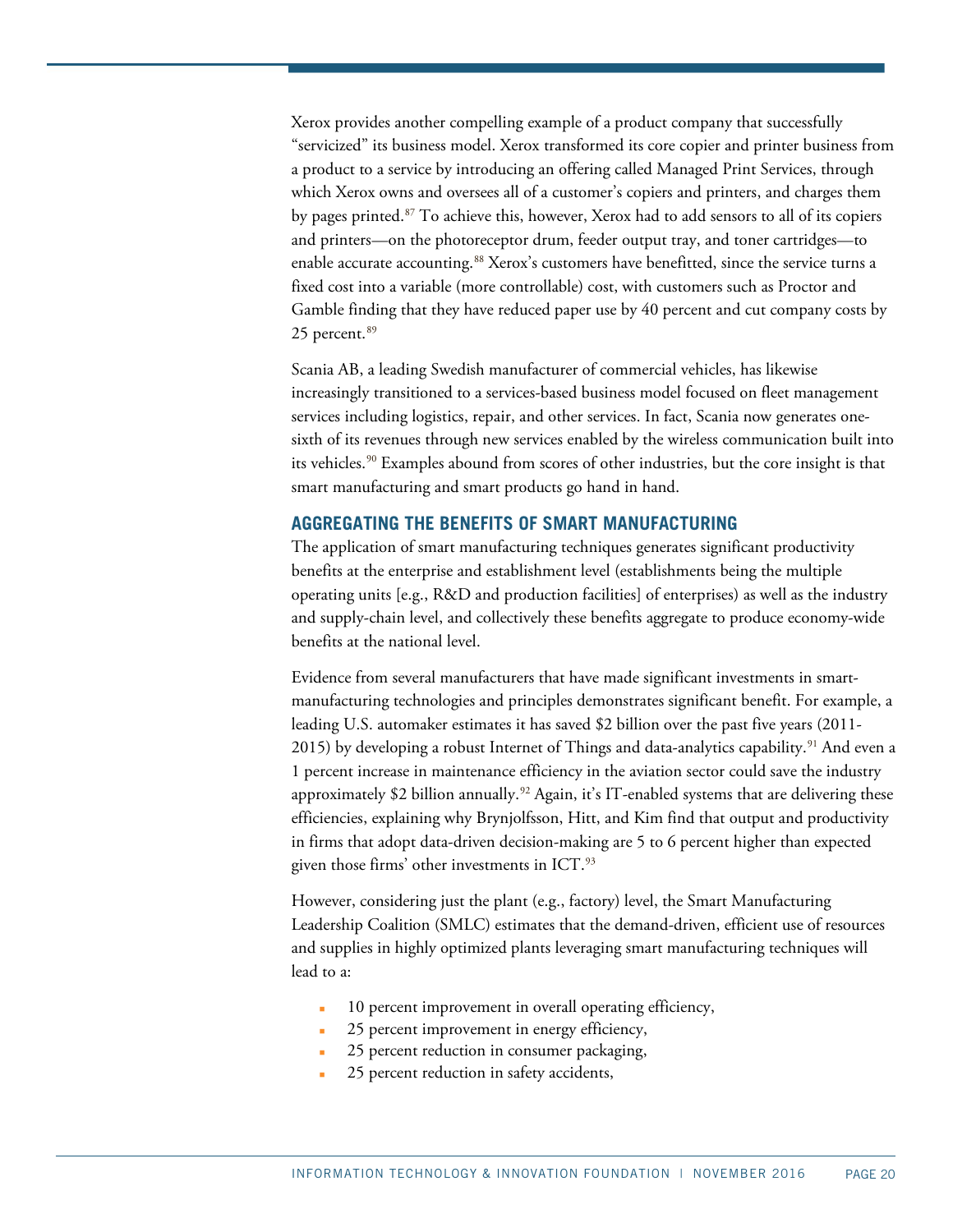- 40 percent reduction in cycle times, and
- 40 percent reduction in water usage. $94$

In terms of quantifying the acceleration of manufacturers' product-development lifecycles and reductions in cost through the application of smart manufacturing techniques, SMLC estimates an 80 percent reduction in the cost of implementing modeling and simulation and an overall tenfold improvement in time to market in targeted industries.<sup>[95](#page-38-16)</sup>

Aggregating this impact analysis to the broader U.S. industrial base, SMLC anticipates smart manufacturing can contribute a 25 percent increase in revenues from new products and services at firms using these techniques as well as a 25 percent increase in revenue in adjacent industries.<sup>[96](#page-38-17)</sup> The Smart Manufacturing Leadership Council further predicts that smart manufacturing can increase the size of the addressable market for SME manufacturers and create more high-skilled jobs across small and large manufacturers alike. Here, it's worth reiterating that manufacturing jobs engender a significant employment multiplier. On average, each new manufacturing job in the U.S. economy supports four additional U.S. jobs, but when it comes to jobs created in advanced-manufacturing sectors, the employment multiplier increases to as much as 16 to 1.[97](#page-38-18) As Nosbuch and Bernaden write, "As factories get 'smarter' and more advanced, the multiplier increases significantly. In some advanced manufacturing sectors, such as electronic computer manufacturing, the multiplier effect can be as high as 16 to one, or 16x, meaning that every manufacturing job supports 15 other jobs."<sup>[98](#page-38-19)</sup>

At a broader level, the market-intelligence firm IDC estimates that data-driven "smartmanufacturing" processes will generate \$371 billion in net global value over the next four years by 1) creating value from data; and 2) streamlining design processes, factory operations, and supply-chain risks.<sup>[99](#page-38-20)</sup> And, as noted, the McKinsey Global Institute predicts even more significant gains, estimating that the Industrial Internet of Things will generate as much as \$1.8 trillion in new value annually across the world's factories by  $2025.^{100}$  $2025.^{100}$  $2025.^{100}$ 

Beyond large numbers, it's also critical to recognize how smart manufacturing will change the nature of manufacturing itself. In particular, smart manufacturing will enable shorter production runs (mass customization) to become more economical. Flexible factories and IT-optimized supply chains will change manufacturing processes to allow some manufacturers to customize more products to individual needs, such as medications with specific dosages. Just as Dell pioneered the built-to-order personal-computer revolution, Tesla is already showing how the automotive industry will be transformed by permitting customers to go online to instruct a factory on the personalized features they want built into their vehicle.<sup>[101](#page-39-1)</sup>

Indeed, in the future, whether it comes to chocolate bars, vehicles, swim goggles, sneakers, hearing aids, prosthetics, or many other items, technology will increasingly enable the costeffective production of more personalized products. [102](#page-39-2) As efficient production sizes shrink and reduce the required economies of scale, this will likely have two important impacts. First, it will make it easier for smaller manufacturers to gain market share, particularly for those customers who want a more personalized product and are willing to pay a modest

Smart manufacturing can contribute to a 25 percent increase in revenues from new products and services at firms using these techniques.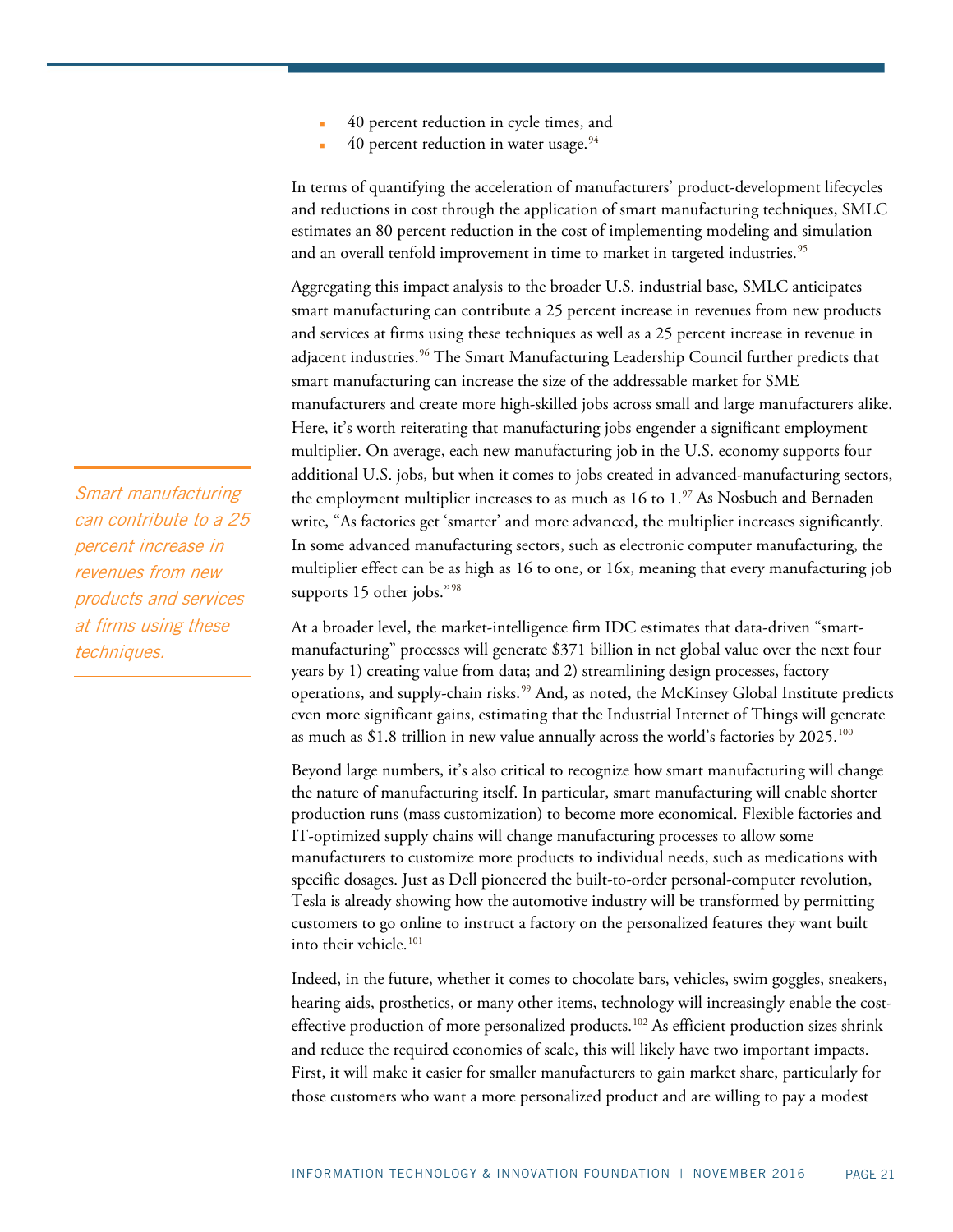price premium for it. As Autodesk's Tamburini explains, this will enable entirely new kinds of innovation and means that "a startup or entrepreneur can once again compete with the big companies to bring innovations to market."<sup>[103](#page-39-3)</sup>

Second, smart manufacturing, in part by boosting labor productivity and by reducing efficient production lot sizes, will likely enable more localized manufacturing (i.e., "onshoring"). As the World Economic Forum observes, "With digital systems and data science, automation and adaptive processes, smart manufacturing is being used to move production closer to the markets that originate the demand."[104](#page-39-4) In the last two manufacturing technology transitions, technology worked to enable geographically dispersed production. Mass production meant long production runs and a focus on reducing labor costs by seeking low-wage locations. But as smart manufacturing boosts productivity, labor costs relative to total costs will diminish, making at-the-margin manufacturing easier to locate in higher-cost areas. At the same time, smart manufacturing will increase needed skill levels on the shop floor, making traditional locations in low-wage nations whose workers have limited skills more problematic. Finally, by reducing efficient minimum production scale, in part through customized manufacturing, smart manufacturing will make it more economically feasible to locate some work closer to the customer base, and that will mean often in higher-income nations.

Indeed, smart manufacturing techniques will increasingly enable competitive manufacturing in high-cost environments. For example, professor Suzanne de Treville of the University of Lausanne has developed supply-chain analytics tools that help companies quantify and price the advantages they have in manufacturing locally, making it easier to show that the apparent cost reduction offered by a competitor in a low-wage country might not be as compelling as it seems. By applying quantitative finance tools to demand dynamics, Treville's freely available Cost-Differential Frontier (CDF) price calculator allows manufacturers to price the increase in exposure to demand volatility that comes from increases in lead time.<sup>[105](#page-39-5)</sup> Many companies applying the tool find that the supplychain mismatch costs arising from increased demand-volatility exposure are frequently greater than the cost reduction offered by an offshore supplier, and that going offshore is often not a bargain. Combining this analysis with quantifying the impact of possible demand peaks also allows companies to rethink cost allocations depending on time sensitivity. In total, the tool helps manufacturers to understand volatility in order to manufacture close to their markets profitably (and without requiring subsidies).

In summary, there's an increasing economic justification in modern manufacturing for colocating idea generation, design, systems development, production, and supply-chain management.<sup>[106](#page-39-6)</sup> This inverts the previous manufacturing paradigm, which segregated the R&D and design from the production phase, as manufacturers sought cheaper locations offshore for what was often labor-intensive assembly or production. In short, smart manufacturing puts U.S. manufacturers in a position where they're not just pursuing lowcost, routinized, commodity manufacturing, and strengthens their ability to manufacture increasingly high-value, high-profit margin parts and products in the United States. And

Smart manufacturing, in part by boosting labor productivity and by reducing efficient production lot sizes, will likely enable more localized manufacturing.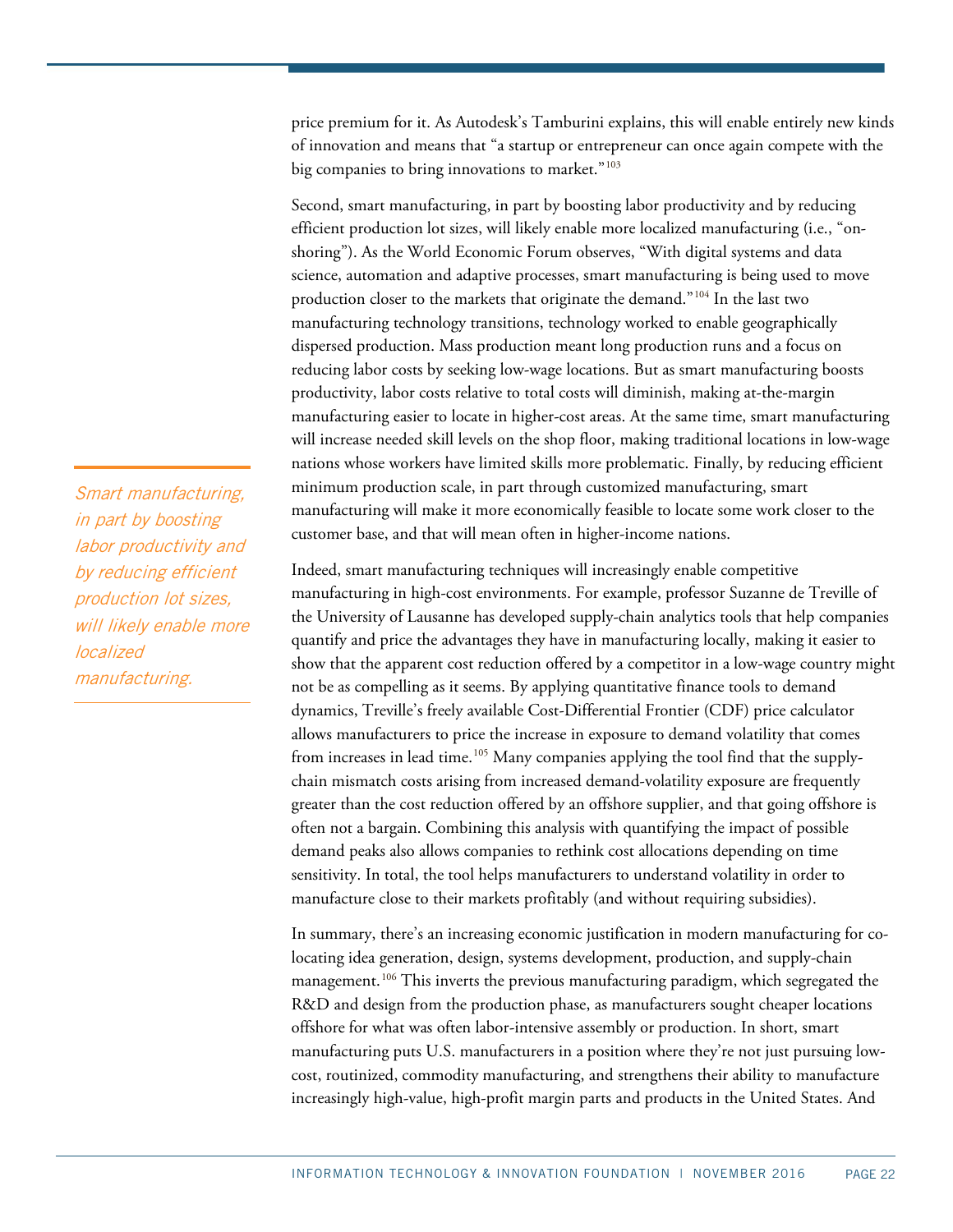while a 2013 OECD report, *Interconnected Economies: Benefitting From Global Value Chains*, claimed to find "as yet little evidence that global value chains are shifting due to the wave of technological change," the reality is that fifth-wave technologies are maturing rapidly and will have significant impact on global production chains.<sup>[107](#page-39-7)</sup>

# **HOW COMPETITOR NATIONS ARE SUPPORTING SMART MANUFACTURING**

Recognizing the importance of smart manufacturing to their industrial future, a number of countries have launched policies and programs to support the research, development, and deployment of smart manufacturing technologies for their domestic manufacturers. The following section provides a sample of key smart-manufacturing strategies in China, the European Union, Germany, Sweden, and the United Kingdom, with a brief summary provided in Table 1.

| <b>Country</b>                  | <b>Smart Manufacturing Policy/Program</b>                                                                                                                                                                                                                  | <b>Investment Level</b>                                                                                                                                                                            |
|---------------------------------|------------------------------------------------------------------------------------------------------------------------------------------------------------------------------------------------------------------------------------------------------------|----------------------------------------------------------------------------------------------------------------------------------------------------------------------------------------------------|
| <b>Austria</b>                  | R&D projects associated with Industry 4.0                                                                                                                                                                                                                  | €250 million<br>(approximately \$280<br>million) $108$                                                                                                                                             |
| China                           | Made in China 2025 Program;<br>Implementation Plan for the 2016<br>Intelligent Manufacturing Pilots<br><b>Special Project</b>                                                                                                                              | Specific funding line for<br>this pilot unavailable, but<br>China is investing more<br>than \$3 billion in<br>"advanced manufacturing"                                                             |
| <b>European</b><br><b>Union</b> | "Factories of the Future" program calls for<br>"leadership in deploying key enabling and<br>industrial technologies"                                                                                                                                       | €7 billion (\$7.8 billion)<br>(total over seven years to<br>2020)                                                                                                                                  |
| Germany                         | Efforts to help industry associations,<br>research institutes, and companies create<br>Industry 4.0 implementation strategies                                                                                                                              | €500 million<br>(approximately \$550<br>million)                                                                                                                                                   |
| <b>Sweden</b>                   | The "Smart Industries" Strategy                                                                                                                                                                                                                            | 163 million SEK<br>(approximately \$18 million)<br>for various smart<br>manufacturing support<br>programs                                                                                          |
| <b>United</b><br>Kingdom        | High-Value Manufacturing Catapult, a<br>network of seven advanced-manufacturing<br>technology institutes, includes a<br>Manufacturing Technology Centre (MTC)                                                                                              | £140/\$220 million (over<br>the next five years)                                                                                                                                                   |
| <b>United</b><br><b>States</b>  | At least four related IMIs Digital<br>Manufacturing and Design Innovation<br>Institute (DMDII); America Makes<br>(additive manufacturing); Clean Energy<br>Smart Manufacturing Institute; Institute<br>for Advanced Composites Manufacturing<br>Innovation | Across those four institutes:<br>public investment of \$240<br>million; matched by \$460<br>million from nonfederal<br>sources, including private-<br>sector consortium<br>partners <sup>109</sup> |

#### **Table 1: Summary of National Smart Manufacturing Policies/Programs by Country**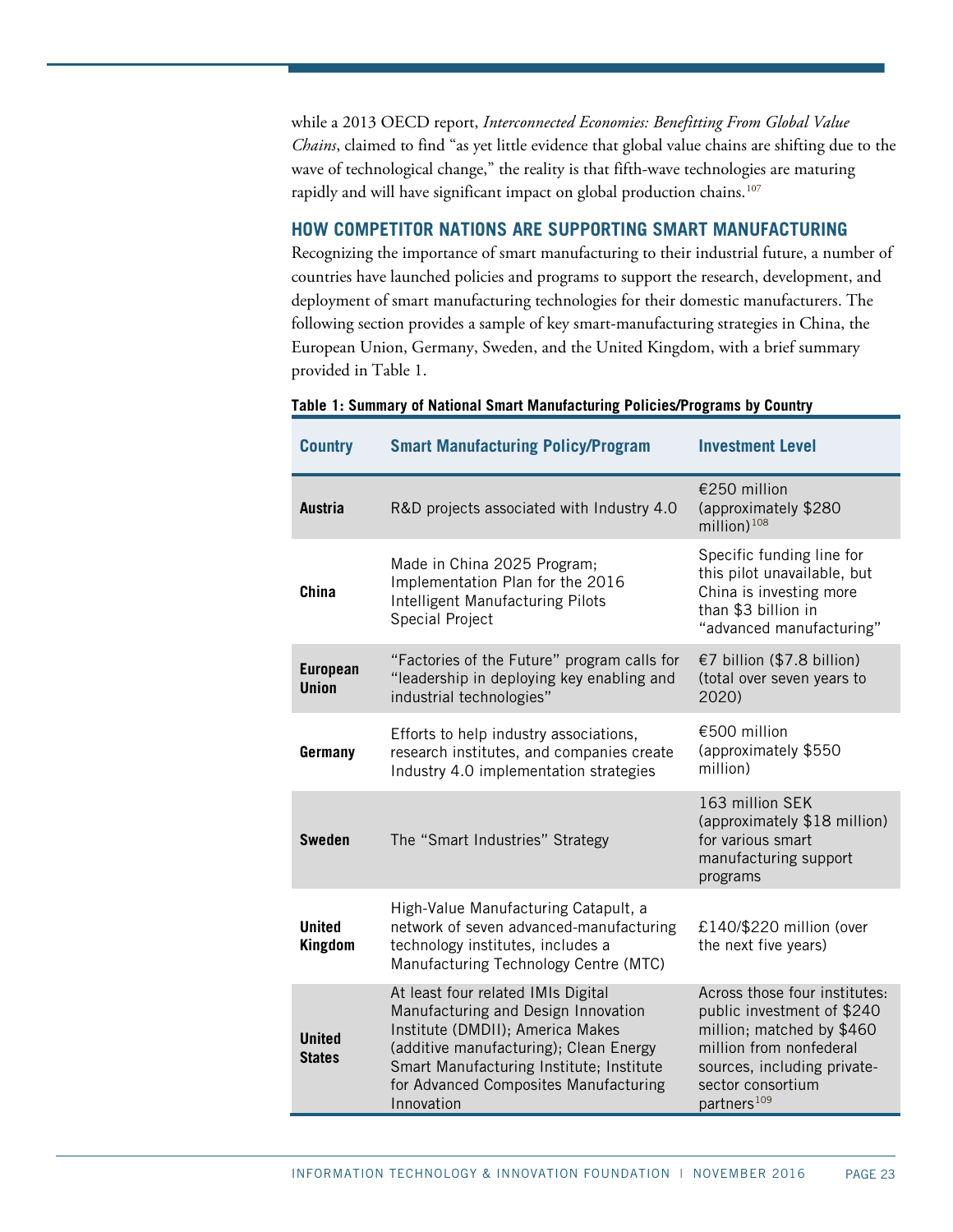#### **China**

In May 2015, China's State Council issued *China Manufacturing 2025*, a 10-year plan laying out a strategy for the country to become a "world manufacturing power," especially by strengthening its intelligent manufacturing capabilities.<sup>[110](#page-39-10)</sup> On March 31, 2016, China's Ministry of Industry and Information Technology (MIIT) announced an *Implementation Plan for the 2016 Intelligent Manufacturing Pilots Special Project*, with the plan including a detailed timeline for intelligent manufacturing pilots, in which companies are to upgrade their facilities with a range of intelligent technologies. The plan orders 60 pilot projects across a number of Chinese industrial sectors with the following directives:

- Leverage intelligent technologies to upgrade discrete manufacturing sectors (such as electronic information, machinery, aviation, aerospace, automotive);
- Leverage intelligent technologies to upgrade process-manufacturing sectors (such as oil exploration, petrochemicals);
- Promote "network-cooperative manufacturing" in integrated circuits, communication products, machinery, automobile, household appliances, and other related industries; and
- Leverage cloud computing to carry out large-scale customization for digital products and other related sectors.<sup>[111](#page-39-11)</sup>

In April 2016, MIIT complemented the *Intelligent Manufacturing Pilots Special Project* with an *Implementation Plan for 2016 Special Project on Innovatively Promoting the Integration of Industrialization and Informatization*. [112](#page-39-12) The plan urges Chinese manufacturers to promote the incorporation of next-generation information technologies into their manufacturing processes. The plan includes the following objectives:

- Build Internet-based service platforms to boost entrepreneurship and innovation, with the goal that over 50 percent of leading enterprises in key industries should have access to such platforms; and
- Cultivate a batch of service platforms using cloud and industry big data and achieve a 20 percent annual increase in the number of "industry cloud corporate users."<sup>[113](#page-39-13)</sup>

To achieve the above goals, the plan for *Innovatively Promoting the Integration of Industrialization and Informatization* outlines seven priority work streams, including beginning the development of cyber-physical systems (CPS) testing and evaluation platforms and verification test beds, launching CPS application pilots, and formulating CPS-related standards.

Finally, in part to help fund these and other initiatives, in June 2016, China's National Development and Reform Commission, Ministry of Finance, and Ministry of Industry and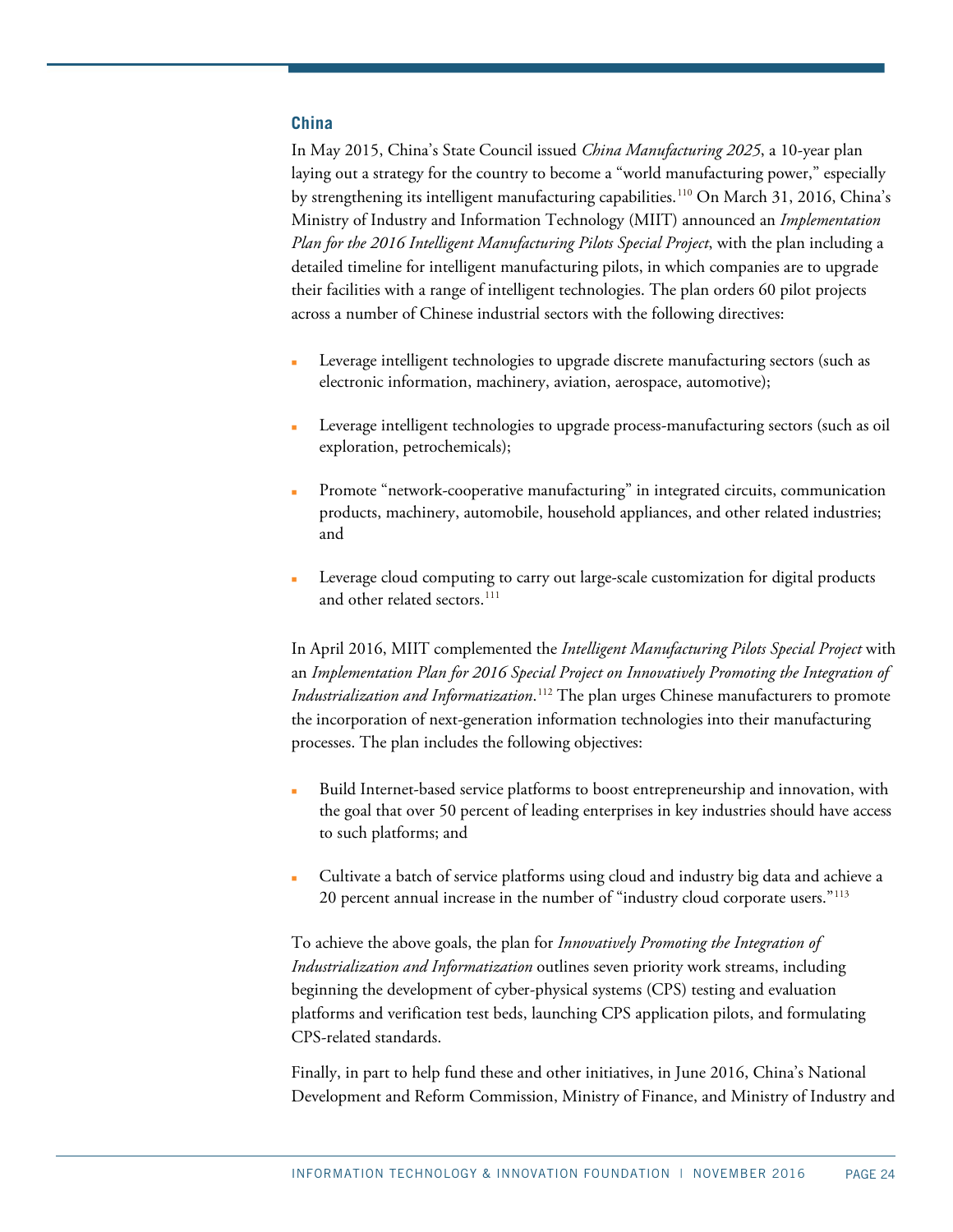Information Technology announced the launch of a \$3 billion (20 billion yuan) fund that will invest in the advanced-manufacturing sector, promote modernization of traditional industry, and boost high-end manufacturing.<sup>[114](#page-39-14)</sup> The funds were contributed by China's central treasury, its State Development and Investment Corporation, and the Industrial and Commercial Bank of China.

In short, China's government has instituted several key initiatives and made significant investments toward ensuring that the country's manufacturing industries adopt and embrace smart manufacturing technologies and processes as quickly as possible. As Paul Tate, an analyst for market-research firm Frost and Sullivan, observes, "Overall, the aim of this new strategy [Made in China 2025] is to put China on par with other industrialized countries such as the U.S. and Germany … in accelerating the adoption of digital technologies and advanced production approaches."<sup>[115](#page-39-15)</sup>

#### **The European Union**

Like China, the European Union is investing heavily to ensure its competitiveness in smart manufacturing. The European Union's (EU's) Horizon 2020 program plans to allocate  $\epsilon$ 17 billion (\$19 billion) for "leadership in deploying six key enabling and industrial technologies," including advanced manufacturing, through 2020. Within the seven-year (2014-2020) Horizon 2020 program, the European Commission plans to invest a total of €7 billion (\$7.8 billion) in a ["Factories of the Future" public-private partnership](http://www.effra.eu/) to develop the blueprints for a smarter manufacturing sector in the European Union.<sup>[116](#page-39-16)</sup> The European Union's goal is to outline a roadmap toward high-value-added manufacturing technologies for factories of the future, which will be clean, high performing, environmentally friendly, and socially sustainable.[117](#page-40-0) Core objectives of the Factories of the Future program include research and innovation efforts dedicated to:

- Integrating and demonstrating innovative technologies for advanced-manufacturing systems, culminating in development and adoption of 40 to 50 new best practices.
- Developing environmentally friendly manufacturing techniques that can reduce energy consumption in manufacturing activities by up to 30 percent; reducing waste generated from manufacturing activities by up to 20 percent; and decreasing the consumption of materials by 20 percent.
- Developing approaches to reverse the deindustrialization of Europe, including by "identifying 6-8 new types of high-skilled jobs to increase industrial commitment to stay in Europe" and to "raise European industrial investment in equipment from 6 to 9 percent by 2020."[118](#page-40-1)

It should also be noted that Europe regards smart manufacturing as a core component of the European strategy on "smart specialization," which aims to strengthen the comparative advantage of EU regions in terms of ICT skills, R&D capability, industrial output, and infrastructure. In other words, in Europe, smart manufacturing is being pursued in part at a regional level to make European regional-manufacturing clusters more globally

Like China, the European Union is investing heavily to ensure its competitiveness in smart manufacturing.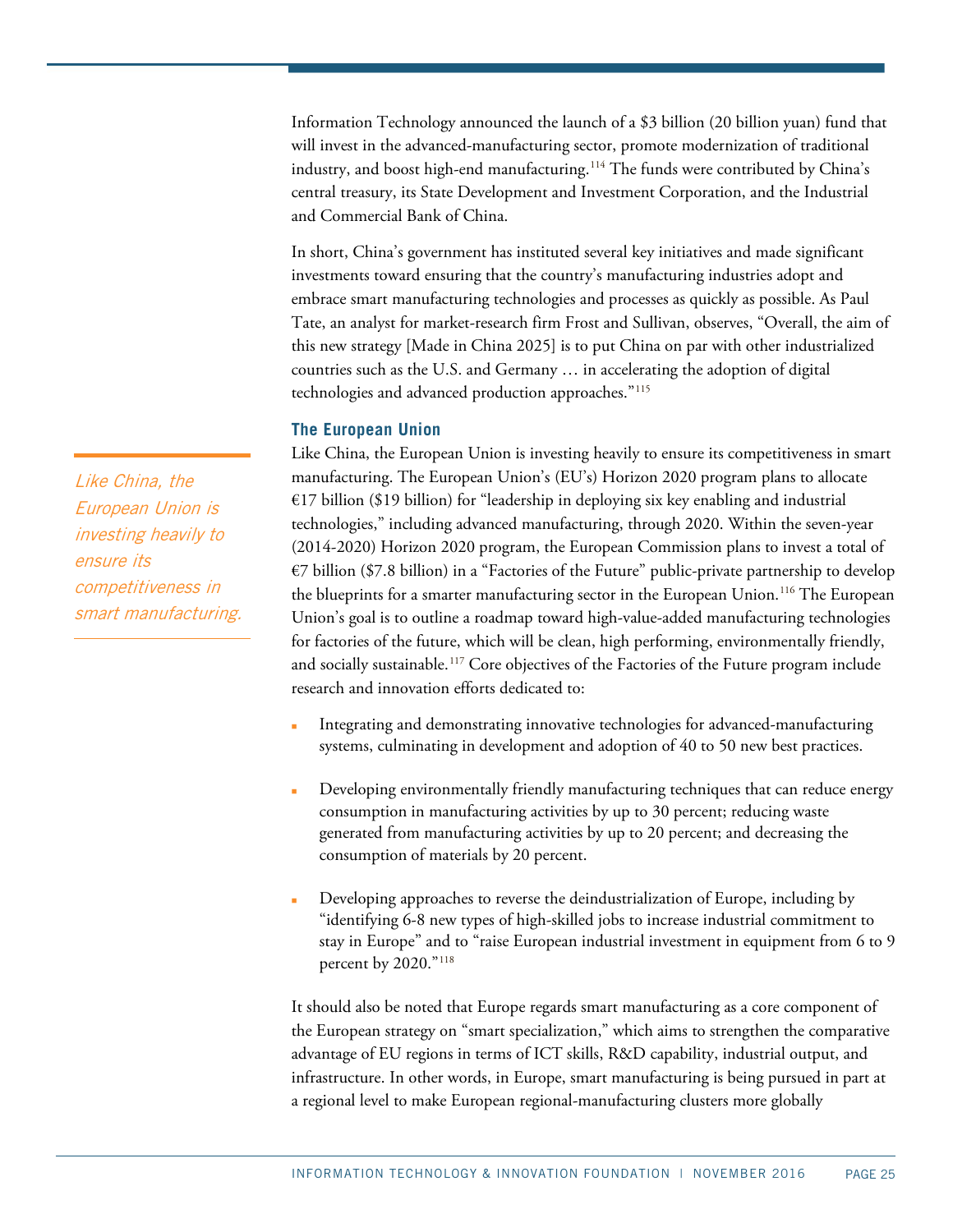competitive. And it would be difficult to underestimate the importance the European Union attaches to smart manufacturing: It estimates that this fifth wave of smart manufacturing could boost the European Union's gross domestic product by €110 billion annually over the next five years, breathing new life into sectors that account for 2 million businesses, 33 million jobs, and approximately 60 percent of European economic growth. [119](#page-40-2)

#### **Germany**

Germany refers to smart manufacturing by the term Industry 4.0. Analysts estimate that the application of advanced ICTs to German industrial manufacturing will boost the productivity of German industry by as much as 8 percent.<sup>[120](#page-40-3)</sup> The German government has pledged more than  $\epsilon$ 500 million (\$550 million) to help industry associations, research institutes, and companies create implementation strategies for Industry  $4.0$ .<sup>[121](#page-40-4)</sup> One result of Germany's Industry 4.0 efforts is that they have identified over 300 "use cases" of how Germany's manufacturers can digitalize their production processes.<sup>[122](#page-40-5)</sup> This also includes a range of R&D efforts to advance "smart-factory" technologies ranging from sensorembedded systems to artificial-intelligence platforms that can help operate Internetconnected machinery. German President Angela Merkel has directly engaged in promoting Industry 4.0, noting that "We have reached a critical moment, a point where the digital agenda is fusing with industrial production." She's also identified failure to lead in smart manufacturing as a threat to Germany's industrial prowess, noting, "We have to execute quickly, otherwise those who are already leading in digital will snatch the industrial production from us" (a perhaps not-so-subtle reference to U.S. strength in digital technologies). [123](#page-40-6)

Most evidence suggests German manufacturers intend to quickly embrace smart manufacturing. For example, a 2014 PriceWaterhouseCoopers report, *[Industrie 4.0](http://www.strategyand.pwc.com/global/home/what-we-think/reports-white-papers/article-display/industrie-4-0)  [Chancen und Herausforderungender Vierten Industriellen Revolution](http://www.strategyand.pwc.com/global/home/what-we-think/reports-white-papers/article-display/industrie-4-0)*, found that 85 percent of German manufacturers surveyed planned to implement Industry 4.0 solutions over the next five years.<sup>[124](#page-40-7)</sup> Moreover, the report found that from 2015 through 2020, German industry will invest  $\epsilon$ 40 billion (\$50 billion) annually in Industry 4.0 applications.<sup>[125](#page-40-8)</sup> The German industrial firms surveyed said they intended to invest, on average, 3.3 percent of their revenues in Industry 4.0 solutions over that timeframe, with those investments accounting for nearly 50 percent of their planned capital investments. The report further noted that within five years, more than 80 percent of German manufacturers will have digitalized their value chains, with those digitalized products and services expected to earn an additional €30 billion (\$37 billion) annually for German industry. Likewise, a recent Deutsche Bank report, "Industry 4.0: Huge Potential for Value Creation Waiting to Be Tapped," found a similarly substantial impact, estimating that, "Thanks to Industry 4.0, German gross value added could well be boosted by a cumulative  $\epsilon$ 267 billion [\$332 billion] by 2025."<sup>[126](#page-40-9)</sup> More broadly, Germany's National Academy of Science and Engineering estimates that this new technological revolution will lead to a 30 percent increase in German industrial productivity.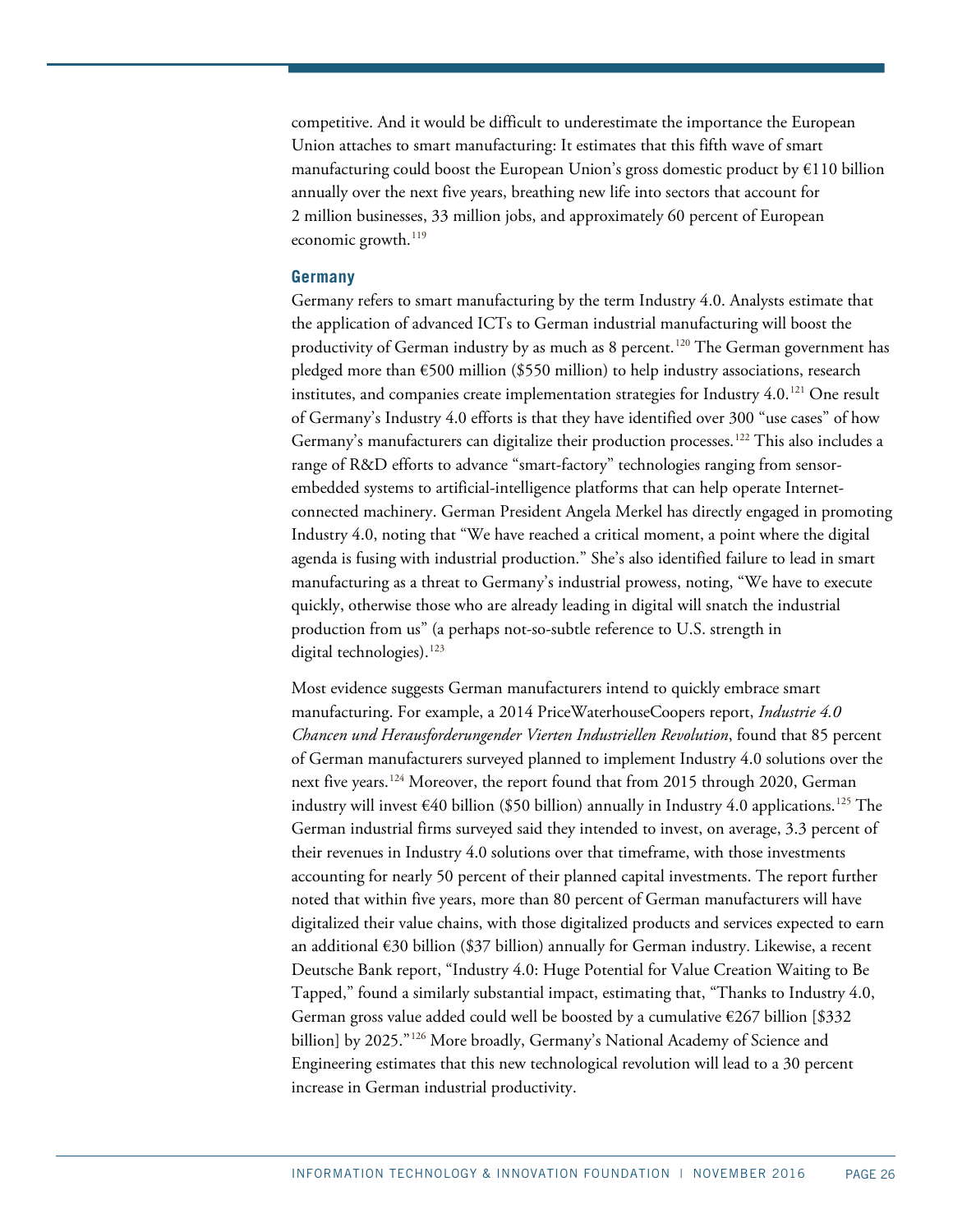But Germany frets that a failure to lead in adoption and implementation of smart manufacturing could severely harm the country's manufacturing base. A new report by Roland Berger and the German Federation of Industries concluded that failure to adapt to the new digital landscape could cost German industry some €220 billion by 2025.[127](#page-40-10) And despite all the hype about Industry 4.0 among Germany's largest manufacturers, there's evidence that the message is taking longer to filter to Germany's SMEs, the vaunted Mittelstand. A recent survey of 4,500 German SME manufacturers found that less than 20 percent had heard of Industry 4.0, much less taken steps to implement it.<sup>[128](#page-40-11)</sup> This highlights the challenge that many countries will face in assisting their SME manufacturers in implementing smart-manufacturing techniques. Yet, despite such figures, there's little doubt Germany will be a leader in the global smart manufacturing revolution.

#### **Sweden**

In April 2016, Sweden introduced a new "Smart Industries" strategy which includes four core focus areas:

- 1. Industry 4.0: Exploiting the potential of digitalization;
- 2. Sustainable production: Improving the industrial sector's capacity for sustainable and resource-efficient production;
- 3. Industrial skills boost: Ensuring the supply of needed skills for the industrial sector;
- Test bed Sweden: Creating test-bed environments for new technologies within Sweden.

The Industry 4.0 component of the Smart Industries strategy seeks to foster "smart industrial companies in Swedish industry that are leaders in digital development."[129](#page-40-12) The implementation of Sweden's Smart Industries plan will seek to (i) Stimulate the development, deployment, and use of digital technologies that have the highest potential to lead industry transformation; (ii) Take advantage of digitalization opportunities regardless of company size and geographic location; (iii) Encourage new business and organizational models to utilize the potential of new technologies; (iv) Meet the needs for new knowledge that the digital revolution brings; and (v) Adapt manufacturing frameworks and infrastructure for the digital age. $130$ 

Sweden will invest over 160 million SEK (almost \$18 million) in various efforts to support its Smart Industries initiative. These will include 60 million SEK (\$6.5 million) at Vinnova (Sweden's national innovation agency) for collaborative projects for the digitalization of Sweden's manufacturing industries as well as 16 million SEK (\$1.7 million) for open innovation initiatives in manufacturing firms. The Swedish Agency for Economic and Regional Growth will further invest 78 million SEK (\$8.5 million) in a pilot "digitialization boost" program for Swedish manufacturing SMEs.<sup>[131](#page-40-14)</sup>

## **United Kingdom**

The British government will invest £140 million (\$219 million) over the next six years in its High-Value Manufacturing Catapult network of seven advanced-manufacturing technology institutes, including the Manufacturing Technology Centre (MTC), which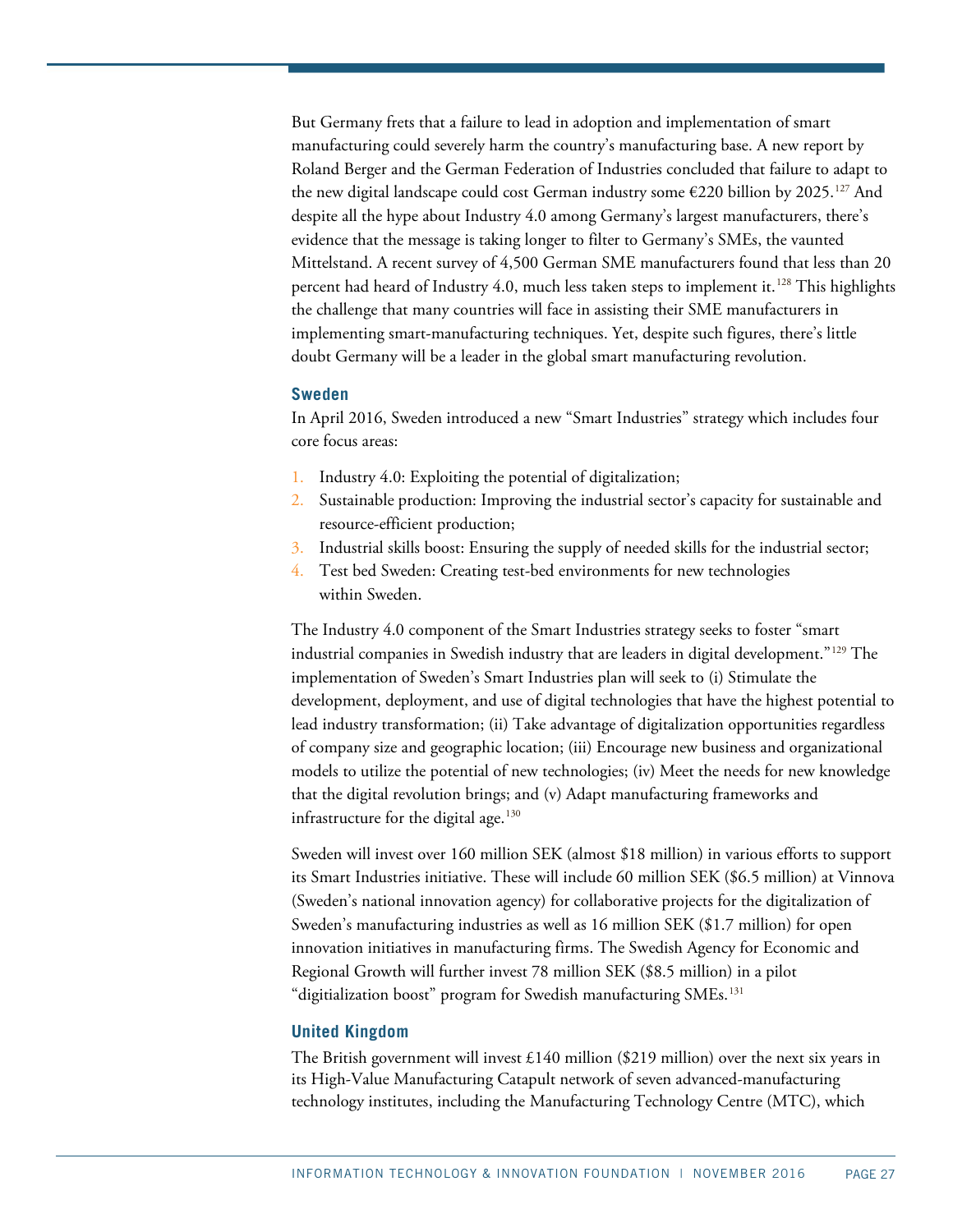focuses on advanced-manufacturing technologies.<sup>[132](#page-40-15)</sup> The MTC develops and proves innovative manufacturing processes and technologies in an agile, low-risk environment, in partnership with industry, academia, and other institutions.

#### **POLICY RECOMMENDATIONS**

To ensure America's continuing leadership in smart manufacturing, the Information Technology and Innovation Foundation (ITIF) offers the following policy recommendations. While several of these are more generic recommendations that would bolster the U.S. manufacturing economy broadly, by supporting U.S. manufacturing skills, technologies, and investments these policies would also bolster smart manufacturing.

First, the Obama administration broke new ground in February 2012 by releasing *A National Strategic Plan for Advanced Manufacturing.*[133](#page-40-16) The next administration should follow suit by releasing both its own national manufacturing strategy as well as a national innovation strategy. As with the 2012 *A National Strategic Plan for Advanced Manufacturing*, policies and initiatives designed to bolster smart manufacturing should comprise a significant component of the report.

Second, the National Network for Manufacturing Innovation (NNMI), launched in 2012 by the Obama administration, and renamed in September 2016 as Manufacturing USA, is playing a pivotal role in revitalizing America's industrial commons and helping ensure U.S. leadership across a range of advanced-manufacturing process and product technologies.<sup>[134](#page-40-17)</sup>

At least four Institutes of Manufacturing Innovation (IMIs) within Manufacturing USA address smart manufacturing-related technologies and processes. The first IMI, America Makes: The National Additive Manufacturing Innovation Institute, launched in 2011, focuses on helping the United States grow capabilities and strength in additive manufacturing (i.e., 3D printing). The Digital Manufacturing and Design Innovation Institute (DMDII) encourages factories across America to deploy digital manufacturing and design technologies, so America's factories can become more efficient and cost competitive.[135](#page-41-0) The Institute for Advanced Composites Manufacturing Innovation (IACMI) is accelerating development and adoption of cutting-edge manufacturing technologies for low-cost, energy-efficient manufacturing of advanced polymer composites for vehicles, wind turbines, and compressed gas storage.<sup>[136](#page-41-1)</sup> And the newest IMI, the Clean Energy Smart Manufacturing Innovation Institute, currently being stood up by the Smart Manufacturing Leadership Coalition in collaboration with the U.S. Department of Energy, will focus primarily on innovations such as smart sensors, data analytics, and controls in manufacturing that can dramatically reduce energy expenses in advanced manufacturing.<sup>[137](#page-41-2)</sup>

Nine IMIs have currently been launched, with two more in development at the Department of Energy (Process Intensification and ReMade), two more expected to be led by the Department of Defense, and two more to be spearheaded by the Department of Commerce and focused on industry-directed challenges. This creates a pathway to reach 15 IMIs by the end of the current administration, which has also articulated a long-term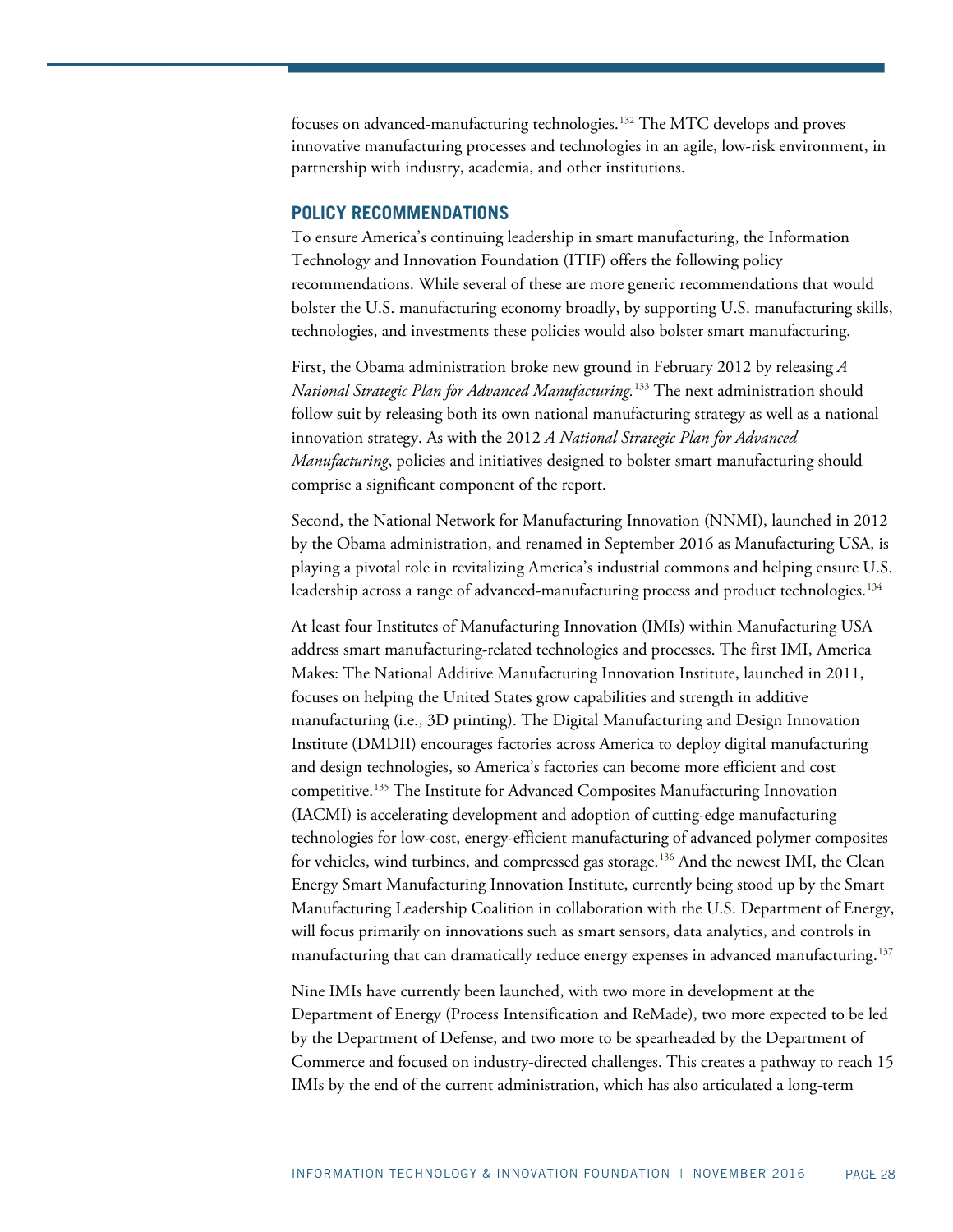# vision of a network of 45 IMIs. Congress should collaborate with the next administration to provide funding and authorization to build out a full network of 45 Manufacturing USA institutes as envisioned.

The Manufacturing Extension Partnership (MEP) provides training, technical assistance, and other services to America's SME manufacturers. MEP centers operate in all 50 states (and Puerto Rico), managing 588 service locations with more than 1,200 field staff serving as trusted business advisors and technical experts ready and able to assist small- and mid-sized manufacturing companies.<sup>[138](#page-41-3)</sup> Coordination between MEP and the Manufacturing USA program is vital as a key channel to diffuse the new manufacturing technologies being created by the IMIs to America's SME base. Recently, MEP and Manufacturing USA embarked on a new partnership that will embed MEP representatives within five of the IMIs, including the DMDII, with a goal of developing smart manufacturing-specific service offerings for SMEs. However, as this program was launched before the new Clean Energy Smart Manufacturing Innovation Institute, the next administration should ensure funding for the MEP embedding program across the four remaining IMIs.

The Manufacturing Extension Partnership represents one of the most impactful programs in the federal government, delivering significant results for taxpayers.[139](#page-41-4) Estimates find that for every one dollar of federal investment, the MEP generates \$19 in new sales growth and \$21 in new client investment. This translates into \$2.2 billion in new sales annually. And for every \$1,978 of federal investment, MEP creates or retains one manufacturing job.<sup>[140](#page-41-5)</sup> But MEP centers could be even more effective if the federal cost-share requirements were reduced from 2:1 (two parts nonfederal; one part federal, via NIST funding) to 1:1, as suggested in the MEP Improvement Act of 2016 (S. 2779). Adjusting MEP's cost share would enable MEP centers to become less dependent on generating fees for services provided, which would support additional work with harder-to-serve manufacturers, including very small, rural, and early-stage companies. Additional federal funding would also allow MEP centers to develop more programs helping companies scale up from lowerto higher-volume production and get innovative products to market faster. Moreover, reducing cost share would enable MEP centers to work with existing clients on projects that don't necessarily have a proven revenue stream, such as linking them to sources of new technologies (e.g., Institutes of Manufacturing Innovation, federal labs, university research) to improve production processes or foster new product development. Congress should adjust the required MEP cost-share ratio from 2:1 (nonfederal to federal) to 1:1.

Congress should enact legislation that expands federal resources for training and adoption of smart manufacturing technologies by U.S. SME manufacturers. An example to follow is language in the Senate-passed version of The Energy Policy Modernization Act of 2016 (S. 2012), which would take several important steps to advance U.S. smart manufacturing leadership. First, as noted, Congress could help establish legislative and administrative clarity with a commonly shared definition of smart manufacturing, with the Senate-passed version of S. 2012 providing a useful definition that captures the broad scope of smart manufacturing technologies. Second, S. 2012 would authorize and direct the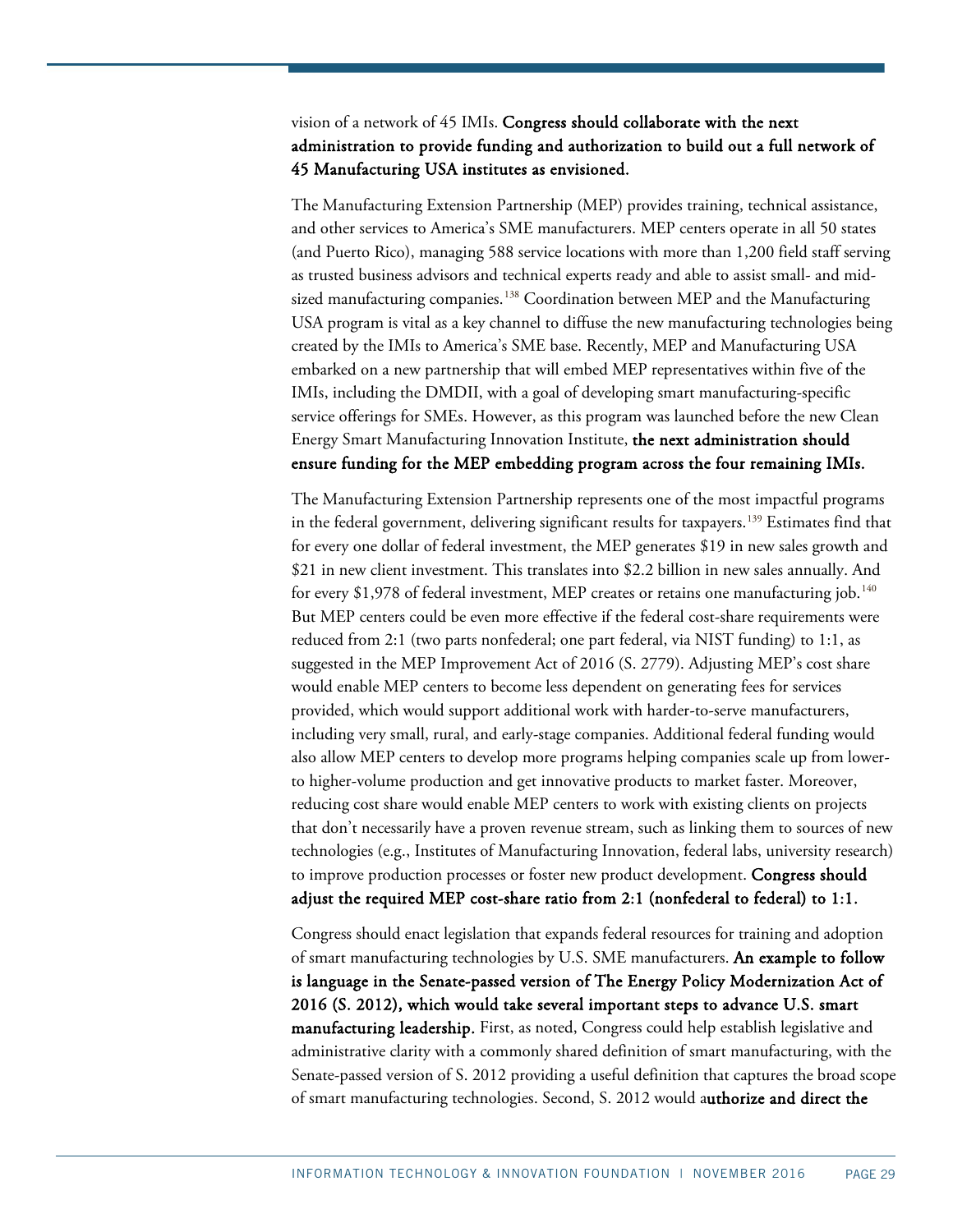Department of Energy's Industrial Assessment Centers program to work more closely with SME manufacturers to help them learn about and adopt smart manufacturing technologies. The Industrial Assessment Centers program funds engineering programs at national universities to provide free assessments that can help identify significant energy savings, provide water and waste reduction recommendations, and recommend other productivity improvements at SME manufacturers. [141](#page-41-6)

If smart manufacturing is to flourish to its fullest possible extent, America's manufacturers will need to invest in digital design tools and modernized production and plant equipment, incorporating embedded sensors and communications technology that connect them to the digital thread. In other words, America's manufacturers need to invest in new capital equipment. Unfortunately, as ITIF writes in "Restoring America's Lagging Investment in Capital Goods," American businesses' investments in new capital equipment, software, and structures have slowed significantly in recent decades. While such investment grew by 2.7 percent per year on average during the 1980s, and by 5.2 percent annually during the 1990s, from 2000 to 2011, U.S. businesses' investments in new capital equipment, software, and structures grew by just 0.5 percent. Moreover, as a share of GDP, U.S. business investment has declined by over 3 percentage points since the  $1980$ s.  $^{142}$  $^{142}$  $^{142}$ 

To maintain a competitive edge over other nations and to restore investment growth for the sake of economic expansion, ITIF recommends that Congress provide a stronger tax incentive for investment in machinery and equipment. Specifically, Congress should enact an investment tax credit (ITC) providing a 35 percent credit on all capital expenditures made above 75 percent of a base amount.<sup>[143](#page-41-8)</sup> The ITC would be modeled on the Alternative Simplified Research and Experimentation Tax Credit (ASC). The ASC provides a credit of 14 percent on R&D expenditures above 50 percent of the average of a firm's R&D expenditures over the previous three years. Similarly, the base for the ITC would be the average expenditures on qualifying capital equipment over the last three years, with the credit applying to all expenditures made above 75 percent. This would cost an estimated \$45 billion per year over the next 15 years.<sup>144</sup> Because of the larger societal economic impact of investments in equipment and software, the credit would apply only to those investments and not to structures. Allowing for a tax credit for purchases of equipment and software would reduce the after-tax price of investment, raising the level of domestic investment and the productivity of firms.

If Congress does not elect to enact an ITC, Congress should at least allow firms to expense, for tax purposes, the entire cost of equipment and software in the first year instead of having to depreciate the costs over a number of years. This costs firms more because they have less capital in early years. However, in part because this does not affect the book value of firms as much as an ITC would, it may have a less-stimulating effect on investment dollar-for-dollar than an ITC.<sup>[145](#page-41-10)</sup>

Ensuring that America's SMEs can fully take advantage of tax incentives, whether for R&D or investment in new machinery and equipment, is also important. In fact, that's why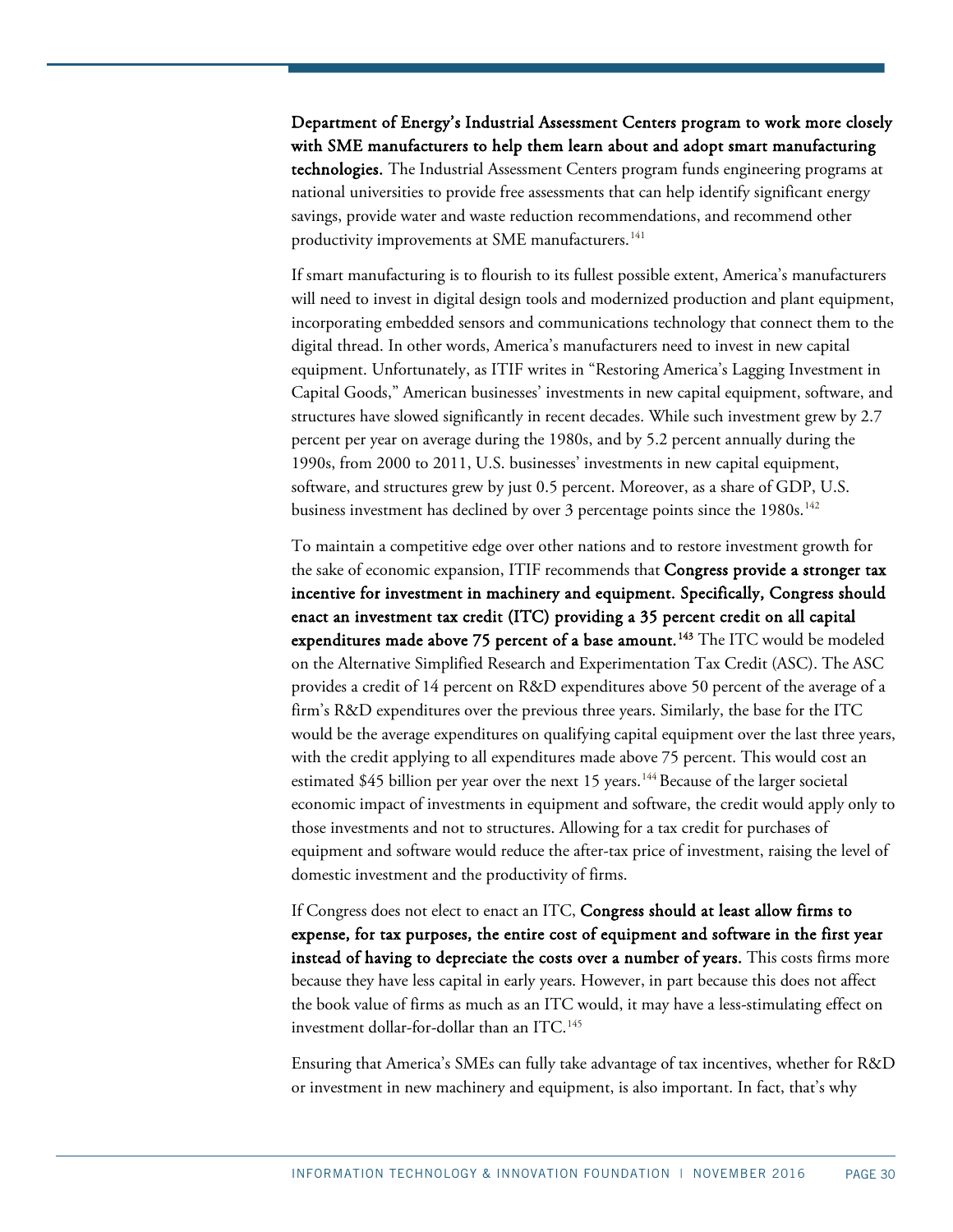Congress passed the PATH Act in December 2015 to expand small businesses' access to the R&D credit by permitting them to claim the credit against their employment taxes or against their Alternative Minimum Credit (AMT) tax. But not enough small businesses are aware that this legislation greatly expands their access to the credit. Accordingly, Congress should pass the Support Small Business R&D Act, which would require the Small Business Administration and the Internal Revenue Service to expand knowledgesharing and training on these instruments and provide a report to Congress on their progress.

If American industry is to lead the smart manufacturing revolution, it will need a workforce equipped with the requisite skills.<sup>[146](#page-41-11)</sup> A recent study by Accenture contends that 80 percent of America's manufacturing workers lack at least some essential skills needed to take full advantage of the potential of smart manufacturing.<sup>[147](#page-41-12)</sup> Likewise, Deloitte Consulting and the Manufacturing Institute report that "Manufacturing executives report a significant gap in their ability to find talent with required skills. More troubling…the skills gap is expected to grow substantially over the next decade."[148](#page-41-13) In some specific domains, even more extensive skills shortages exist. For instance, Autodesk senior director of design research Mark Davis notes that a lack of qualified workforce skills is holding back 3D printing. According to Davis, "The expertise to work with these machines [3D printers] is still in rare supply. … Even if factories did have bays of 3D printers, there'd be few qualified people to operate them."<sup>[149](#page-41-14)</sup>

Policymakers can take several important steps that would help. First, Congress and the administration should work to increase credentialing for the manufacturing-industry workforce by expanding the use of standards-based, nationally portable, industryrecognized certifications specially designed for specific manufacturing sectors, such as those developed by the Manufacturing Skills Standards Council (MSSC) and supported by the National Association of Manufacturers-endorsed Manufacturing Skills Certification System.<sup>[150](#page-41-15)</sup> In particular, the Secretaries of the Departments of Labor and Education, in conjunction with the Secretary of Commerce, should ensure that industry-approved certification standards are established and available nationwide to providers of manufacturing education and training programs by providing the funding needed to fully establish and disseminate this initiative.<sup>151</sup>

The community college system is a critical partner in training America's current and future workforce. Community colleges play a vital role in training job seekers with the skills to obtain a good job while simultaneously helping manufacturers obtain the workers they need to stay competitive. In fact, more than half (55 percent) of the 1,600 community colleges in the United States offer specialized training in manufacturing skills.<sup>[152](#page-42-1)</sup>

Accordingly, Congress should boost support for vocational education programs at community colleges, in part by increasing funding for Perkins vocational education and training programs.<sup>[153](#page-42-2)</sup> The Obama administration has made budget requests for a "Community College to Career Fund" for community colleges to partner with businesses to train 2 million workers in a range of high-growth areas such as advanced manufacturing,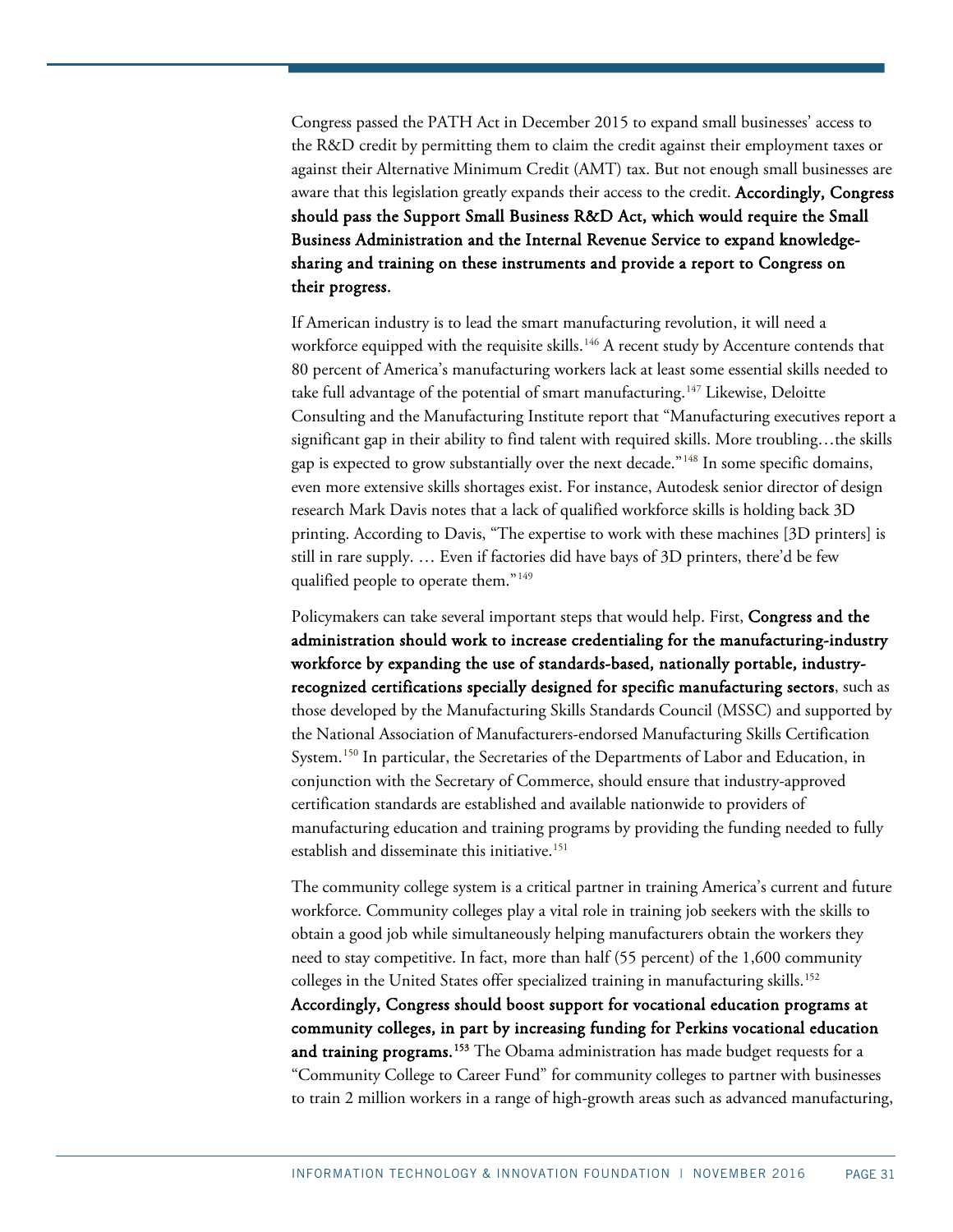while earning industry-recognized credentials.<sup>154</sup> Such funds should go in part toward expanding manufacturing-technology development and training programs at community colleges. Congress should also reform the Workforce Investment Act system to allow more funds now going to Workforce Investment Boards to instead go to industry-led regional skills alliances.

If the United States wants to win in the advanced-manufacturing economy of tomorrow, it must transform university culture away from its too-prevalent "research for the sake of research and knowledge accumulation" approach and align it much more with industry's knowledge needs. In particular, the United States needs to forge stronger industryuniversity research collaborations and incentivize universities to focus more on training students with the requisite skills to support U.S. engineering-based industries.

To address this, Congress should pass The Manufacturing Universities Act of 2015, which would authorize and appropriate funds to create a core of at least 20 universities that brand themselves as leading manufacturing universities. The Act was incorporated in the 2017 National Defense Authorization Act (NDAA) passed by the Senate in June 2016. In the House, Representatives Elizabeth Etsy (D-CT) and Chris Collins (R-NY) have introduced a companion bill, HR 1441, to the Senate Manufacturing Universities legislation. Although the House's version of the Manufacturing Universities legislation was not included in the House's version of the 2017 NDAA, policymakers could include this in the conference version of the bill and send to the next president's desk an NDAA that includes the manufacturing universities legislation.

The legislation would establish a competitive grant program managed by the National Science Foundation (NSF) to universities that propose to revamp their engineering programs and focus much more on manufacturing engineering and in particular work that is more relevant to industry. This would include more joint industry-university research projects, more student training that incorporates manufacturing experiences through coops or other programs, and a Ph.D. education program focused on turning out more engineering grads who work in industry. As part of this designation, academic institutions would receive an annual award from the NSF—ideally at least \$5 million (for up to four years).

Makerspaces are community centers that combine manufacturing equipment and education for the purposes of enabling community members to design, prototype, and create manufactured works that wouldn't be possible to create with the resources available to individuals working alone.<sup>[155](#page-42-4)</sup> There are several ways Congress could support the proliferation of makerspaces throughout the United States. First, Congress should pass the National Fab Lab Network Act of 2015 (H.R. 1622), which would create a federal charter for a nonprofit organization called the National Fab Lab Network (NFLN).[156](#page-42-5) The NFLN would act as a public-private partnership whose purpose is to facilitate the creation of a national network of fab labs and serve as a resource to assist stakeholders with their effective operation. The network would be comprised of local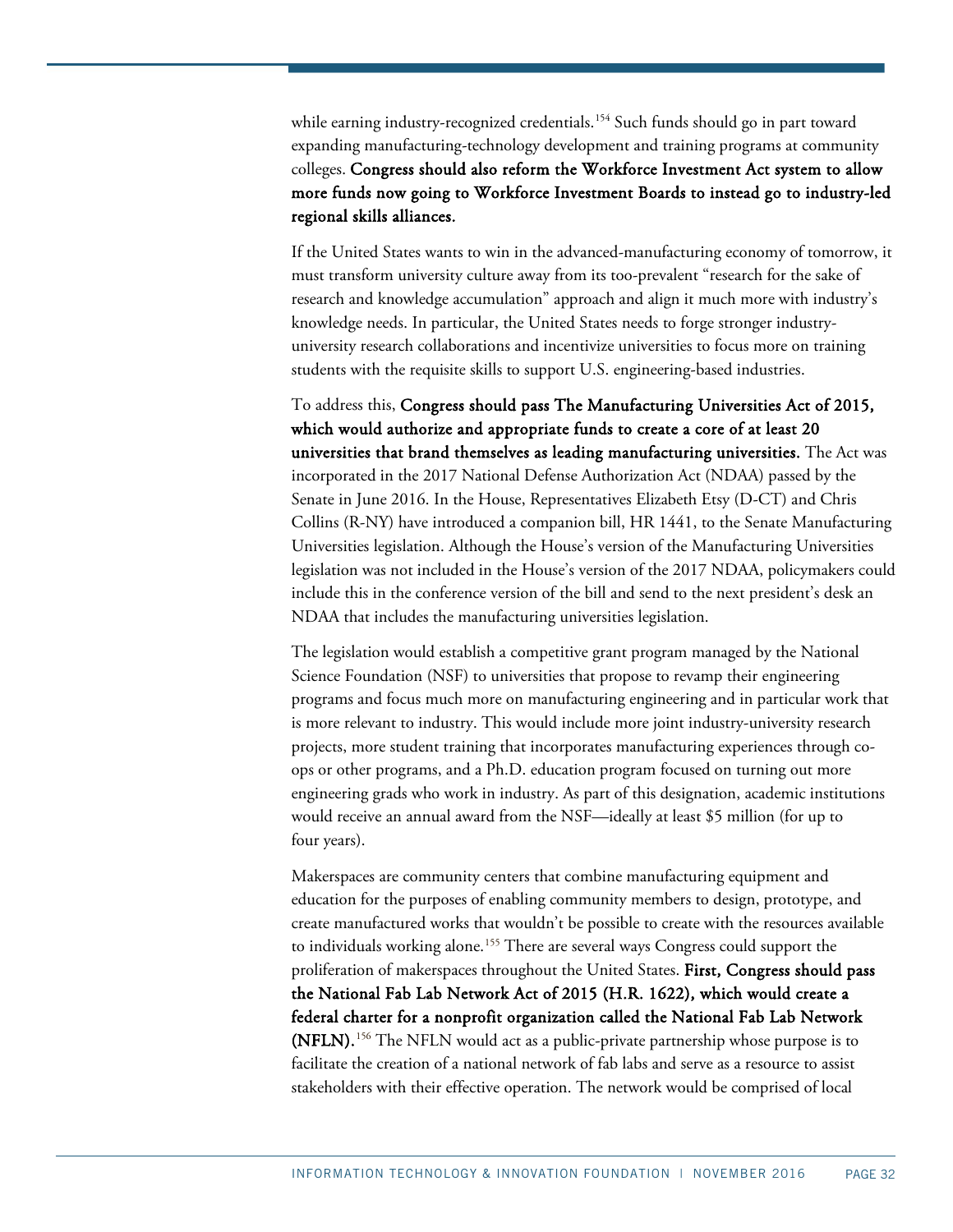digital fabrication facilities providing community access to advanced-manufacturing tools for learning skills, developing inventions, creating businesses, and producing personalized products. The labs would be workshops equipped with computer-controlled machine tools and 3-D printing, or additive manufacturing, devices which would allow students, hobbyists and those looking to start small businesses to build virtually anything. [157](#page-42-6) Further, Congress could fund a pilot program that would integrate the maker movement and makerspaces into high schools. This could build off the 2012 Defense Advanced Research Projects Agency (DARPA) Manufacturing Experimentation and Outreach (MENTOR) program, which introduced new design tools and collaborative practices of making to high-school students.<sup>[158](#page-42-7)</sup>

In "Why Countries Need National Strategies for the Internet of Things," ITIF writes that the Internet of Things represents a fundamentally transformative technology system that can unleash innovation across a wide range of sectors. Accordingly, countries should adopt national strategies to ensure that the technology develops cohesively and rapidly, that consumers and businesses do not face barriers to adoption, and that both the private and public sector take full advantage of the coming wave of smart devices.<sup>[159](#page-42-8)</sup>

At least two Internet of Things-related policy recommendations are relevant with regard to smart manufacturing. First, substantial government investment in research and development has played a critical role in developing many vital technologies, including smartphones, search engines, genomic sequencing, and, of course, the Internet.<sup>[160](#page-42-9)</sup> The Internet of Things should also be a high priority for government R&D investment. Accordingly, Congress should provide sufficient funding for R&D for key underlying technological challenges relevant to the Internet of Things, such as improving cybersecurity and reducing power consumption.<sup>161</sup>

Second, the development of interoperable standards will be vital both for the Internet of Things, and smart manufacturing itself, to flourish. Currently, there exists insufficient interoperability to pass data from design and product definition through to production equipment and processes. For example, it is often difficult to pass product-definition data from the controller on the machine tool to the coordinate-measuring machine that is going to inspect it, a challenge only exacerbated when machines are made by different manufacturers (and different manufacturers from different countries). The National Institute of Standards and Technology should continue to help chart the landscape of smart manufacturing standards, and also work with industry to encourage the development of industry-led voluntary standards and best practices around issues such as interoperability, privacy, and security.<sup>162</sup>

As noted, high-performance computing-empowered CAD and CAE systems performing next-generation modeling, simulation, and design tasks are vital components of a country's smart manufacturing leadership. That's why the Obama administration launched the National Strategic Computing Initiative (NSCI) in July 2015. The NSCI seeks to create a coordinated federal strategy for HPC research, development, and deployment and defines a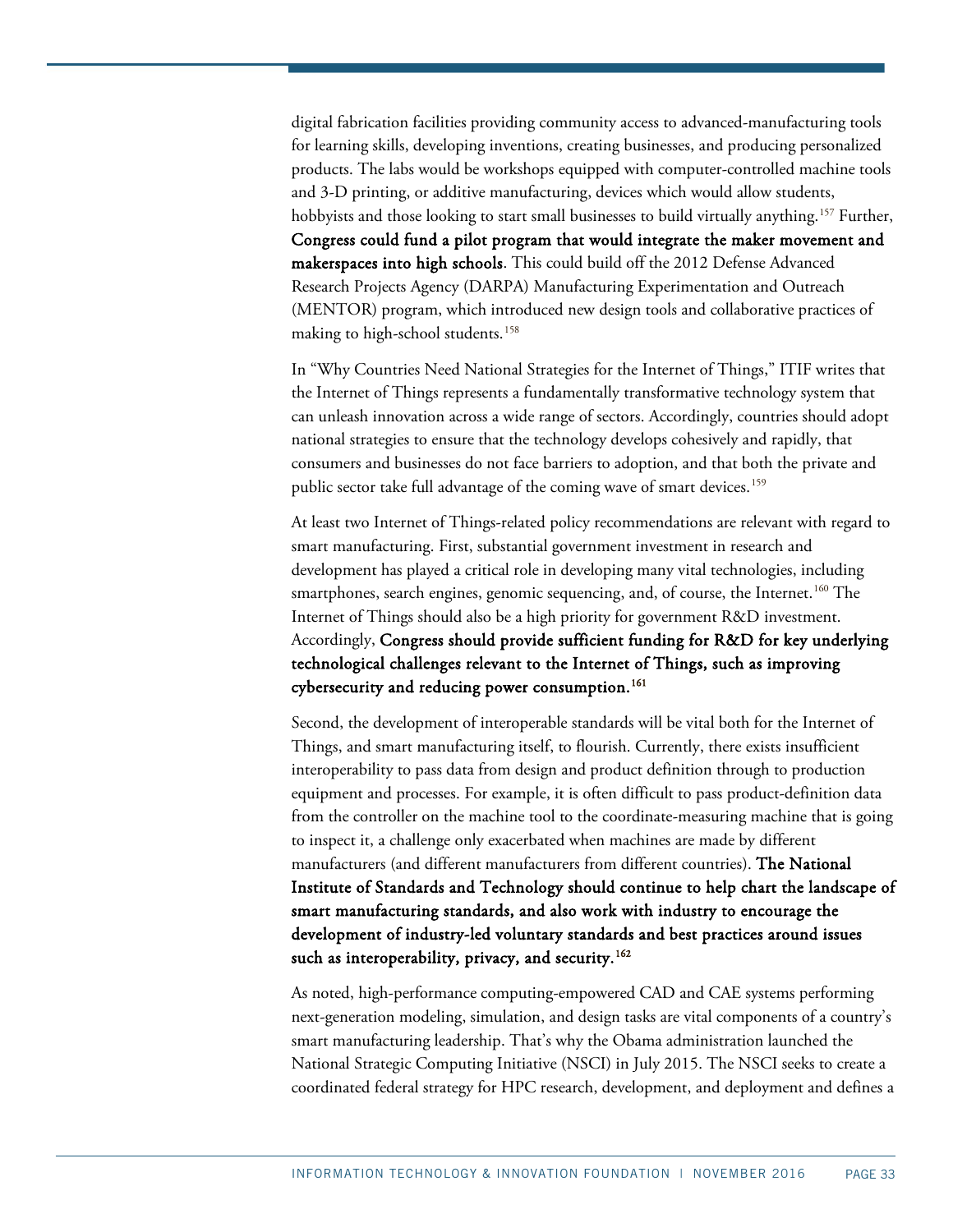multiagency framework for furthering U.S. economic competitiveness and scientific discovery through orchestrated HPC advances.<sup>[163](#page-42-12)</sup> Continued U.S. leadership in highperformance computing will require a steady, stable, robust, and predictable stream of funding. Accordingly, Congress should fund NSCI and related high-performance computing initiatives at a level of at least \$325 million per year over the next five years. $164$ 

From ICT-empowered manufacturing equipment to smart products themselves, smartmanufacturing techniques will generate enormous amounts of data. But for smart manufacturing to reach its full potential, enterprises must be able to move data seamlessly across international borders. This is especially the case when about 75 percent of the value added by the Internet accrues to "traditional" industries, such as manufacturing.<sup>[165](#page-42-14)</sup> But countries' increasing imposition of barriers to cross-border data flows, such as local data storage requirements or requirements to use local data centers in the processing of that data, could significantly impede enterprises' ability to deploy smart-manufacturing techniques in their international operations.<sup>[166](#page-42-15)</sup> Accordingly, U.S. trade officials should continue to negotiate trade agreements, such as the Trans-Pacific Partnership, the Trade in Services Agreement, and the Transatlantic Trade and Investment Partnership, that include strong prohibitions against barriers to cross-border data flows, and Congress should look favorably upon these provisions as some of the most significant components of these trade agreements.

## **CONCLUSION**

The marriage of digital and industrial is the defining aspect of the fifth wave of the industrial revolution. Information technologies are suffusing every facet of modern manufacturing, from design to fabrication to supply-chain management and the use of smart products. These technologies will fundamentally alter the landscape of global manufacturing competition. Yet the private sector will not be able to navigate this transformation alone. Around the world, nations are implementing smart manufacturing strategies and making attendant investments to ensure that their manufacturing enterprises, large and small alike, are positioned to take optimal advantage of the smart manufacturing revolution. If the United States wishes to remain a leading smart manufacturing economy, policymakers must implement robust, proactive, and coordinated public policies that support America's manufacturing sector in general and ability to leverage smart manufacturing techniques in particular.

To remain a leading smart manufacturing economy, policymakers must implement proactive, coordinated policies that support America's manufacturing sector in general and ability to leverage smart manufacturing in particular.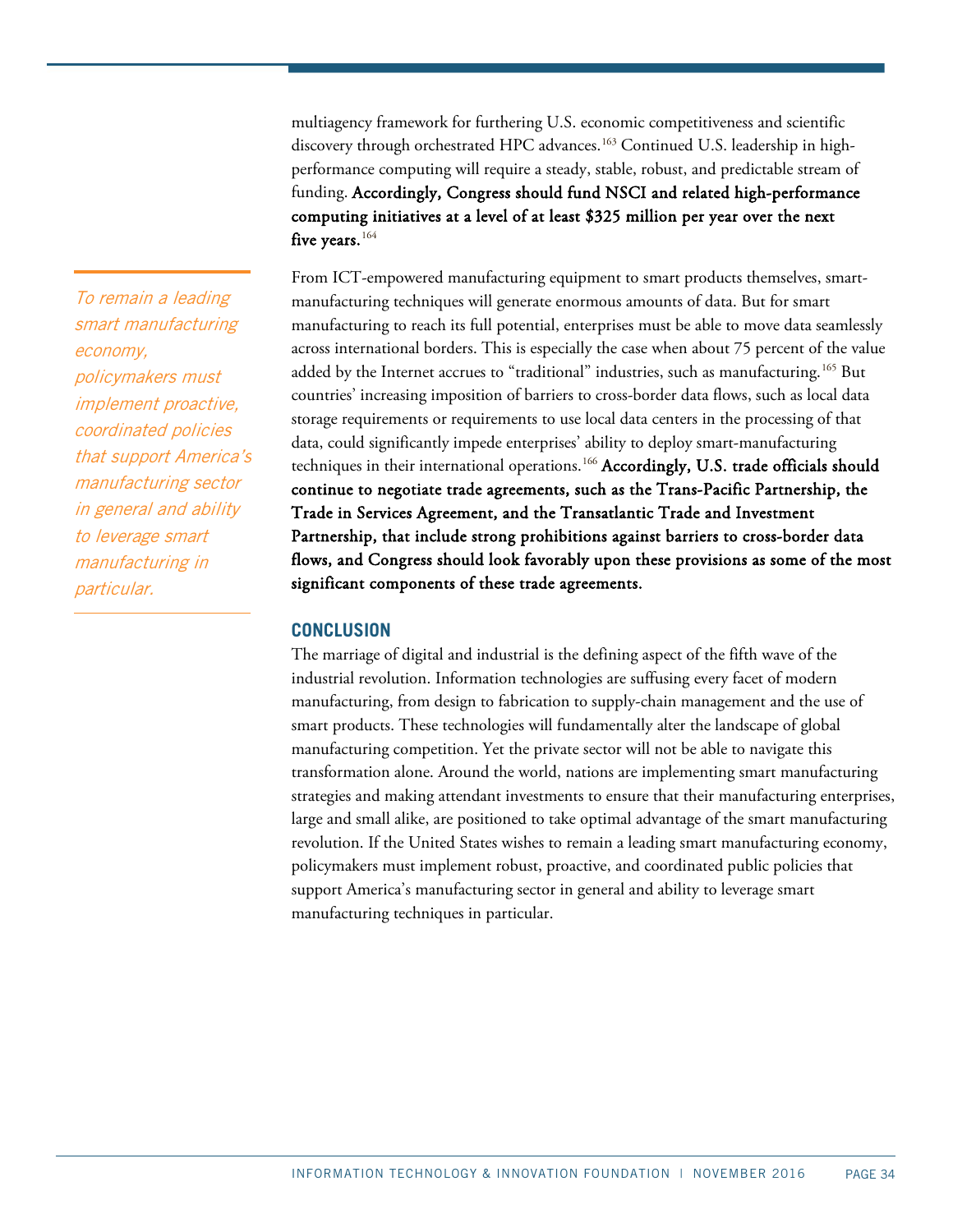# **ENDNOTES**

- <span id="page-34-0"></span>1. Rebecca Taylor, "Do It in Digital: Virtualization and Tomorrow's Manufacturing" (presentation, The National Center for Manufacturing Sciences, Ann Arbor, MI, July 2015).
- <span id="page-34-1"></span>2. Dr. Henning Kagermann, Dr. Wolfgang Wahlster, and Dr. Johannes Helbig, "Recommendations for Implementing the Strategic Initiative INDUSTRIE 4.0" (German Federal Ministry of Research and Education, April 2013), http://www.acatech.de/fileadmin/user\_upload/Baumstruktur\_nach\_Website/Acatech/root/de/Material\_f

uer\_Sonderseiten/Industrie\_4.0/Final\_report\_\_Industrie\_4.0\_accessible.pdf.

- <span id="page-34-2"></span>3. For a description of the history of manufacturing technology waves, see Robert D. Atkinson, *The Past and Future of America's Economy: Long Waves of Innovation That Power Cycles of Growth*, (Cheltenham, UK: Edward Elgar, 2005).
- <span id="page-34-3"></span>4. Stephen J. Ezell, "Industry 4.0 Holds the Key to Modern Manufacturing," *Bridges 42*, December 2014, http://ostaustria.org/bridges-magazine/item/8318-stephen-ezell-on-innovation-matters.
- <span id="page-34-4"></span>5. Robert Hardt, "Is It Worth Our While to Invest in Manufacturing?" *Siemens Canada*, November 17, 2014, https://www.siemens.ca/web/portal/en/NewsEvents/Siemens-Canada-News/Pages/Isitworthourwhiletoinvestinmanufacturing.aspx.
- <span id="page-34-5"></span>6. Patricia Panchak, "The Manufacturer's Agenda: Why We Need a Better Definition of 'Advanced Manufacturing'," *IndustryWeek*, November 14, 2012, http://www.industryweek.com/leadership/manufacturers-agenda-why-we-need-better-definitionadvanced-manufacturing.
- <span id="page-34-6"></span>7. Organisation for Economic Co-operation and Development, Glossary of Statistical Terms, "Advanced Manufacturing Technology," updated June 10, 2013, https://stats.oecd.org/glossary/detail.asp?ID=52.
- <span id="page-34-7"></span>8. Executive Office of the President, President's Council of Advisors on Science and Technology, "Report to the President on Ensuring American Leadership in Advanced Manufacturing" (Washington, DC: Executive Office of the President, June 2011), https://www.whitehouse.gov/sites/default/files/microsites/ostp/pcast-advanced-manufacturingjune2011.pdf.
- <span id="page-34-8"></span>9. North American Energy Security and Infrastructure Act of 2016, S. 114th Cong., (2012), [https://www.congress.gov/bill/114th-congress/senate](https://www.congress.gov/bill/114th-congress/senate-bill/2012/text/es?q=%7B%22search%22%3A%5B%22s+2012%22%5D%7D&r=1#toc-id6c24d200f4f549699273baa5611dd335)[bill/2012/text/es?q=%7B%22search%22%3A%5B%22s+2012%22%5D%7D&r=1#toc](https://www.congress.gov/bill/114th-congress/senate-bill/2012/text/es?q=%7B%22search%22%3A%5B%22s+2012%22%5D%7D&r=1#toc-id6c24d200f4f549699273baa5611dd335)[id6c24d200f4f549699273baa5611dd335.](https://www.congress.gov/bill/114th-congress/senate-bill/2012/text/es?q=%7B%22search%22%3A%5B%22s+2012%22%5D%7D&r=1#toc-id6c24d200f4f549699273baa5611dd335) Versions of the North American Energy Security and Infrastructure Act of 2016 have passed both the House and the Senate. Ideally, the definition of smart manufacturing will be included in the legislation coming out of the conference committee.
- <span id="page-34-10"></span><span id="page-34-9"></span>10. Ibid.
- 11. Diego Tamburini, industry strategist, Autodesk Manufacturing, in-person interview by Stephen Ezell, April 13, 2016.
- <span id="page-34-11"></span>12. Tim Shinbara, vice president, manufacturing, Association for Manufacturing Technology, phone interview by Stephen Ezell, September 7, 2016.
- <span id="page-34-12"></span>13. Paul Tate, "Are Digital Tools the Future of Manufacturing Innovation?" *Manufacturing Leadership (Frost & Sullivan)*, October 29, 2013, http://www.gilcommunity.com/blog/are-digital-tools-futuremanufacturing-innovation/.
- <span id="page-34-13"></span>14. Stephen J. Ezell and Robert D. Atkinson, "The Vital Importance of High-Performance Computing to U.S. Competitiveness" (Information Technology and Innovation Foundation, April 2016), https://itif.org/publications/2016/04/28/vital-importance-high-performance-computing-uscompetitiveness.
- <span id="page-34-14"></span>15. "Computer-Aided Design (CAD) and Computer-Aided Manufacturing (CAM)," *Inc.com*, http://www.inc.com/encyclopedia/computer-aided-design-cad-and-computer-aided-cam.html.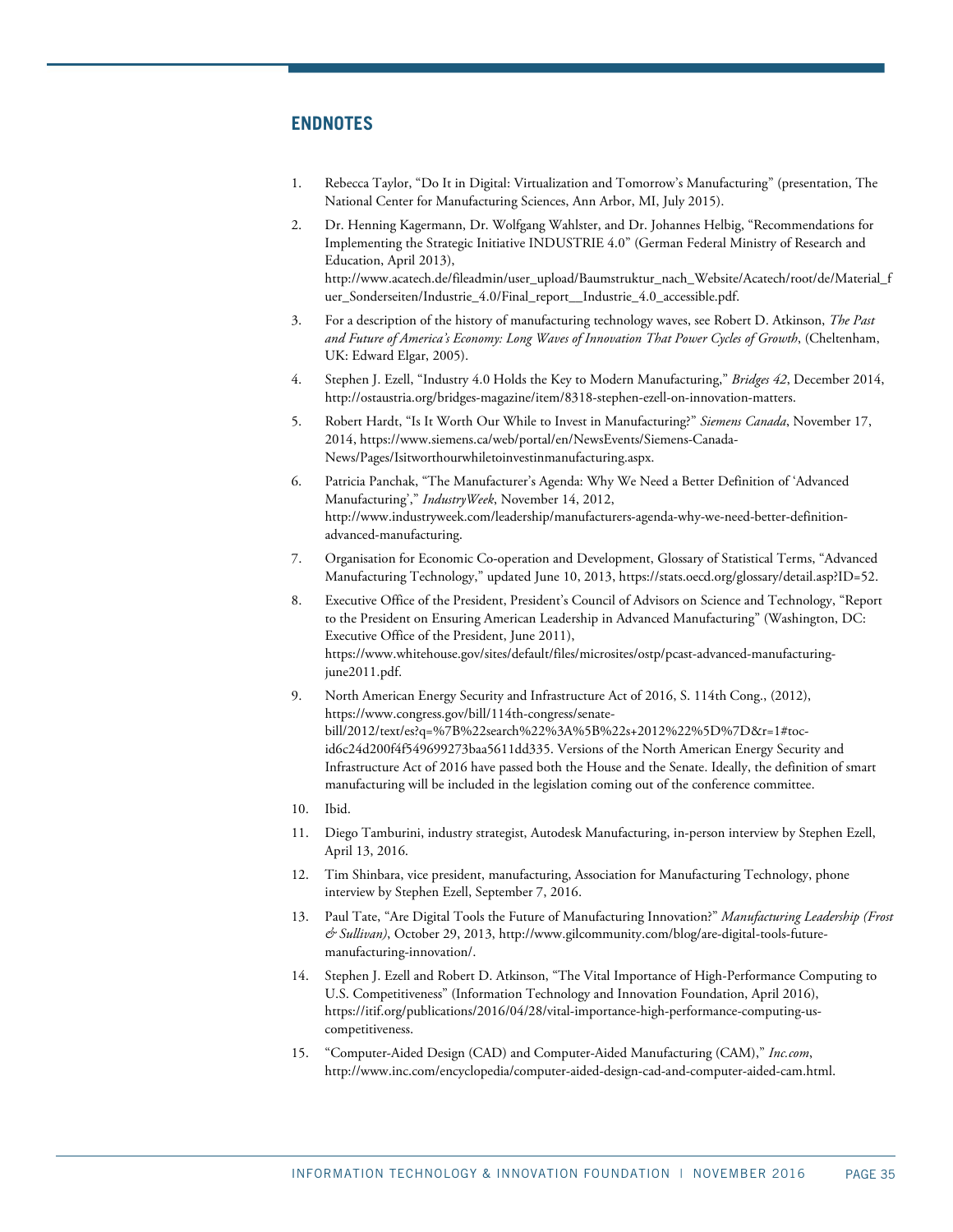- <span id="page-35-0"></span>16. Nicole Hemsoth, "The Supercomputing Strategy That Makes Airbus Soar," *The Next Platform*, July 22, 2015, http://www.nextplatform.com/2015/07/22/the-supercomputing-strategy-that-makes-airbus-soar/.
- <span id="page-35-1"></span>17. Earl C. Joseph, Chirag Dekate, and Steve Conway, "Real-World Examples of Supercomputers Used for Economic and Societal Benefits: A Prelude to What the Exascale Era Can Provide" (International Data Corporation, May 2014), 20, http://casc.org/wpcontent/uploads/2014/07/IDCReportRealWorldExamplesOfBenefitsOfSupercomputers.pdf.
- <span id="page-35-2"></span>18. The Council on Competitiveness*, Solve: The Exascale Effect: The Benefits of Supercomputing Investment for U.S. Industry* (The Council on Competitiveness, October 2014), 20, http://www.compete.org/storage/images/uploads/File/PDF%20Files/Solve\_Report\_Final.pdf.
- <span id="page-35-3"></span>19. International Data Corporation, *High Performance Computing in the EU: Progress on the Implementation of the European HPC Strategy* (Brussels: European Commission DG Communications Networks, Content & Technology, 2015), 23, http://knowledgebase.eirg.eu/documents/243153/246094/High+Performance+Computing+in+the+EU+- +Progress+on+the+Implementation+of+the+European+HPC+Strategy.pdf/b0adf617-3f50-4a6f-9217- 4e0fbb5edd09.
- <span id="page-35-4"></span>20. The Council on Competitiveness, "Case Study: Goodyear Puts the Rubber to the Road With High-Performance Computing" (The Council on Competitiveness, 2009), http://hpc4energy.org/wpcontent/uploads/HPC\_Goodyear\_032009.pdf.
- <span id="page-35-6"></span><span id="page-35-5"></span>21. Ezell and Atkinson, "Importance of High-Performance Computing to U.S. Competitiveness," 12.
- 22. Stephen Wheat, director, HPC Pursuits, Hewlett Packard Enterprise, phone interview by Stephen Ezell, Information Technology and Innovation Foundation, March 1, 2016.
- <span id="page-35-7"></span>23 Intelligent Light, "Intelligent Light Receives Prestigious HPC Innovation Excellence Award From IDC," news release, November 20, 2012, http://www.ilight.com/wpcontent/uploads/2012/11/HPC\_InnovExcell\_Award\_Announce.pdf.
- <span id="page-35-8"></span>24. Shaunacy Ferro, "Why Algorithms Are the Next Star Designers," *Co.Design*, May 7, 2014, http://www.fastcodesign.com/3029756/why-algorithms-are-the-next-star-designers.
- <span id="page-35-9"></span>25. "Bionic Partition Project," Autodesk Research, https://autodeskresearch.com/projects/bionic-partitionproject.
- <span id="page-35-10"></span>26. Autodesk, "Autodesk and Airbus Show the Future of Aerospace Design and Manufacture in Pioneering Generatively Designed 3D Printed Partition," *In the Fold*, December 1, 2015, http://inthefold.autodesk.com/in\_the\_fold/2015/12/autodesk-and-airbus-show-the-future-of-aerospacedesign-and-manufacture-in-pioneering-generatively-d.html.
- <span id="page-35-11"></span>27. John Koten, "A Revolution in the Making," *The Wall Street Journal*, June 10, 2013, http://www.wsj.com/articles/SB10001424127887324063304578522812684722382.
- <span id="page-35-12"></span>28. Kylee Swenson, "What Is Generative Design?" Autodesk, June 8, 2016, https://redshift.autodesk.com/what-is-generative-design-2/.
- <span id="page-35-13"></span>29. "What Is 3D Printing?" 3D Printing.com, accessed October 12, 2016, http://3dprinting.com/what-is-3d-printing/.
- <span id="page-35-14"></span>30. Barrett Thompson, "How 3D Printing Will Impact the Manufacturing Industry," *Manufacturing Business Technology*, January 2016, http://www.mbtmag.com/article/2016/01/how-3d-printing-willimpact-manufacturing-industry.
- <span id="page-35-15"></span>31. Steve Heller, "Why 3D Printing Stocks Could Have a Tremendous Runway for Growth," *The Motley Fool*, September 9, 2014, http://www.fool.com/investing/general/2014/09/09/why-3d-printing-stockscould-have-a-tremendous-run.aspx.
- <span id="page-35-16"></span>32. John Brownlee, "What Under Armour's New 3D-Printed Shoe Reveals About the Future of Footwear," *Co.Design*, March 25, 2016, http://www.fastcodesign.com/3057983/what-under-armours-new-3Dprinted-shoe-reveals-about-the-future-of-footwear.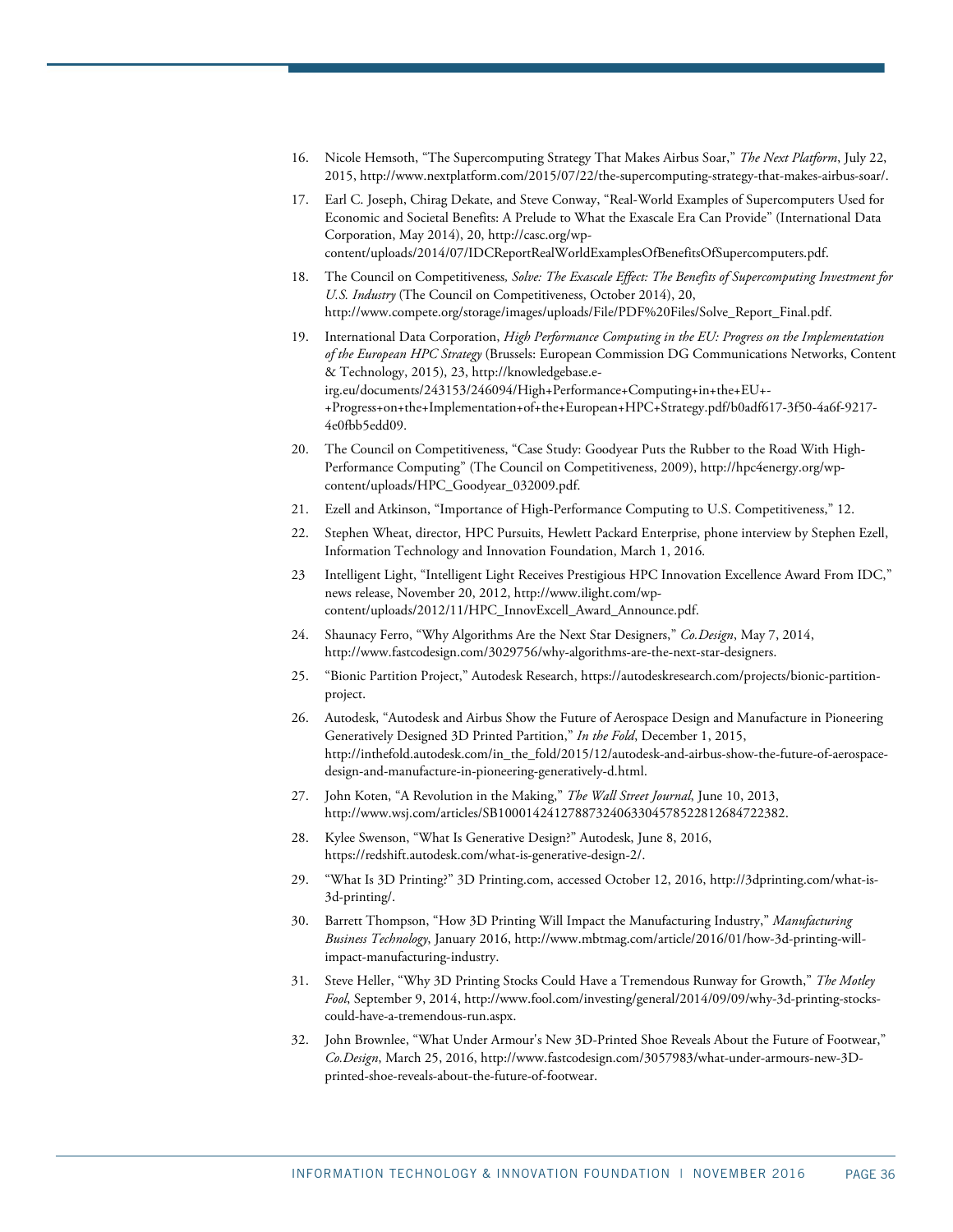- <span id="page-36-0"></span>33. Koten, "A Revolution in the Making."
- <span id="page-36-1"></span>34. Ibid.
- <span id="page-36-2"></span>35. Sandra Zistl, "3D Printing: Facts and Forecasts," *Siemens*, October 1, 2014, http://www.siemens.com/innovation/en/home/pictures-of-the-future/industry-and-automation/Additivemanufacturing-facts-and-forecasts.html.
- <span id="page-36-3"></span>36. Victoria Woollaston, "How Tech Is Revolutionising the Prosthetics Industry: 3D-Printed Limbs and Hands Controlled by Apps Becoming Mainstream," *Daily Mail*, April 8, 2014, http://www.dailymail.co.uk/sciencetech/article-2599863/How-tech-revolutionising-prosthetics-industry-3D-printed-limbs-hands-controlled-apps-mainstream.html#ixzz4KEnQTFnK.
- <span id="page-36-4"></span>37. Jonathan Schwartz, "The Future of 3D-Printed Prosthetics," *TechCrunch*, June 26, 2016, https://techcrunch.com/2016/06/26/the-future-of-3d-printed-prosthetics/.
- <span id="page-36-5"></span>38. Edy Liongosari et al., "Smart Production: Finding a Way Forward: How Manufacturers Can Make the Most of the Industrial Internet of Things" (Accenture, 2015), 11, https://www.accenture.com/t20160119T041002\_\_w\_\_/us-en/\_acnmedia/PDF-5/Accenture-804893- Smart-Production-POV-Final.pdf.
- <span id="page-36-6"></span>39. Michael Molitch-Hou, "GE Announces the Launch of Mass 3D Printing Facility," *3D Printing Industry*, July 16, 2014, https://3dprintingindustry.com/news/ge-announces-launch-mass-3d-printing-facility-29909/.
- <span id="page-36-7"></span>40. Ibid.
- <span id="page-36-8"></span>41. Zistl, "3D Printing: Facts and Forecasts."
- <span id="page-36-9"></span>42. Paul Davidson, "3D Printing Could Remake U.S. Manufacturing," *USA Today*, July 10, 2012, http://usatoday30.usatoday.com/money/industries/manufacturing/story/2012-07-10/digitalmanufacturing/56135298/1.
- <span id="page-36-10"></span>43. Lockheed Martin, "3D Printing Drives Manufacturing Innovation at Lockheed Martin," January 15, 2014, http://www.lockheedmartin.com/us/news/features/2014/1-15-3dmanufacturing.html.
- <span id="page-36-11"></span>44. Siemens, "Additive Manufacturing: 3D Printing: Facts and Forecasts."
- <span id="page-36-12"></span>45. Diego Tamburini, "'But I Want It Now!' Empowered Customers and the Future of Manufacturing," *Redshift*, August 6, 2014, https://redshift.autodesk.com/empowered-customers-future-of-manufacturing/.
- <span id="page-36-13"></span>46. Gary Fedder, "Manufacturing Innovation @ Carnegie Mellon" (PowerPoint presentation, Washington, DC, June 29, 2016).
- <span id="page-36-14"></span>47. Douglas S. Thomas and Stanley W. Gilbert, *Costs and Cost Effectiveness of Additive Manufacturing* (U.S. Department of Commerce, National Institute of Standards and Technology, December 2014), http://nvlpubs.nist.gov/nistpubs/SpecialPublications/NIST.SP.1176.pdf.
- <span id="page-36-15"></span>48. James Manyika et al., "The Internet of Things: Mapping the Value Beyond the Hype" (McKinsey Global Institute, June 2015), 68, http://www.mckinsey.com/~/media/McKinsey/Business%20Functions/McKinsey%20Digital/Our%20I nsights/The%20Internet%20of%20Things%20The%20value%20of%20digitizing%20the%20physical %20world/Unlocking\_the\_potential\_of\_the\_Internet\_of\_Things\_Executive\_summary.ashx.
- <span id="page-36-17"></span><span id="page-36-16"></span>49. Ibid., 68.
- 50. James R. Hagerty, "How Many Turns in a Screw? Big Data Knows," *The Wall Street Journal*, May 15, 2013, http://www.wsj.com/news/articles/SB10001424127887324059704578472671425572966.
- <span id="page-36-18"></span>51. Manyika et al., "IoT: Value Beyond the Hype," 70.
- <span id="page-36-19"></span>52. Lockheed Martin, "3D Printing Manufacturing Innovation."
- <span id="page-36-20"></span>53. Hagerty, "Turns in a Screw? Big Data Knows."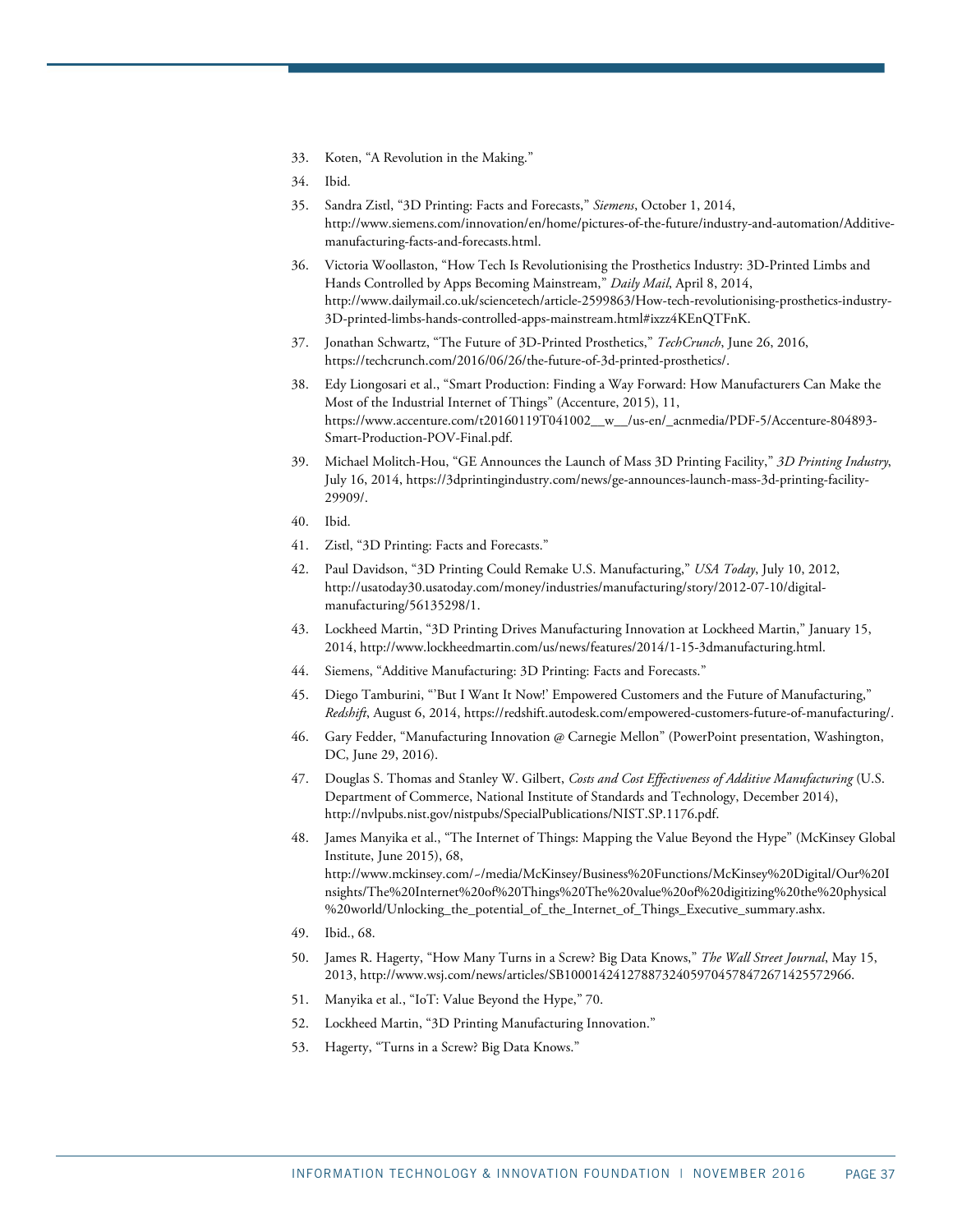- <span id="page-37-0"></span>54. Mark Doms and Daniel Castro, "Data Is the Key to the Factory of the Future" (Washington, DC: U.S. Department of Commerce, Economics and Statistics Administration, October 2, 2014), http://www.esa.doc.gov/under-secretary-blog/data-key-factory-future.
- <span id="page-37-1"></span>55. Doug Henschen, "Merck Optimizes Manufacturing With Big Data Analytics," *InformationWeek*, April 2, 2014, http://www.informationweek.com/strategic-cio/executive-insights-and-innovation/merckoptimizes-manufacturing-with-big-data-analytics/d/d-id/1127901.
- <span id="page-37-2"></span>56. Manyika et al., "IoT: Value Beyond the Hype," 70.
- <span id="page-37-3"></span>57. Ibid., 68.
- <span id="page-37-4"></span>58. G.P. Sullivan et al., "Operations & Maintenance Best Practices: A Guide to Achieving Operational Efficiency, Release 3.0" (Richland, WA: Pacific Northwest National Laboratory, U.S. Department of Energy, August 2010), http://energy.gov/sites/prod/files/2013/10/f3/omguide\_complete.pdf.
- <span id="page-37-5"></span>59. GE, "GE Launches Brilliant Manufacturing Suite to Help Manufacturers Increase Production Efficiency, Execution, and Optimization Through Advanced Analytics," news release, September 29, 2015, https://www.ge.com/digital/press-releases/ge-launches-brilliant-manufacturing-suite.
- <span id="page-37-6"></span>60. Accenture, "Smart Production," 10.
- <span id="page-37-7"></span>61. Ibid., 7.
- <span id="page-37-8"></span>62. [Russ Banham,](http://www.rmmagazine.com/author/russ-banham/) "Industrial Intelligence: The Risks and Opportunities of Smart Manufacturing," *Risk Management*, March 2, 2015, http://www.rmmagazine.com/2015/03/02/industrial-intelligence-the-risksand-opportunities-of-smart-manufacturing/.
- <span id="page-37-9"></span>63. David Rotman, "How Technology Is Destroying Jobs," *MIT Technology Review*, June 12, 2013, https://www.technologyreview.com/s/515926/how-technology-is-destroying-jobs/.
- <span id="page-37-10"></span>64. Manyika et al., *IoT: Value Beyond the Hype*, 71.
- <span id="page-37-11"></span>65. Ibid.
- <span id="page-37-12"></span>66. Ibid., 72.
- <span id="page-37-13"></span>67. Smart Manufacturing Leadership Coalition, "What Is Smart Manufacturing?" YouTube video, 8:19, posted June 16, 2014, https://www.youtube.com/watch?v=Hcq4e9D4uL8.
- <span id="page-37-14"></span>68. Ibid.
- <span id="page-37-15"></span>69. Doms and Castro, "Data Is the Key."
- <span id="page-37-16"></span>70. GE Global Research, "GE Wins Manufacturing Leadership Award for Development of Cloud-Based Supply Chain Platform," news release, June 18, 2014, http://www.geglobalresearch.com/news/pressreleases/ge-wins-manufacturing-leadership-award-development-cloud-based-supply-chain-platform.
- <span id="page-37-17"></span>71. Jozo Acksteiner and Claudia Trautmann, "How HP Visualizes Its Supply Chain Using Geographic Analytics," *Supply Chain 24/7*, April 30, 2013, http://www.supplychain247.com/article/how\_hp\_visualizes\_its\_supply\_chain\_using\_geographic\_analytic s/photos.
- <span id="page-37-18"></span>72. Michael E. Porter and James E. Heppelmann, "How Smart, Connected Products Are Transforming Companies," *Harvard Business Review*, October 2015, https://hbr.org/2015/10/how-smart-connectedproducts-are-transforming-companies.
- <span id="page-37-19"></span>73. Ibid., 4.
- <span id="page-37-20"></span>74. Ibid., 6.
- 75. Ibid., 7–14.
- <span id="page-37-23"></span><span id="page-37-22"></span><span id="page-37-21"></span>76. Ibid., 8.
- 77. Ibid.
- <span id="page-37-24"></span>78. Ibid.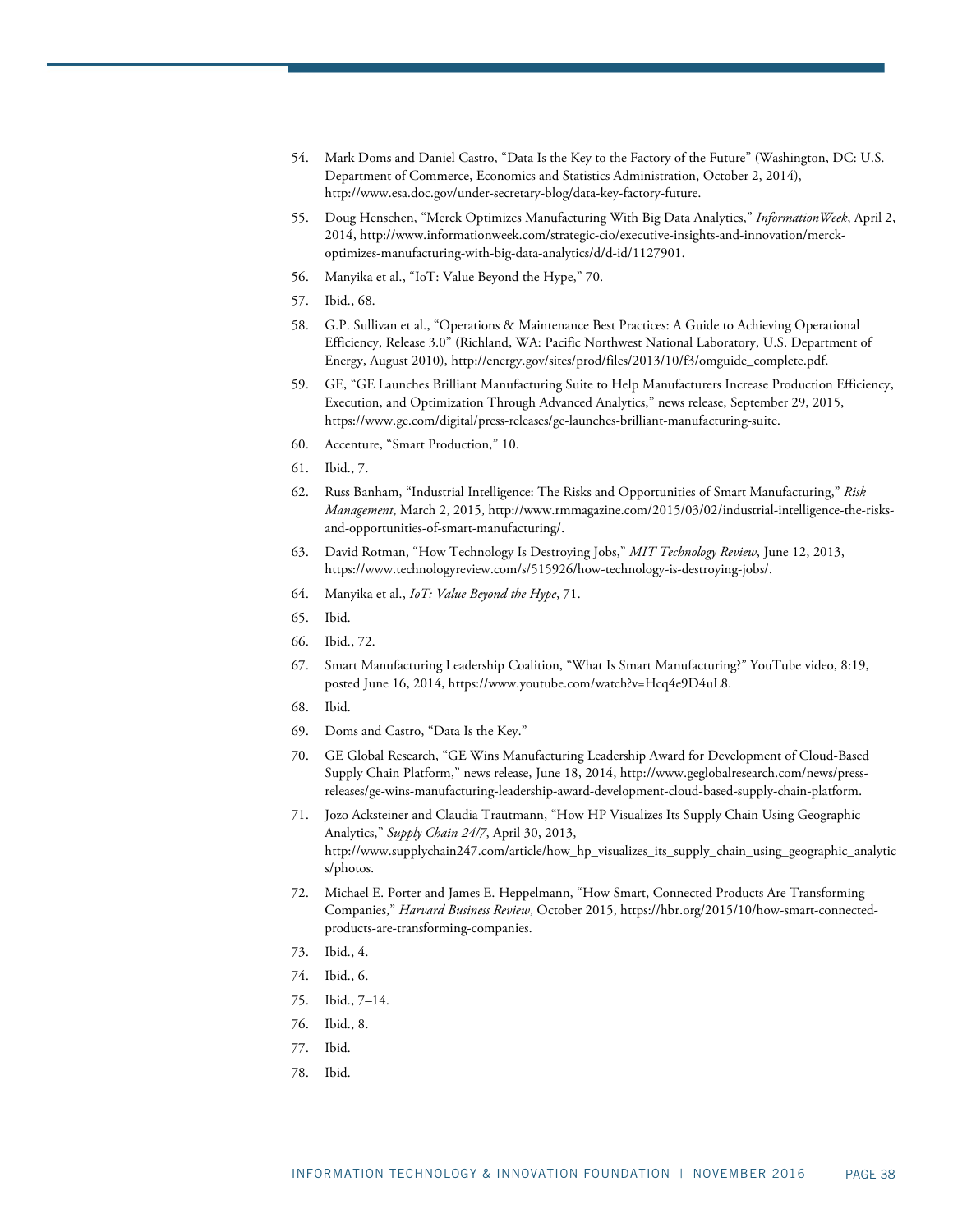- <span id="page-38-0"></span>79. Cecilia Jamasmie, "Codelco to Send Robots Inspect Equipment at Gabriela Mistral Mine," *Mining.com*, April 28, 2015, http://www.mining.com/codelco-to-send-robots-inspect-equipment-at-gabriela-mistralmine/.
- <span id="page-38-1"></span>80. *Hearing Before the House Ways and Means Trade Subcommittee on Expanding U.S. Digital Trade and Eliminating Barriers to U.S. Digital Exports*, 114th Cong. (2016) (written testimony of Robert D. Atkinson, Founder and President Information Technology and Innovation Foundation), http://www2.itif.org/2016-expanding-us-digital-trade.pdf.
- <span id="page-38-2"></span>81. Paul Mathai, "Big Data: Catalyzing Performance in Manufacturing" (Wipro, January 8, 2015), [http://www.wipro.com/documents/Big%20Data.pdf.](http://www.wipro.com/documents/Big%20Data.pdf)
- <span id="page-38-3"></span>82. Ibid.
- <span id="page-38-4"></span>83. Christian Reimsbach-Kounatze, "Enabling the Next Production Revolution: The Digitalisation of Production" (presentation at OECD Conference on Smart Industry: Enabling the Next Production Revolution; Stockholm, Sweden, November 18, 2016).
- <span id="page-38-5"></span>84. John B. Maggiore, "Remote Management of Real-Time Airplane Data" (Boeing, January 8, 2015), http://www.boeing.com/commercial/aeromagazine/articles/qtr\_3\_07/AERO\_Q307\_article4.pdf.
- <span id="page-38-6"></span>85. Ibid.
- <span id="page-38-7"></span>86. Daniel Castro and Alan McQuinn, "Cross-Border Data Flows Enable Growth in All Industries" (Information Technology and Innovation Foundation, February 24, 2015), https://itif.org/publications/2015/02/24/cross-border-data-flows-enable-growth-all-industries.
- <span id="page-38-8"></span>87. Peder Inge Furseth, Richard Cuthbertson, and Stephen Ezell, *Innovating in a Service-Driven Economy: Insights, Application, and Practice* (London: Palgrave Macmillan, 2015).
- <span id="page-38-9"></span>88. Porter and Heppelmann, "Smart, Connected Products Transforming Companies," 9.
- <span id="page-38-10"></span>89. Henry Chesbrough, *Open Services Innovation: Rethinking Your Business to Grow and Compete in a New Era* (San Francisco, CA: Jossey-Bass, 2011): 115–118.
- <span id="page-38-11"></span>90. Organisation for Economic Co-operation and Development (OECD), "Enabling the Next Production Revolution: The Future of Manufacturing and Services—Interim Report" (Paris: OECD, June 2, 2016), https://www.oecd.org/mcm/documents/Enabling-the-next-production-revolution-the-future-ofmanufacturing-and-services-interim-report.pdf.
- <span id="page-38-12"></span>91. Ibid.
- <span id="page-38-13"></span>92. Peter C. Evans and Marco Annunziata, "Industrial Internet: Pushing the Boundaries of Minds and Machines" (GE, November 26, 2012), www.ge.com/docs/chapters/Industrial\_Internet.pdf.
- <span id="page-38-14"></span>93. E. Brynjolfsson, Lorin M. Hitt, and Heekyung Hellen Kim, "Strength in Numbers: How Does Data-Driven Decisionmaking Affect Firm Performance?" (Cambridge, MA: Massachusetts Institute of Technology and National Bureau of Economic Research, April 22, 2011,) http://papers.ssrn.com/sol3/papers.cfm?abstract\_id=1819486.
- <span id="page-38-15"></span>94. "Economic Benefit," Smart Manufacturing Leadership Coalition, accessed November 5, 2016, https://www.smartmanufacturingcoalition.org/economic-benefit.
- <span id="page-38-16"></span>95. Ibid.
- <span id="page-38-17"></span>96. Ibid.
- <span id="page-38-18"></span>97. Keith D. Nosbuch and John A. Bernaden, "The Multiplier Effect," *Manufacturing Executive Leadership Journal* (March 2012): 8, http://robohub.org/\_uploads/Multiplier\_Effect.pdf.
- <span id="page-38-19"></span>98. Ibid.
- <span id="page-38-20"></span>99. Dan Vesset, Henry D. Morris, and John F. Gantz, "Capturing the \$1.6 Trillion Data Dividend" (International Data Corporation, 2014), 6, http://download.microsoft.com/documents/enus/making\_the\_right\_analytics\_investments\_whitepaper.pdf.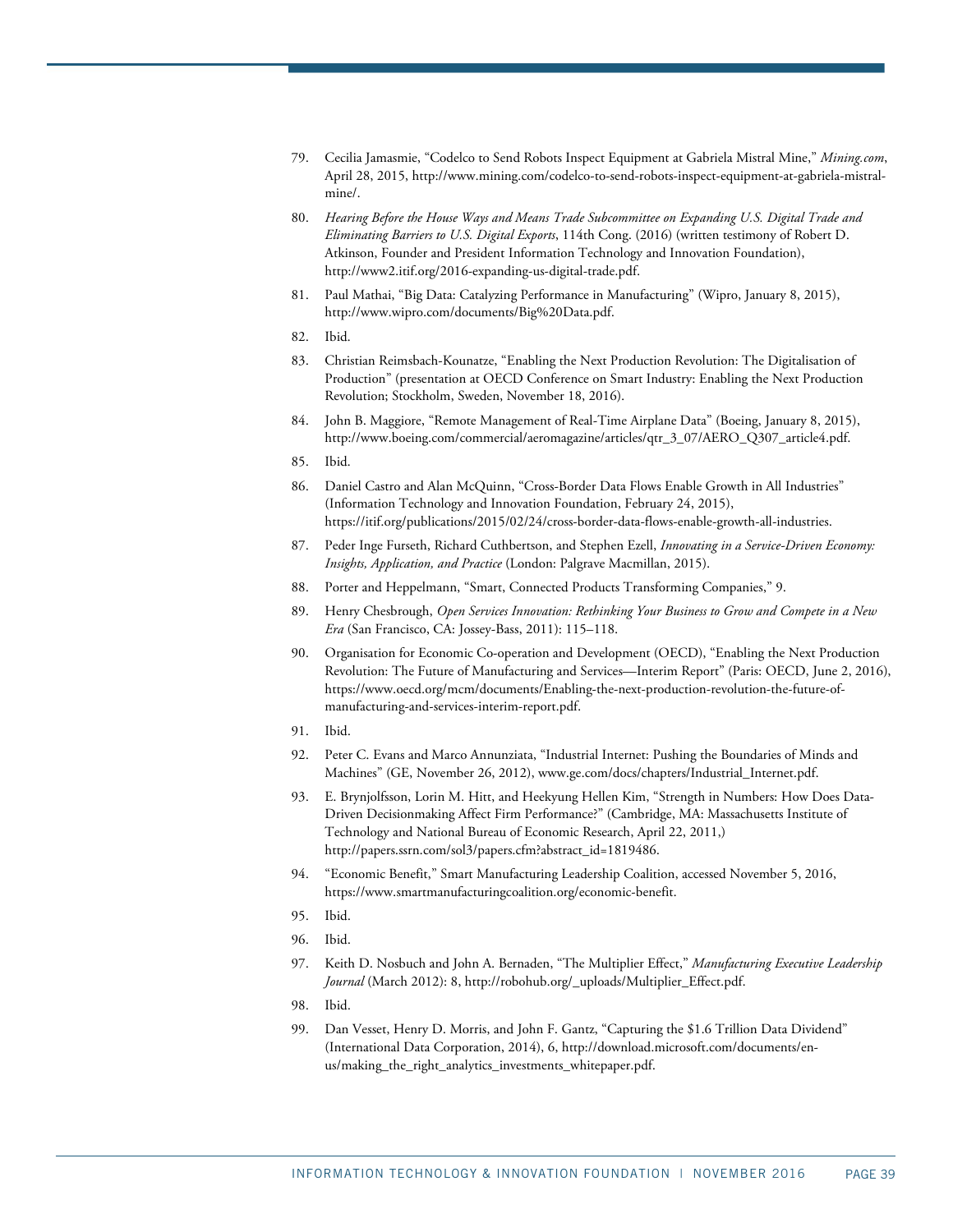- <span id="page-39-0"></span>100. Manyika et al., *IoT: Value Beyond the Hype*, 68.
- <span id="page-39-1"></span>101. Sujeet Chand and Jim Davis, "What Is Smart Manufacturing?" (Rockwell Automation), https://www.rockwellautomation.com/resources/downloads/rockwellautomation/pdf/about-us/companyoverview/TIMEMagazineSPMcoverstory.pdf.
- <span id="page-39-3"></span><span id="page-39-2"></span>102. Diego Tamburini, "'But I Want It Now!'"
- 103. Diego Tamburini, "The New Manufacturing Order: What Big Companies Can Learn From Startups (and Vice Versa)" *Redshift,* May 4, 2015, https://redshift.autodesk.com/what-big-companies-can-learnfrom-startups/
- <span id="page-39-4"></span>104. Sudhi Bangalore and Saksham Khandelwal, "4 Steps Towards Faster, Smarter Factories" (World Economic Forum, October 6, 2016), https://www.weforum.org/agenda/2016/10/smart-manufacturingfactoriescustomization?utm\_content=buffer7696e&utm\_medium=social&utm\_source=twitter.com&utm\_campa
- <span id="page-39-5"></span>ign=buffer. 105. Suzanne de Treville, "The Real Value of Producing Close to Demand: CDF Calculator Presentation,"
- University of Lausanne video, 9:51, posted September 15, 2014, http://wp.unil.ch/hecimpact/the-realvalue-of-producing-close-to-demand-cdf-tool-presentation/.
- <span id="page-39-6"></span>106. David Stieren, acting director, Partnerships and Program Development NIST Manufacturing Extension Partnership, phone interview by Stephen Ezell, October 6, 2016.
- <span id="page-39-7"></span>107. Organisation for Economic Co-operation and Development, *Interconnected Economies: Benefitting From Global Value Chains* (Paris: OECD, 2013), https://www.oecd.org/sti/ind/interconnected-economies-GVCs-synthesis.pdf.
- <span id="page-39-9"></span><span id="page-39-8"></span>108. Ezell, "Industry 4.0 Key to Modern Manufacturing."

70bd9011f64e04498ba25f2d&scene=0#wechat\_redirect.

- 109. America Makes received an initial \$30 million federal grant matched by \$39 million from private-sector partners; DMDII received a \$70 million federal grant matched by \$100 million from private-sector partners; the Clean Energy Smart Manufacturing Institutes received a \$70 million federal grant matched 2–1 at \$140 million by private-sector partners; IACMI received \$70 million in federal funds and more than \$180 million in nonfederal funds.
- <span id="page-39-10"></span>110. United States Information Technology Office (USITO), "MIIT Releases Details of 'China Manufacturing 2025' Plan," news release, http://www.usito.org/news/miit-releases-details-chinamanufacturing-2025-plan.
- <span id="page-39-11"></span>111. China Internet and Future Manufacturing (CIFM) 2016, "MIIT Open Category 5 Intelligent Manufacturing Pilot" (CIFM 2016, Shanghai China, November 9–10, 2016), http://www.sinomanuf.com/en//2016/News\_0815/29.html.
- <span id="page-39-12"></span>112. China Ministry of Industry and Information Technology, "Implementation Plan for 2016 Special Project on Innovatively Promoting the Integration of Industrialization and Informatization" (accessed October 4, 2016), https://mp.weixin.qq.com/s?\_\_biz=MjM5OTUwMTc2OA==&mid=2650788631&idx=1&sn=fd671fda
- <span id="page-39-14"></span><span id="page-39-13"></span>113. Ibid.
- 114. Xinhua, "China Establishes Fund to Invest in Advanced Manufacturing," *China Daily*, June 8, 2016, http://www.chinadaily.com.cn/business/2016-06/08/content\_25652625.htm.
- <span id="page-39-15"></span>115. Paul Tate, "China Adopts 'Smart Manufacturing' Strategy to Up Its Game in Manufacturing," *Manufacturing Leadership*, March 10, 2015, http://www.gilcommunity.com/blog/china-adopts-smartmanufacturing-strategy-its-game-manufacturing/.
- <span id="page-39-16"></span>116. European Factories of the Future Research Association, *Factories of the Future: Multi-Annual Roadmap for the Contractual PPP Under Horizon 2020* (Brussels: The European Commission, 2013), 14,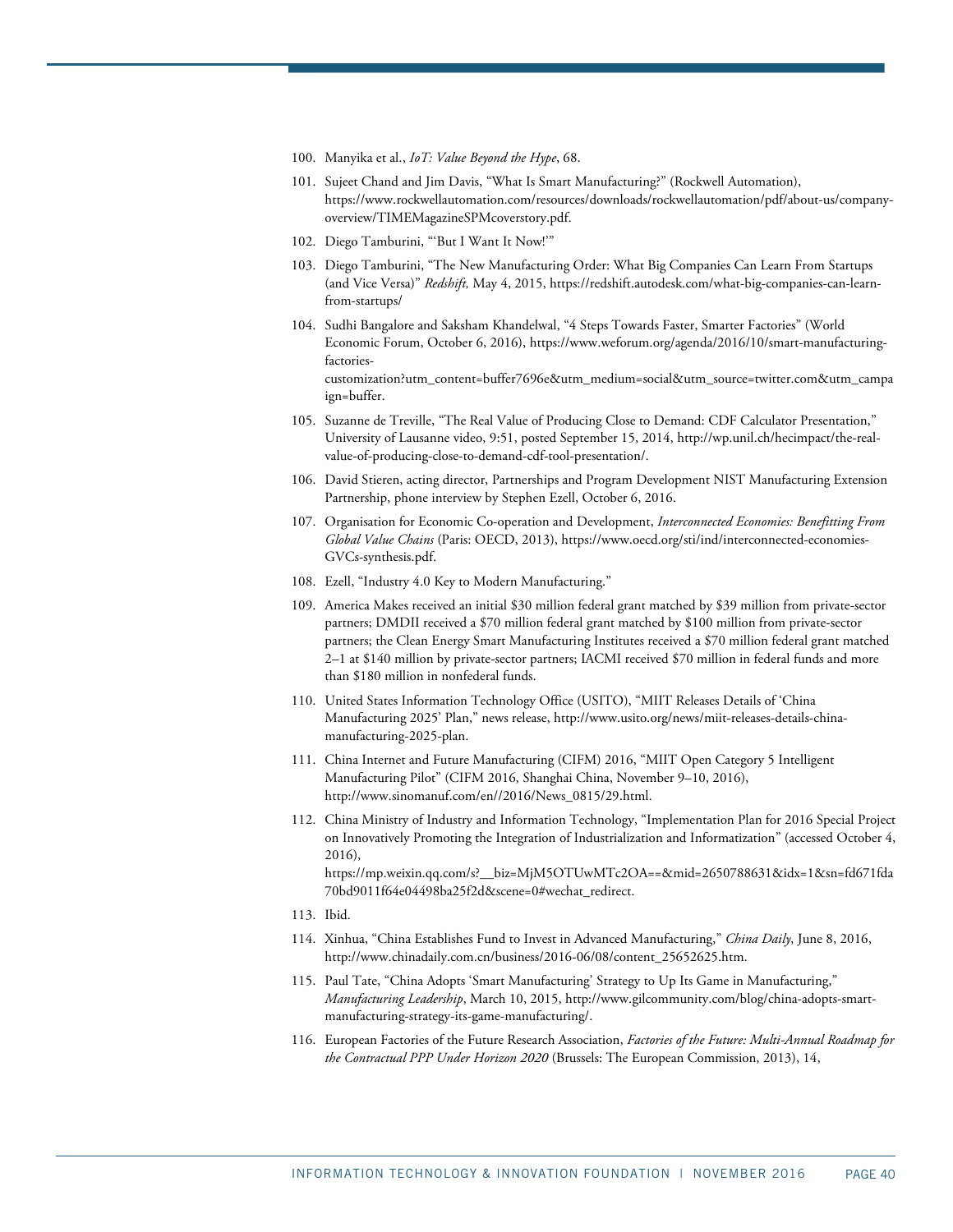http://www.effra.eu/attachments/article/129/Factories%20of%20the%20Future%202020%20Roadmap. pdf.

- <span id="page-40-0"></span>117. "Key Enabling Technologies: Factories of the Future," The European Commission, http://ec.europa.eu/research/industrial\_technologies/factories-of-the-future\_en.html.
- <span id="page-40-2"></span><span id="page-40-1"></span>118. European Factories of the Future Research Association, *Factories of the Future*, 11.
- 119. Matthew Karnitsching, "Why Europe's Largest Economy Resists New Industrial Revolution," *Politico EU*, July 6, 2016, http://www.politico.eu/article/why-europes-largest-economy-resists-new-industrialrevolution-factories-of-the-future-special-report/.
- <span id="page-40-3"></span>120. Michael Rüßmann et al., "Industry 4.0: The Future of Productivity and Growth in Manufacturing Industries" (Boston Consulting Group, April 9, 2015), https://www.bcgperspectives.com/content/articles/engineered\_products\_project\_business\_industry\_40\_f uture\_productivity\_growth\_manufacturing\_industries/.
- <span id="page-40-4"></span>121. James Temperton, "A 'Fourth Industrial Revolution' Is About to Begin (in Germany)," *Wired*, May 21, 2015, http://www.wired.co.uk/article/factory-of-the-future.
- <span id="page-40-5"></span>122. Statement by Mr. Matthias Machnig, Staatssekretär im Bundesministerium für Wirtschaft und Energie, Germany at OECD Conference on Smart Industry: Enabling the Next Production Revolution, November18, 2016.
- <span id="page-40-6"></span>123. Karnitsching, "Europe's Largest Economy Resists Industrial Revolution."
- <span id="page-40-7"></span>124. PriceWaterhouseCoopers (PwC), ["Industrie 4.0: Chancen und DerHerausforderungender Vierten](http://www.strategyand.pwc.com/global/home/what-we-think/reports-white-papers/article-display/industrie-4-0)  [Industriellen Revolution"](http://www.strategyand.pwc.com/global/home/what-we-think/reports-white-papers/article-display/industrie-4-0) (New York: PwC, 2014), http://www.strategyand.pwc.com/media/file/Industrie-4-0.pdf.
- <span id="page-40-9"></span><span id="page-40-8"></span>125. Ibid.
- 126. Stefan Heng, "Industry 4.0: Huge Potential for Value Creation Waiting to Be Tapped" (Frankfurt: Deutsche Bank, May 23, 2014), https://www.dbresearch.com/PROD/DBR\_INTERNET\_EN-PROD/PROD0000000000335628/Industry+4\_0%3A+Huge+potential+for+value+creation+waiting+to +be+tapped.PDF.
- <span id="page-40-10"></span>127. Roland Berger and Federation of German Industries (BDI), "The Digital Transformation of Industry" (Washington, DC: BDI, 2015), https://www.rolandberger.com/publications/publication\_pdf/roland\_berger\_digital\_transformation\_of\_i ndustry\_20150315.pdf.
- <span id="page-40-12"></span><span id="page-40-11"></span>128. Karnitsching, "Europe's Largest Economy Resists Industrial Revolution."
- 129. Government Offices of Sweden, "Smart Industry—A Strategy For New Industrialisation for Sweden" (accessed November 21, 2016), http://www.government.se/information-material/2016/04/smartindustry---a-strategy-for-new-industrialisation-for-sweden/.
- <span id="page-40-14"></span><span id="page-40-13"></span>130. Ibid.
- 131. Information provided to Stephen Ezell by Irene Ek, Senior Innovation Policy Analyst, Swedish Agency for Growth Policy Analysis, November 18, 2016.
- <span id="page-40-15"></span>132. "Welcome to MTC," U.K. Manufacturing Technology Center, accessed October 30, 2016, http://www.the-mtc.org/about-us.
- <span id="page-40-16"></span>133. Executive Office of the President National Science and Technology Council, "A National Strategic Plan for Advanced Manufacturing" (Washington, DC: Executive Office of the President, February 2012), https://www.whitehouse.gov/sites/default/files/microsites/ostp/iam\_advancedmanufacturing\_strategicpla n\_2012.pdf.
- <span id="page-40-17"></span>134. David M. Hart, Stephen J. Ezell, and Robert D. Atkinson, "Why America Needs a National Network for Manufacturing Innovation" (Information Technology and Innovation Foundation, December 11, 2012),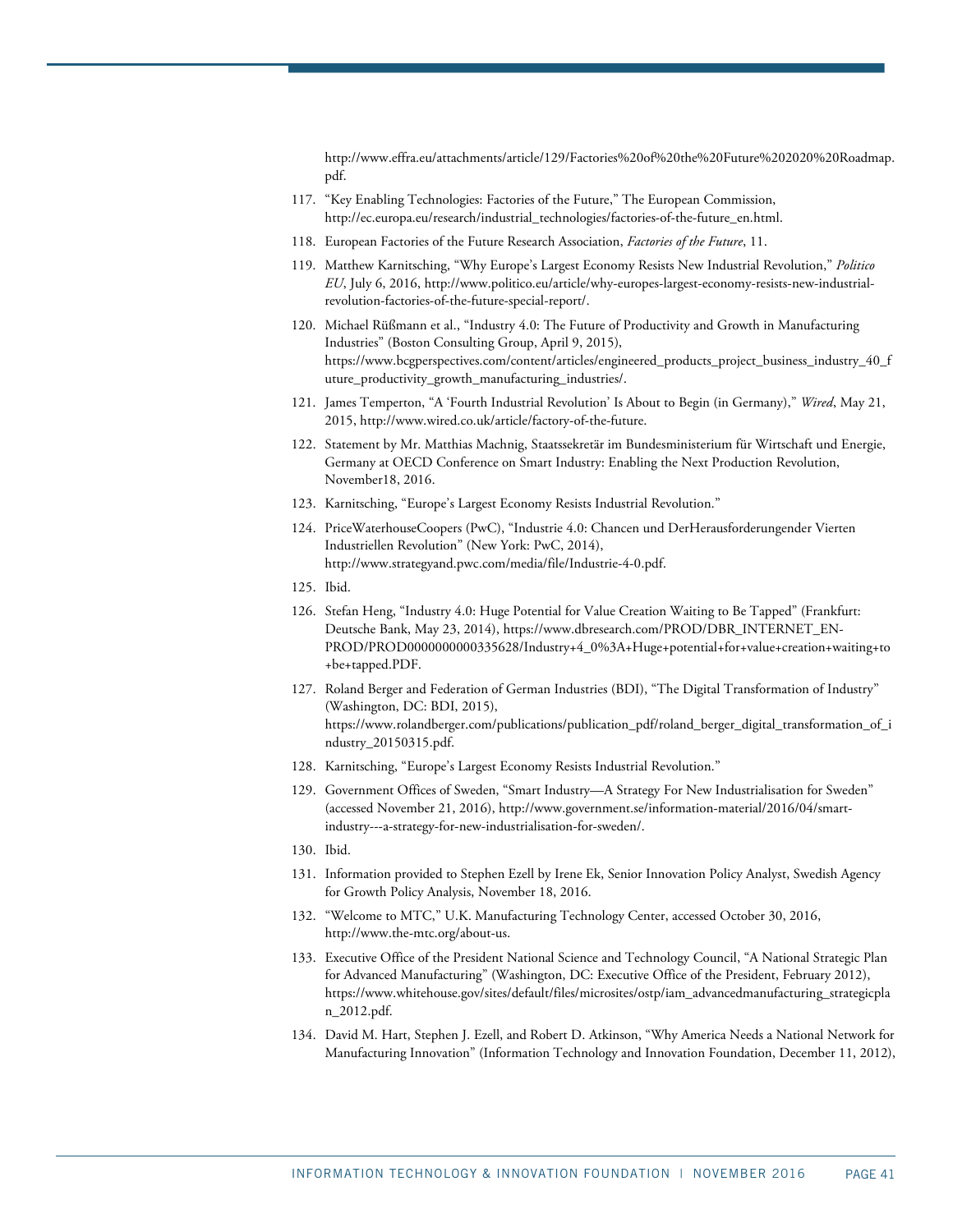https://itif.org/publications/2012/12/11/why-america-needs-national-network-manufacturinginnovation.

- 135. "The Institute," Digital Manufacturing and Design Innovation Institute, accessed October 4, 2016, http://dmdii.uilabs.org/the-institute/technology.
- <span id="page-41-2"></span><span id="page-41-1"></span><span id="page-41-0"></span>136. "About," The Institute for Advanced Composites Manufacturing Innovation, accessed October 30, 2016, http://iacmi.org/about-us/.
- 137. The White House, "FACT SHEET: President Obama Announces Winner of New Smart Manufacturing Innovation Institute and New Manufacturing Hub Competitions" news release, June 20, 2016, https://www.whitehouse.gov/the-press-office/2016/06/20/fact-sheet-president-obama-announces-winnernew-smart-manufacturing.
- <span id="page-41-3"></span>138. "MEP National Network," National Institute of Standards and Technology (NIST), accessed November 5, 2016, https://www.nist.gov/mep/who-we-are/mep-national-network.
- <span id="page-41-4"></span>139. Stephen J. Ezell and Robert D. Atkinson, "International Benchmarking of Countries' Policies and Programs Supporting SME Manufacturers" (Information Technology and Innovation Foundation, September 2011), http://www.itif.org/files/2011-sme-manufacturing-tech-programss-new.pdf.
- <span id="page-41-5"></span>140. National Institutes of Standards and Technology (NIST) Manufacturing Extension Partnership (MEP), "2013 Economic Impact Summary" (Washington, DC: U.S. Department of Commerce, 2014), 2, https://www.nist.gov/sites/default/files/documents/mep/MEP-PARTNERING-IMPACTS-2014- Final.pdf.
- <span id="page-41-6"></span>141. John Smegal, "Industrial Assessment Centers: AMO Technical Assistance Overview" (presentation, U.S. Department of Energy, Washington, DC, 2014), http://energy.gov/sites/prod/files/2014/06/f17/Industrial%20Assessment%20Centers.pdf.
- <span id="page-41-7"></span>142. Luke A. Stewart and Robert D. Atkinson, "Restoring America's Lagging Investment in Capital Goods" (Information Technology and Innovation Foundation, October 2013), http://www2.itif.org/2013 restoring-americas-lagging-investment.pdf?\_ga=1.101187585.1806060799.1471894729.
- <span id="page-41-9"></span><span id="page-41-8"></span>143. Ibid., 28.
- 144. This is a net cost, with approximately \$34 billion of offsetting savings coming from eliminating the current Modified Accelerated Cost-Recovery System (MACRS). The methodology incorporates the additional cost from the induced increase in investment. See Robert D. Atkinson, "An Innovation and Competitiveness-Centered Approach to Deficit Reduction" (Information Technology and Innovation Foundation, January 2014[\) http://www2.itif.org/2014-innovation-competitiveness-approach-deficit](http://www2.itif.org/2014-innovation-competitiveness-approach-deficit-reduction.pdf)[reduction.pdf;](http://www2.itif.org/2014-innovation-competitiveness-approach-deficit-reduction.pdf) Matthew Stepp and Robert D. Atkinson, "An Innovation Carbon Price: Spurring Clean Energy Innovation While Advancing U.S. Competitiveness" (Information Technology and Innovation Foundation, March 2011), http://www.itif.org/files/2011-innovation-carbon-price.pdf.
- <span id="page-41-10"></span>145. Tom Neubig, "Where's the Applause? Why Most Corporations Prefer a Lower Tax Rate," *Tax Notes*, April 24, 2006.
- <span id="page-41-11"></span>146. Ellen McKewen, "Smart Manufacturing Requires a New Kind of Workforce (Part 4 of 6)," *CMTC Manufacturing* Blog, September 24, 2015, http://www.cmtc.com/blog/smart-manufacturing-requires-anew-kind-of-workforce-now-part-4-of-6.
- <span id="page-41-12"></span>147. Liongosari, "Smart Production: Finding a Way Forward."
- <span id="page-41-13"></span>148. Deloitte Consulting and the Manufacturing Institute, "The Skills Gap in U.S. Manufacturing—2015 and Beyond," (Deloitte, 2015), http://www.themanufacturinginstitute.org/~/media/827DBC76533942679A15EF7067A704CD.ashx.
- <span id="page-41-14"></span>149. Brownlee, "Under Armour's New 3D-Printed Shoe."
- <span id="page-41-15"></span>150. Stephen J. Ezell, "Revitalizing U.S. Manufacturing," *Issues in Science and Technology 28*, no. 2 (Winter 2012): 41–50, http://www.issues.org/28.2/ezell.html.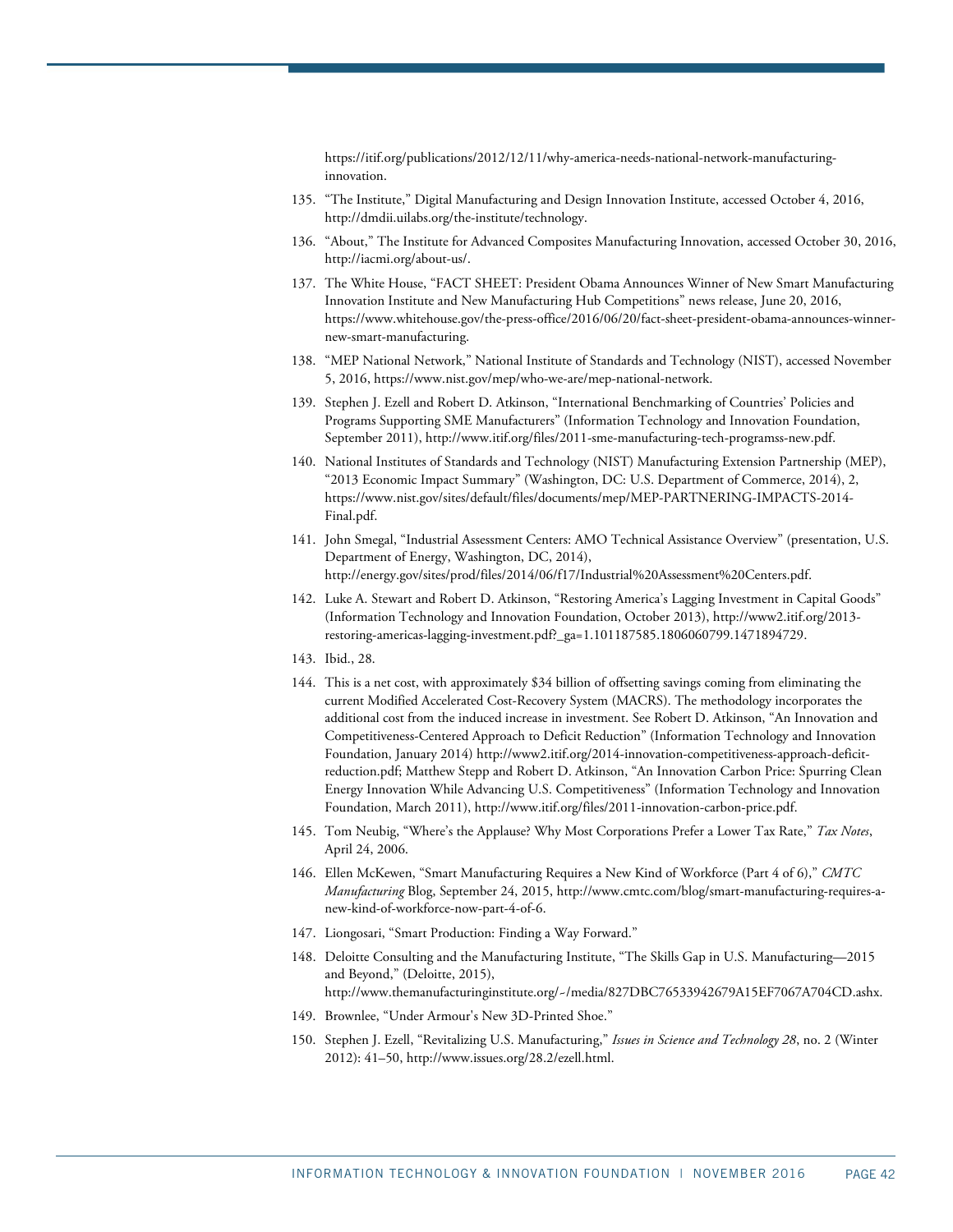- <span id="page-42-0"></span>151. Stephen J. Ezell and Robert D. Atkinson, "Fifty Ways to Leave Your Competitiveness Woes Behind: A National Traded Sector Competitiveness Strategy" (Information Technology and Innovation Foundation, September 2012), http://www2.itif.org/2012-fifty-ways-competitiveness-woes-behind.pdf.
- <span id="page-42-1"></span>152. Gary Yakimov and Lindsey Woolsey, "Innovation and Product Development in the 21st Century" (Gaithersburg, MD: National Institute of Standards and Technology, February 2010), 6, http://www.nist.gov/mep/upload/MEP\_advisory\_report\_4\_24l.pdf.
- <span id="page-42-2"></span>153. Ezell and Atkinson, "Leave Your Competitiveness Woes Behind," 35.
- <span id="page-42-3"></span>154. Gene Sperling, "Remarks at the Conference on the Renaissance of American Manufacturing" (speech, Conference on the Renaissance of American Manufacturing, The White House, Washington, DC, March 27, 2012), 8, http://www.whitehouse.gov/sites/default/files/administration-official/sperling -\_renaissance\_of\_american\_manufacturing\_-\_03\_27\_12.pdf.
- <span id="page-42-4"></span>155. "What's a Makerspace?" Makerspace, accessed November 5, 2016, http://spaces.makerspace.com/.
- <span id="page-42-5"></span>156. National Fab Lab Network Act of 2015, H.R. 1622, 114th Cong. (2015)," https://www.congress.gov/bill/114th-congress/housebill/1622/actions?q=%7B%22search%22%3A%5B%22hr+1622%22%5D%7D&resultIndex=1.
- <span id="page-42-6"></span>157. Stephen J. Ezell, "'Fab Lab' Bill Would Stimulate Manufacturing Innovation," *The Innovation Files*, April 29, 2013, http://www.innovationfiles.org/fab-lab-bill-would-stimulate-manufacturing-innovation/.
- <span id="page-42-7"></span>158. Dale Dougherty, "DARPA Mentor Award to Bring Making to Education," *Make*, January 19, 2012, http://makezine.com/2012/01/19/darpa-mentor-award-to-bring-making-to-education/.
- <span id="page-42-8"></span>159. Joshua New and Daniel Castro, "Why Countries Need National Strategies for the Internet of Things" (Center for Data Innovation, December 16, 2015), 14, http://www2.datainnovation.org/2015-nationaliot-strategies.pdf.
- <span id="page-42-9"></span>160. Peter Singer, "Federally Supported Innovations: 22 Examples of Major Technology Advances That Stem From Federal Research Support" (Information Technology and Innovation Foundation, February 2014), http://www2.itif.org/2014-federally-supported-innovations.pdf; Bernhard Warner, "Why Private Companies Won't Make Up for Cuts in Government Science Funding," *Bloomberg*, March 5, 2013, http://www.bloomberg.com/bw/articles/2013-03-05/why-private-companies-wont-make-up-for-cuts-ingovernment-science-funding.
- <span id="page-42-10"></span>161. New and Castro, "Countries Need National Strategies for IoT."
- <span id="page-42-11"></span>162. Yan Lu, KC Morris, and Simon Frechette, "Current Standards Landscape for Smart Manufacturing Systems" (Washington, DC: U.S. Department of Commerce, National Institute of Standards and Technology, February 2016), http://nvlpubs.nist.gov/nistpubs/ir/2016/NIST.IR.8107.pdf.
- <span id="page-42-12"></span>163. The White House, "Executive Order—Creating a National Strategic Computing Initiative," news release, July 29, 2015, https://www.whitehouse.gov/the-press-office/2015/07/29/executive-ordercreating-national-strategic-computing-initiative.
- <span id="page-42-13"></span>164. Ezell and Atkinson, "Importance of High-Performance Computing to U.S. Competitiveness."
- <span id="page-42-14"></span>165. Matthieu Pélissié du Rausas et al., "Internet Matters: The Net's Sweeping Impact on Growth, Jobs, and Prosperity," *McKinsey Global Institute*, May 2011), [http://www.mckinsey.com/insights/high\\_tech\\_telecoms\\_internet/internet\\_matters.](http://www.mckinsey.com/insights/high_tech_telecoms_internet/internet_matters)
- <span id="page-42-15"></span>166. *Hearing on Expanding U.S. Digital Trade and Eliminating Barriers to U.S. Digital Exports* (Atkinson).